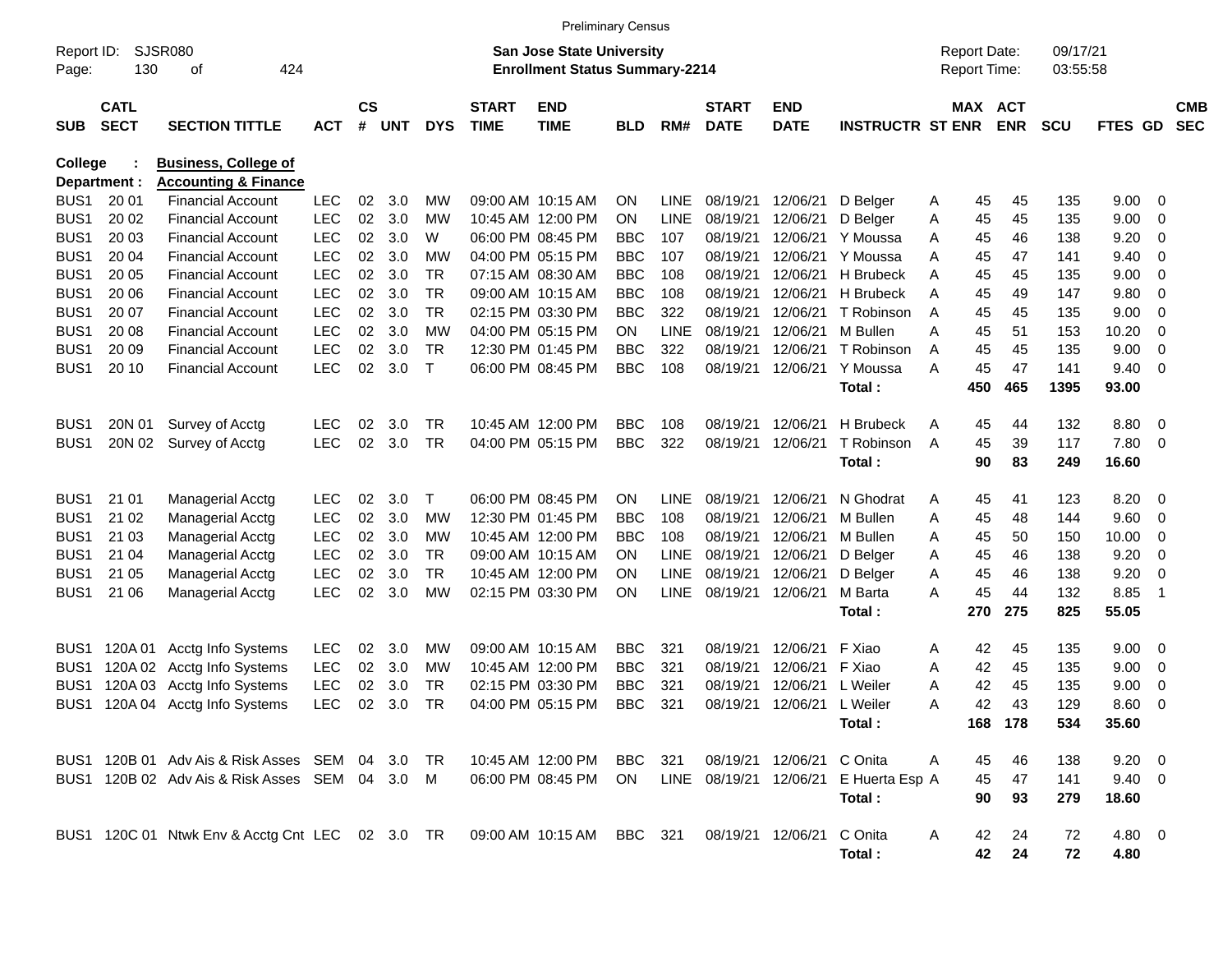|                     |                            |                                  |                |                |                |            |                             | <b>Preliminary Census</b>                                                 |            |             |                             |                           |                                     |                                     |            |                      |                |                          |
|---------------------|----------------------------|----------------------------------|----------------|----------------|----------------|------------|-----------------------------|---------------------------------------------------------------------------|------------|-------------|-----------------------------|---------------------------|-------------------------------------|-------------------------------------|------------|----------------------|----------------|--------------------------|
| Report ID:<br>Page: | 131                        | SJSR080<br>424<br>оf             |                |                |                |            |                             | <b>San Jose State University</b><br><b>Enrollment Status Summary-2214</b> |            |             |                             |                           |                                     | <b>Report Date:</b><br>Report Time: |            | 09/17/21<br>03:55:58 |                |                          |
| <b>SUB</b>          | <b>CATL</b><br><b>SECT</b> | <b>SECTION TITTLE</b>            | ACT            | <b>CS</b><br># | <b>UNT</b>     | <b>DYS</b> | <b>START</b><br><b>TIME</b> | <b>END</b><br><b>TIME</b>                                                 | <b>BLD</b> | RM#         | <b>START</b><br><b>DATE</b> | <b>END</b><br><b>DATE</b> | <b>INSTRUCTR ST ENR</b>             | <b>MAX ACT</b>                      | <b>ENR</b> | <b>SCU</b>           | <b>FTES GD</b> | <b>CMB</b><br><b>SEC</b> |
| BUS <sub>1</sub>    |                            | 120G 01 Systms Develop in AI LEC |                | 02             | 3.0            | M          |                             | 02:15 PM 03:30 PM                                                         |            |             | 08/19/21                    | 12/06/21                  |                                     | 45<br>Α                             | 45         | 135                  | 9.00           | - 0                      |
| BUS1                |                            | 120G 02 Systms Develop in AI LEC |                |                | $02 \quad 3.0$ | $\top$     |                             | 06:00 PM 08:45 PM                                                         | ON         | LINE        | 08/19/21                    | 12/06/21                  | E Huerta Esp A                      | 45                                  | 48         | 144                  | 9.60           | $\overline{0}$           |
|                     |                            |                                  |                |                |                |            |                             |                                                                           |            |             |                             |                           | Total:                              | 90                                  | 93         | 279                  | 18.60          |                          |
| BUS1                | 121A 01                    | Inter Acctg I                    | LEC.           | 02             | 3.0            | MW         |                             | 02:15 PM 03:30 PM                                                         | ΟN         | <b>LINE</b> | 08/19/21                    | 12/06/21                  | D He                                | Α<br>45                             | 45         | 135                  | 9.00           | - 0                      |
|                     |                            | BUS1 121A 02 Inter Acctg I       | <b>LEC</b>     | 02             | 3.0            | MW         |                             | 04:00 PM 05:15 PM                                                         | ΟN         | <b>LINE</b> | 08/19/21                    | 12/06/21                  | D He                                | A<br>45                             | 46         | 138                  | 9.20           | $\overline{0}$           |
| BUS1                |                            | 121A 03 Inter Acctg I            | <b>LEC</b>     | 02             | 3.0            | MW         |                             | 10:45 AM 12:00 PM                                                         | BBC        | 106         | 08/19/21                    | 12/06/21                  | D Lazerson                          | 45<br>A                             | 45         | 135                  | 9.00           | $\overline{0}$           |
| BUS1                |                            | 121A 04 Inter Acctg I            | <b>LEC</b>     | 02             | 3.0            | MW         |                             | 12:30 PM 01:45 PM                                                         | <b>BBC</b> | 106         | 08/19/21                    | 12/06/21                  | D Lazerson                          | 45<br>A                             | 44         | 132                  | 8.80           | $\overline{0}$           |
| BUS1                |                            | 121A 05 Inter Acctg I            | <b>LEC</b>     | 02             | 3.0            | T          |                             | 06:00 PM 08:45 PM                                                         | <b>BBC</b> | 107         | 08/19/21                    | 12/06/21                  | K Amirkhani                         | A<br>45                             | 43         | 129                  | 8.60           | 0                        |
|                     |                            | BUS1 121A 06 Inter Acctg I       | <b>LEC</b>     | 02             | 3.0            | <b>TR</b>  |                             | 04:00 PM 05:15 PM                                                         | <b>BBC</b> | 107         | 08/19/21                    | 12/06/21                  | K Amirkhani                         | 45<br>A                             | 43         | 129                  | 8.60           | $\overline{0}$           |
|                     |                            |                                  |                |                |                |            |                             |                                                                           |            |             |                             |                           | Total:                              | 270                                 | 266        | 798                  | 53.20          |                          |
| BUS1                |                            | 121B 01 Inter Acctg II           | <b>LEC</b>     | 02             | 3.0            | TR         |                             | 09:00 AM 10:15 AM                                                         | <b>BBC</b> | 322         | 08/19/21                    | 12/06/21                  | <b>B</b> Anderson                   | 45<br>$\overline{A}$                | 37         | 111                  | 7.40           | $\overline{\phantom{0}}$ |
|                     |                            | BUS1 121B 02 Inter Acctg II      | <b>LEC</b>     | 02             | 3.0            | <b>TR</b>  |                             | 10:45 AM 12:00 PM                                                         | <b>BBC</b> | 322         | 08/19/21                    | 12/06/21                  | <b>B</b> Anderson                   | 45<br>A                             | 38         | 114                  | 7.65           | $\overline{1}$           |
|                     |                            |                                  |                |                |                |            |                             |                                                                           |            |             |                             |                           | Total:                              | 90                                  | 75         | 225                  | 15.05          |                          |
| BUS <sub>1</sub>    | 122A 01                    | Mgmt Actg Cntrl Sys              | LEC            | 03             | 3.0            | МW         |                             | 02:15 PM 03:30 PM                                                         | BBC        | 322         | 08/19/21                    | 12/06/21                  | F Xiao                              | 45<br>Α                             | 47         | 141                  | $9.40 \quad 0$ |                          |
| BUS1                |                            | 122A 02 Mgmt Actg Cntrl Sys      | <b>LEC</b>     | 03             | 3.0            | MW         |                             | 09:00 AM 10:15 AM                                                         | <b>ON</b>  | <b>LINE</b> | 08/19/21                    | 12/06/21                  | Y Tian                              | 45<br>Α                             | 48         | 144                  | 9.60           | $\overline{\mathbf{0}}$  |
| BUS <sub>1</sub>    |                            | 122A 03 Mgmt Actg Cntrl Sys      | <b>LEC</b>     | 03             | 3.0            | MW         |                             | 10:45 AM 12:00 PM                                                         | ΟN         | <b>LINE</b> | 08/19/21                    | 12/06/21                  | Y Tian                              | A<br>45                             | 46         | 138                  | 9.20           | $\overline{0}$           |
| BUS1                |                            | 122A 04 Mgmt Actg Cntrl Sys      | <b>LEC</b>     | 03             | 3.0            | M          |                             | 06:00 PM 08:45 PM                                                         | BBC        | 106         | 08/19/21                    | 12/06/21                  | J Lord                              | 45<br>А                             | 43         | 129                  | 8.60           | $\overline{0}$           |
|                     |                            |                                  |                |                |                |            |                             |                                                                           |            |             |                             |                           | Total:                              | 180                                 | 184        | 552                  | 36.80          |                          |
| BUS1                | 123A 01                    | Tax Factor Bus Inv               | LEC.           | 02             | 3.0            | MW         |                             | 09:00 AM 10:15 AM                                                         | <b>BBC</b> | 322         | 08/19/21                    | 12/06/21                  | C Chen                              |                                     | 48         | 144                  | 9.60           | $\overline{\phantom{0}}$ |
| BUS <sub>1</sub>    |                            | 123A 02 Tax Factor Bus Inv       | <b>LEC</b>     | 02             | 3.0            | MW         |                             | 10:45 AM 12:00 PM                                                         | <b>BBC</b> | 322         | 08/19/21                    | 12/06/21                  | C Chen                              | 45<br>Α<br>45<br>Α                  | 47         | 141                  | $9.40 \quad 0$ |                          |
| BUS1                | 123A 03                    | Tax Factor Bus Inv               | <b>LEC</b>     | 02             | 3.0            | <b>TR</b>  |                             | 02:15 PM 03:30 PM                                                         | <b>BBC</b> | 108         | 08/19/21                    | 12/06/21                  | J Busch                             | A<br>45                             | 43         | 129                  | 8.60           | $\overline{\mathbf{0}}$  |
| BUS <sub>1</sub>    |                            | 123A 04 Tax Factor Bus Inv       | <b>LEC</b>     | 02             | 3.0            | <b>TR</b>  |                             | 04:00 PM 05:15 PM                                                         | <b>BBC</b> | 108         | 08/19/21                    | 12/06/21                  | J Busch                             | 45<br>Α                             | 43         | 129                  | 8.60           | $\overline{0}$           |
|                     |                            |                                  |                |                |                |            |                             |                                                                           |            |             |                             |                           | Total:                              | 180                                 | 181        | 543                  | 36.20          |                          |
| BUS1                |                            | 123C 01 Tax Indv Pass Ent        | SEM            | 04             | 3.0            | W          |                             | 06:00 PM 08:45 PM                                                         | <b>BBC</b> | 322         | 08/19/21                    | 12/06/21                  | L Boman                             | A                                   | 44         |                      | $8.80\quad 0$  |                          |
|                     |                            |                                  |                |                |                |            |                             |                                                                           |            |             |                             |                           | Total:                              | 45<br>45                            | 44         | 132<br>132           | 8.80           |                          |
|                     |                            |                                  |                |                |                |            |                             |                                                                           |            |             |                             |                           |                                     |                                     |            |                      |                |                          |
|                     |                            | BUS1 125A 80 WritingforAcctg     | LEC 03 3.0 TBA |                |                |            |                             |                                                                           | ON         |             |                             |                           | LINE 08/19/21 12/06/21 C Lycurgus A | 25                                  | 15         | 45                   | $3.00 \ 0$     |                          |
|                     |                            |                                  |                |                |                |            |                             |                                                                           |            |             |                             |                           | Total:                              | 25                                  | 15         | 45                   | 3.00           |                          |
|                     |                            | BUS1 127A 01 Corp Fin Mgmt       | SEM 04 3.0 M   |                |                |            |                             | 06:00 PM 08:45 PM BBC 108                                                 |            |             | 08/19/21 12/06/21           |                           | <b>B</b> Parineh                    | 45<br>A                             | 20         | 60                   | $4.00 \ 0$     |                          |
|                     |                            |                                  |                |                |                |            |                             |                                                                           |            |             |                             |                           | Total:                              | 45                                  | 20         | 60                   | 4.00           |                          |
|                     |                            | BUS1 129A 02 Financial Auditing  | LEC.           |                | 02 3.0 M       |            |                             | 09:00 AM 10:15 AM                                                         | BBC        | 107         |                             | 08/19/21 12/06/21         | J Zhang                             | 45<br>A                             | 42         | 126                  | 8.40 0         |                          |
|                     |                            | BUS1 129A 03 Financial Auditing  | LEC 02 3.0 M   |                |                |            |                             | 10:45 AM 12:00 PM                                                         | BBC 107    |             |                             | 08/19/21 12/06/21 J Zhang |                                     | 45<br>A                             | 41         | 123                  | 8.20 0         |                          |
|                     |                            |                                  |                |                |                |            |                             |                                                                           |            |             |                             |                           |                                     |                                     |            |                      |                |                          |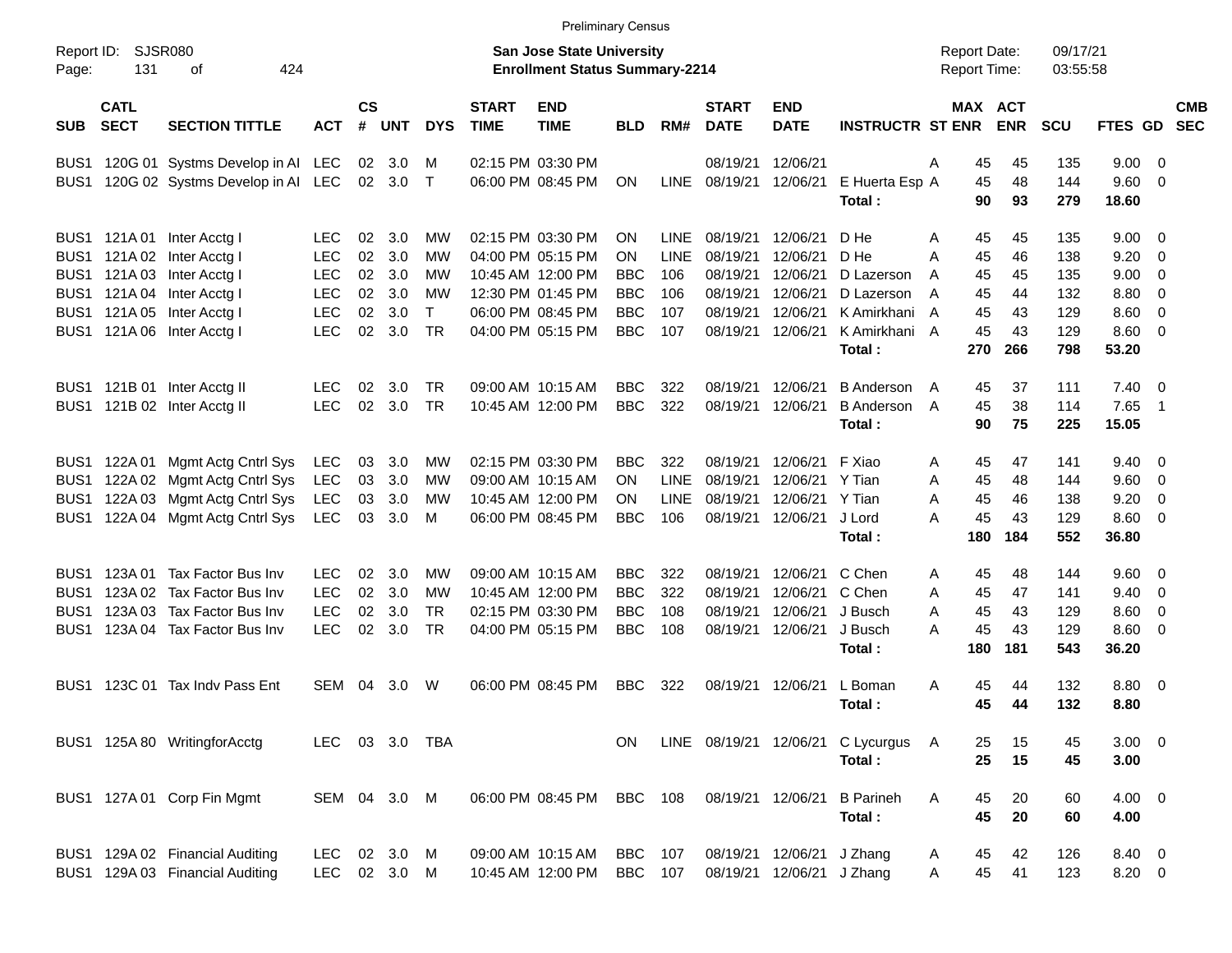|                     |                            |                                |               |                    |            |            |                             |                                                                           | <b>Preliminary Census</b> |             |                             |                           |                         |                                     |          |                          |                      |                |                         |                          |
|---------------------|----------------------------|--------------------------------|---------------|--------------------|------------|------------|-----------------------------|---------------------------------------------------------------------------|---------------------------|-------------|-----------------------------|---------------------------|-------------------------|-------------------------------------|----------|--------------------------|----------------------|----------------|-------------------------|--------------------------|
| Report ID:<br>Page: | 132                        | SJSR080<br>424<br>οf           |               |                    |            |            |                             | <b>San Jose State University</b><br><b>Enrollment Status Summary-2214</b> |                           |             |                             |                           |                         | <b>Report Date:</b><br>Report Time: |          |                          | 09/17/21<br>03:55:58 |                |                         |                          |
| <b>SUB</b>          | <b>CATL</b><br><b>SECT</b> | <b>SECTION TITTLE</b>          | <b>ACT</b>    | $\mathsf{cs}$<br># | <b>UNT</b> | <b>DYS</b> | <b>START</b><br><b>TIME</b> | <b>END</b><br><b>TIME</b>                                                 | <b>BLD</b>                | RM#         | <b>START</b><br><b>DATE</b> | <b>END</b><br><b>DATE</b> | <b>INSTRUCTR ST ENR</b> | MAX                                 |          | <b>ACT</b><br><b>ENR</b> | <b>SCU</b>           | FTES GD        |                         | <b>CMB</b><br><b>SEC</b> |
|                     |                            |                                |               |                    |            |            |                             |                                                                           |                           |             |                             |                           | Total:                  |                                     | 90       | 83                       | 249                  | 16.60          |                         |                          |
| BUS <sub>1</sub>    | 170 01                     | <b>Fund of Finance</b>         | <b>LEC</b>    | 02                 | 3.0        | W          |                             | 06:00 PM 08:45 PM                                                         | <b>BBC</b>                | 326         | 08/19/21                    | 12/06/21                  | D Abbott                | Α                                   | 45       | 48                       | 144                  | 9.60           | - 0                     |                          |
|                     | BUS1 170 02                | <b>Fund of Finance</b>         | <b>LEC</b>    | 02                 | 3.0        | R          |                             | 06:00 PM 08:45 PM                                                         | <b>BBC</b>                | 326         | 08/19/21                    | 12/06/21                  | G Sapp                  | Α                                   | 45       | 45                       | 135                  | 9.00           | 0                       |                          |
| BUS <sub>1</sub>    | 170 03                     | <b>Fund of Finance</b>         | <b>LEC</b>    | 02                 | 3.0        | МW         |                             | 07:15 AM 08:30 AM                                                         | <b>BBC</b>                | 106         | 08/19/21                    | 12/06/21                  | <b>B</b> Parineh        | Α                                   | 45       | 45                       | 135                  | 9.00           | 0                       |                          |
| BUS <sub>1</sub>    | 170 04                     | Fund of Finance                | <b>LEC</b>    | 02                 | 3.0        | МW         |                             | 09:00 AM 10:15 AM                                                         | ON.                       | <b>LINE</b> | 08/19/21                    | 12/06/21                  | <b>B</b> Parineh        | Α                                   | 119      | 120                      | 360                  | 24.00          | 0                       |                          |
| BUS <sub>1</sub>    | 170 05                     | Fund of Finance                | <b>LEC</b>    | 02                 | 3.0        | МW         |                             | 10:45 AM 12:00 PM                                                         | <b>BBC</b>                | 004         | 08/19/21                    | 12/06/21                  | L Roden                 | Α                                   | 45       | 46                       | 138                  | 9.20           | 0                       |                          |
| BUS <sub>1</sub>    | 170 06                     | <b>Fund of Finance</b>         | <b>LEC</b>    | 02                 | 3.0        | МW         |                             | 12:30 PM 01:45 PM                                                         | <b>BBC</b>                | 004         | 08/19/21                    | 12/06/21                  | L Roden                 | Α                                   | 45       | 45                       | 135                  | 9.00           | 0                       |                          |
| BUS <sub>1</sub>    | 170 07                     | Fund of Finance                | <b>LEC</b>    | 02                 | 3.0        | M          |                             | 06:00 PM 08:45 PM                                                         | <b>ON</b>                 | <b>LINE</b> | 08/19/21                    | 12/06/21                  | G Sapp                  | Α                                   | 45       | 45                       | 135                  | 9.00           | 0                       |                          |
| BUS <sub>1</sub>    | 170 08                     | Fund of Finance                | <b>LEC</b>    | 02                 | 3.0        | т          |                             | 06:00 PM 08:45 PM                                                         | <b>BBC</b>                | 326         | 08/19/21                    | 12/06/21                  | D Abbott                | A                                   | 45       | 45                       | 135                  | 9.00           | 0                       |                          |
| BUS1                | 170 09                     | <b>Fund of Finance</b>         | <b>LEC</b>    | 02                 | 3.0        | <b>TR</b>  |                             | 07:15 AM 08:30 AM                                                         | <b>BBC</b>                | 106         | 08/19/21                    | 12/06/21                  | M Greenough A           |                                     | 45       | 45                       | 135                  | 9.00           | 0                       |                          |
| BUS <sub>1</sub>    | 170 10                     | Fund of Finance                | <b>LEC</b>    | 02                 | 3.0        | <b>TR</b>  |                             | 12:30 PM 01:45 PM                                                         | <b>BBC</b>                | 004         | 08/19/21                    | 12/06/21                  | J Cho                   | Α                                   | 45       | 47                       | 141                  | 9.40           | 0                       |                          |
| BUS1                | 170 11                     | Fund of Finance                | <b>LEC</b>    | 02                 | 3.0        | <b>TR</b>  |                             | 10:45 AM 12:00 PM                                                         | <b>BBC</b>                | 107         | 08/19/21                    | 12/06/21                  | <b>B</b> Campsey        | A                                   | 45       | 45                       | 135                  | 9.00           | 0                       |                          |
| BUS1                | 170 12                     | <b>Fund of Finance</b>         | <b>LEC</b>    | 02                 | 3.0        | <b>TR</b>  |                             | 09:00 AM 10:15 AM                                                         | <b>BBC</b>                | 320         | 08/19/21                    | 12/06/21                  | E Sequeira              | A                                   | 45       | 47                       | 141                  | 9.40           | 0                       |                          |
| BUS <sub>1</sub>    | 170 13                     | Fund of Finance                | <b>LEC</b>    | 02                 | 3.0        | TR         |                             | 02:15 PM 03:30 PM                                                         | <b>BBC</b>                | 107         | 08/19/21                    | 12/06/21                  | <b>B</b> Campsey        | A                                   | 45       | 44                       | 132                  | 8.80           | 0                       |                          |
| BUS1                | 170 14                     | <b>Fund of Finance</b>         | <b>LEC</b>    | 02                 | 3.0        | <b>TR</b>  |                             | 04:00 PM 05:15 PM                                                         | <b>BBC</b>                | 106         | 08/19/21                    | 12/06/21                  | S Tahsin                | Α                                   | 45       | 45                       | 135                  | 9.00           | 0                       |                          |
| BUS <sub>1</sub>    | 170 15                     | <b>Fund of Finance</b>         | <b>LEC</b>    | 02                 | 3.0        | МW         |                             | 02:15 PM 03:30 PM                                                         | <b>BBC</b>                | 106         | 08/19/21                    | 12/06/21                  | J Vogel                 | Α                                   | 45       | 43                       | 129                  | 8.60           | 0                       |                          |
| BUS <sub>1</sub>    | 170 16                     | Fund of Finance                | <b>LEC</b>    | 02                 | 3.0        | МW         |                             | 04:00 PM 05:15 PM                                                         | <b>BBC</b>                | 106         | 08/19/21                    | 12/06/21                  | J Vogel                 | Α                                   | 45       | 46                       | 138                  | 9.20           | 0                       |                          |
| BUS <sub>1</sub>    | 170 17                     | Fund of Finance                | <b>LEC</b>    | 02                 | 3.0        | F          |                             | 09:30 AM 12:15 PM                                                         | <b>BBC</b>                | 106         | 08/19/21                    | 12/06/21                  | X Xu                    | A                                   | 45       | 45                       | 135                  | 9.00           | 0                       |                          |
|                     | BUS1 170 80                | Fund of Finance                | <b>LEC</b>    | 02                 | 3.0        | <b>TBA</b> |                             |                                                                           | ΟN                        | <b>LINE</b> | 08/19/21                    | 12/06/21                  | X Xu                    | Α                                   | 45       | 46                       | 138                  | 9.20           | 0                       |                          |
|                     |                            |                                |               |                    |            |            |                             |                                                                           |                           |             |                             |                           | Total:                  |                                     | 884      | 892                      | 2676                 | 178.40         |                         |                          |
| BUS1                | 171A 01                    | <b>Financial Instit</b>        | <b>LEC</b>    | 02                 | 3.0        | TR         |                             | 09:00 AM 10:15 AM                                                         | <b>BBC</b>                | 106         | 08/19/21                    | 12/06/21                  | S Ivanov                | Α                                   | 45       | 39                       | 117                  | 7.80           | $\overline{\mathbf{0}}$ |                          |
| BUS1                | 171A 02                    | <b>Financial Instit</b>        | <b>LEC</b>    | 02                 | 3.0        | TR         |                             | 10:45 AM 12:00 PM                                                         | <b>BBC</b>                | 106         | 08/19/21                    | 12/06/21                  | S Ivanov                | Α                                   | 45       | 44                       | 132                  | 8.80           | 0                       |                          |
| BUS <sub>1</sub>    |                            | 171A 03 Financial Instit       | <b>LEC</b>    | 02                 | 3.0        | <b>TR</b>  |                             | 12:30 PM 01:45 PM                                                         | <b>BBC</b>                | 108         | 08/19/21                    | 12/06/21                  | E Sequeira              | A                                   | 45       | 48                       | 144                  | 9.60           | $\overline{0}$          |                          |
|                     |                            |                                |               |                    |            |            |                             |                                                                           |                           |             |                             |                           | Total:                  |                                     | 135      | 131                      | 393                  | 26.20          |                         |                          |
| BUS <sub>1</sub>    | 171B 01                    | <b>Commercial Banking</b>      | <b>LEC</b>    |                    | 3.0        |            |                             |                                                                           |                           |             |                             |                           |                         | х                                   | 0        | 0                        | 0                    | 0.00           | $\overline{\mathbf{0}}$ |                          |
| BUS1                |                            | 171B 02 Commercial Banking     | <b>LEC</b>    | 02                 | 3.0        | <b>MW</b>  |                             | 09:00 AM 10:15 AM                                                         | 0N                        | <b>LINE</b> | 08/19/21                    | 12/06/21                  | L Roden                 | A                                   | 45       | 42                       | 126                  | 8.40           | 0                       |                          |
|                     |                            |                                |               |                    |            |            |                             |                                                                           |                           |             |                             |                           | Total:                  |                                     | 45       | 42                       | 126                  | 8.40           |                         |                          |
|                     |                            | BUS1 172A 01 Investmt Analysis | LEC.          |                    | 02 3.0     | TR         |                             | 12:30 PM 01:45 PM                                                         | <b>BBC</b>                | 106         | 08/19/21                    |                           | 12/06/21 S Tahsin       | Α                                   | 45       | 46                       | 138                  | $9.20 \ 0$     |                         |                          |
|                     |                            | BUS1 172A 02 Investmt Analysis | <b>LEC</b>    | 02                 | 3.0        | TR         |                             | 02:15 PM 03:30 PM                                                         | ON                        | LINE        | 08/19/21                    | 12/06/21                  | J Cho                   | Α                                   | 45       | 46                       | 138                  | $9.20 \ 0$     |                         |                          |
|                     |                            | BUS1 172A 03 Investmt Analysis | <b>LEC</b>    |                    | 02 3.0     | TR         |                             | 04:00 PM 05:15 PM                                                         | ON                        |             | LINE 08/19/21               | 12/06/21                  | J Cho                   | Α                                   | 45       | 45                       | 135                  | $9.00 \t 0$    |                         |                          |
|                     |                            |                                |               |                    |            |            |                             |                                                                           |                           |             |                             |                           | Total:                  |                                     | 135      | 137                      | 411                  | 27.40          |                         |                          |
|                     |                            | BUS1 172D 01 Student Fund      | LEC 03 3.0 TR |                    |            |            |                             | 02:15 PM 03:30 PM                                                         | ON.                       |             | LINE 08/19/21 12/06/21      |                           | S Ivanov<br>Total:      | A                                   | 45<br>45 | 24<br>24                 | 72<br>72             | 4.80 0<br>4.80 |                         |                          |
|                     |                            |                                |               |                    |            |            |                             |                                                                           |                           |             |                             |                           |                         |                                     |          |                          |                      |                |                         |                          |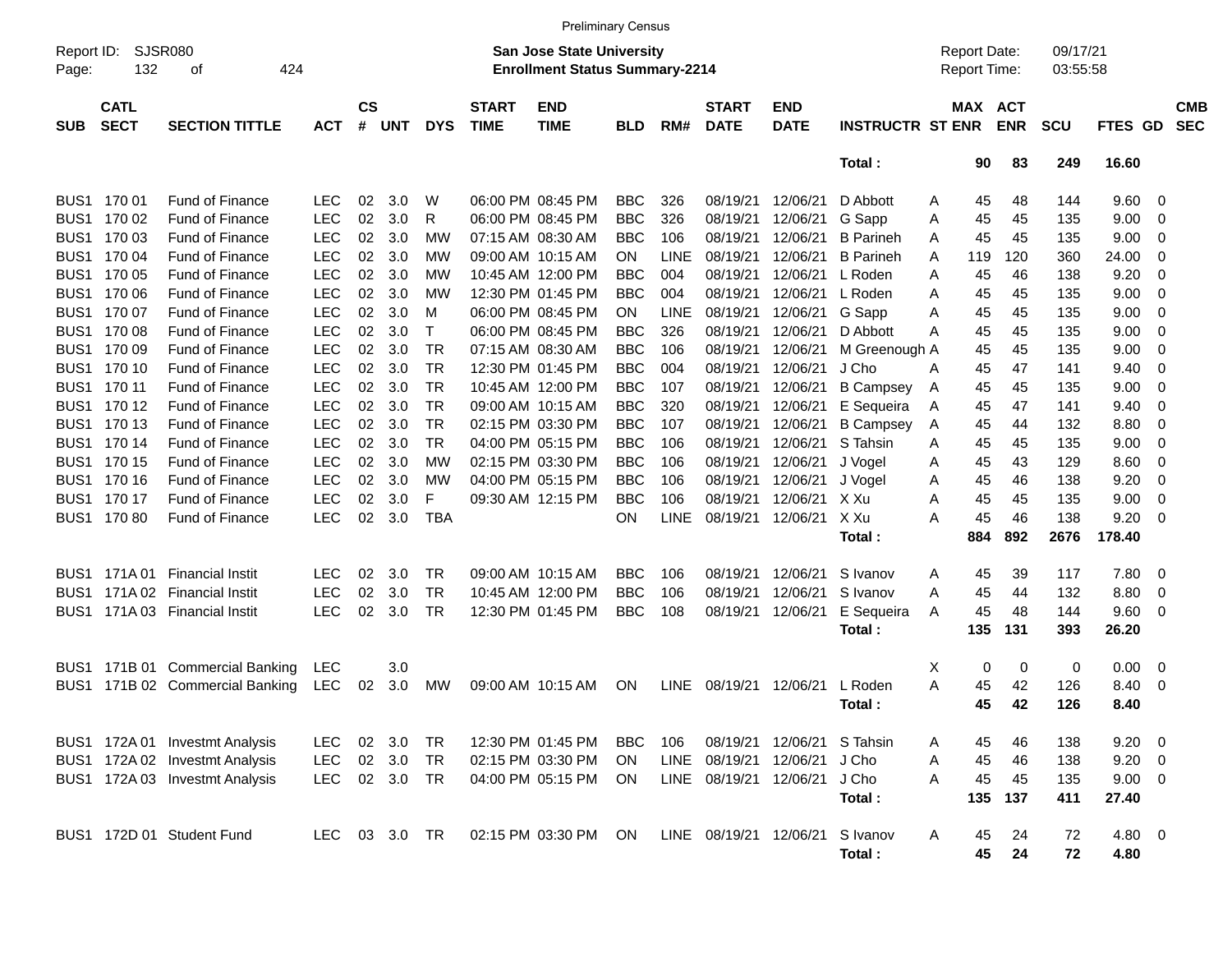| <b>Preliminary Census</b> |  |
|---------------------------|--|
|---------------------------|--|

| Report ID:<br>Page: | <b>SJSR080</b><br>133      | 424<br>οf                                                                                             |                                        |                |                   |                        |                             | <b>San Jose State University</b><br><b>Enrollment Status Summary-2214</b> |                  |                    |                                  |                                                  |                                                       |             | <b>Report Date:</b><br><b>Report Time:</b> |                            | 09/17/21<br>03:55:58            |                                           |                |                          |
|---------------------|----------------------------|-------------------------------------------------------------------------------------------------------|----------------------------------------|----------------|-------------------|------------------------|-----------------------------|---------------------------------------------------------------------------|------------------|--------------------|----------------------------------|--------------------------------------------------|-------------------------------------------------------|-------------|--------------------------------------------|----------------------------|---------------------------------|-------------------------------------------|----------------|--------------------------|
| <b>SUB</b>          | <b>CATL</b><br><b>SECT</b> | <b>SECTION TITTLE</b>                                                                                 | <b>ACT</b>                             | <b>CS</b><br># | <b>UNT</b>        | <b>DYS</b>             | <b>START</b><br><b>TIME</b> | <b>END</b><br><b>TIME</b>                                                 | <b>BLD</b>       | RM#                | <b>START</b><br><b>DATE</b>      | <b>END</b><br><b>DATE</b>                        | <b>INSTRUCTR ST ENR ENR</b>                           |             | MAX ACT                                    |                            | <b>SCU</b>                      | FTES GD                                   |                | <b>CMB</b><br><b>SEC</b> |
|                     |                            | BUS1 173A 01 Fin Mgt Theory Pol<br>BUS1 173A 02 Fin Mgt Theory Pol<br>BUS1 173A 03 Fin Mgt Theory Pol | <b>LEC</b><br><b>LEC</b><br><b>LEC</b> | 02<br>02<br>02 | 3.0<br>3.0<br>3.0 | <b>MW</b><br>$\top$    |                             | 02:15 PM 03:30 PM<br>07:15 AM 08:30 AM                                    | ON<br><b>BBC</b> | <b>LINE</b><br>107 | 08/19/21<br>08/19/21<br>08/19/21 | 12/06/21<br>12/06/21<br>12/06/21                 | M Faulkner<br>M Faulkner<br>Total:                    | A<br>X<br>A | 45<br>0<br>45<br>90                        | 48<br>$\Omega$<br>47<br>95 | 144<br>0<br>141<br>285          | 9.60 0<br>0.00<br>$9.40 \quad 0$<br>19.00 | $\overline{0}$ |                          |
|                     |                            | BUS1 173B 01 Prob in Fin Mgmt                                                                         | <b>LEC</b>                             | 02             | 3.0               | M                      |                             | 06:00 PM 08:45 PM                                                         | <b>BBC</b>       | 322                | 08/19/21 12/06/21                |                                                  | M Williams<br>Total:                                  | A           | 45<br>45                                   | 52<br>52                   | 156<br>156                      | $10.40 \t 0$<br>10.40                     |                |                          |
|                     |                            | BUS1 173C 01 Entrepreneurial Fina                                                                     | <b>LEC</b>                             |                | 02 3.0            | MW                     |                             | 07:15 AM 08:30 AM                                                         | ON               |                    | LINE 08/19/21                    | 12/06/21                                         | L Roden<br>Total:                                     | A           | 45<br>45                                   | 45<br>45                   | 135<br>135                      | $9.00 \t 0$<br>9.00                       |                |                          |
|                     | BUS1 177 01<br>BUS1 177 02 | Inter Bus Fin<br>Inter Bus Fin                                                                        | <b>LEC</b><br><b>LEC</b>               | 02             | 3.0<br>02 3.0     | <b>TR</b><br><b>TR</b> |                             | 09:00 AM 10:15 AM<br>10:45 AM 12:00 PM                                    | ON<br><b>ON</b>  | LINE               | 08/19/21<br>LINE 08/19/21        | 12/06/21<br>12/06/21                             | A MeshcheryaA<br>A MeshcheryaA<br>Total:              |             | 45<br>45<br>90                             | 46<br>44<br>90             | 138<br>132<br>270               | $9.20 \ 0$<br>$8.80\ 0$<br>18.00          |                |                          |
|                     |                            | BUS1 179B 01 Selec Top Bus Fin<br>BUS1 179B 02 Selec Top Bus Fin                                      | LEC.<br><b>LEC</b>                     | 02             | 3.0<br>3.0        | $\top$                 |                             | 09:00 AM 10:15 AM                                                         | <b>BBC</b>       | 226                | 08/19/21                         | 12/06/21                                         | M Faulkner<br>Total:                                  | A<br>X      | 45<br>$\mathbf 0$<br>45                    | 37<br>$\mathbf 0$<br>37    | 111<br>$\mathbf 0$<br>111       | $7.40 \quad 0$<br>$0.00 \t 0$<br>7.40     |                |                          |
|                     |                            | BUS1 180A 01 Indiv Study Acctg                                                                        | <b>SUP</b>                             | 36             | 1.0               | TBA                    |                             |                                                                           | ON               | LINE               | 08/19/21 12/06/21                |                                                  | E Grace<br>Total:                                     | Α           | 10<br>10                                   | 5<br>5                     | 5<br>5                          | 0.33 0<br>0.33                            |                |                          |
| BUS <sub>1</sub>    |                            | 180C 01 Indiv Study Finan                                                                             | <b>SUP</b>                             | 36             | 1.0               | <b>TBA</b>             |                             |                                                                           | ON               | LINE               | 08/19/21 12/06/21                |                                                  | E Grace<br>Total:                                     | Α           | 10<br>10                                   | 15<br>15                   | 15<br>15                        | 1.00 0<br>1.00                            |                |                          |
|                     |                            | Department : Accounting & Finance                                                                     |                                        |                |                   |                        |                             |                                                                           |                  |                    |                                  | <b>Lower Division:</b><br><b>Upper Division:</b> | <b>Department Total:</b><br><b>Graduate Division:</b> |             | 3704<br>810<br>2894<br>0                   | 823<br>2821<br>0           | 3644 10892<br>2469<br>8423<br>0 | 726.23<br>164.65<br>561.58<br>0.00        |                |                          |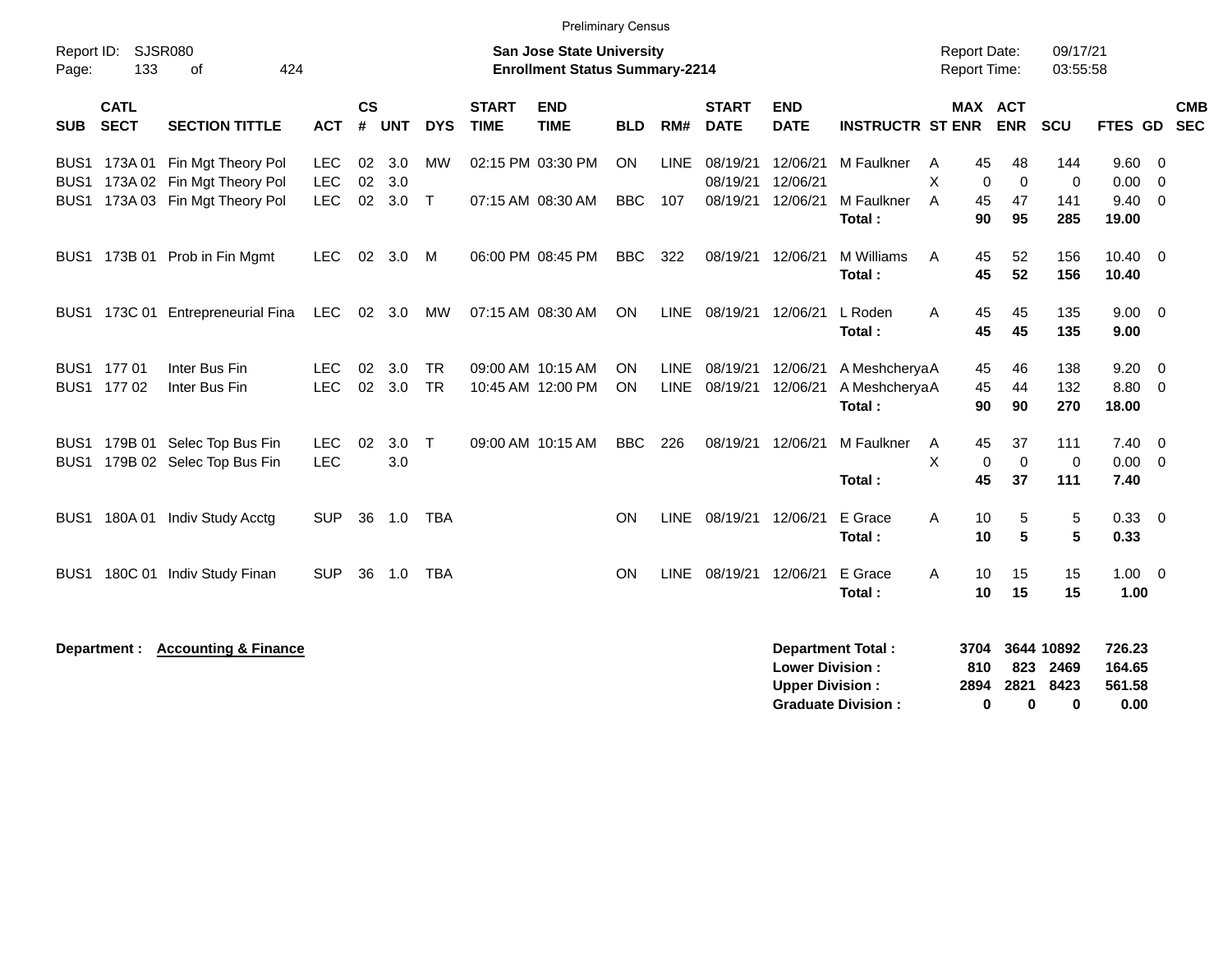|                     |                            |                                                                  |              |               |        |              |                             | <b>Preliminary Census</b>                                                 |            |     |                             |                           |                                |   |                                            |            |                      |                  |                          |
|---------------------|----------------------------|------------------------------------------------------------------|--------------|---------------|--------|--------------|-----------------------------|---------------------------------------------------------------------------|------------|-----|-----------------------------|---------------------------|--------------------------------|---|--------------------------------------------|------------|----------------------|------------------|--------------------------|
| Report ID:<br>Page: | 134                        | <b>SJSR080</b><br>424<br>οf                                      |              |               |        |              |                             | <b>San Jose State University</b><br><b>Enrollment Status Summary-2214</b> |            |     |                             |                           |                                |   | <b>Report Date:</b><br><b>Report Time:</b> |            | 09/17/21<br>03:55:58 |                  |                          |
| <b>SUB</b>          | <b>CATL</b><br><b>SECT</b> | <b>SECTION TITTLE</b>                                            | ACT          | $\mathsf{cs}$ | # UNT  | <b>DYS</b>   | <b>START</b><br><b>TIME</b> | <b>END</b><br><b>TIME</b>                                                 | <b>BLD</b> | RM# | <b>START</b><br><b>DATE</b> | <b>END</b><br><b>DATE</b> | <b>INSTRUCTR ST ENR</b>        |   | MAX ACT                                    | <b>ENR</b> | <b>SCU</b>           | FTES GD          | <b>CMB</b><br><b>SEC</b> |
| College             | Department :               | <b>Business, College of</b><br><b>Business Graduate Programs</b> |              |               |        |              |                             |                                                                           |            |     |                             |                           |                                |   |                                            |            |                      |                  |                          |
| <b>BUS</b>          | 201 01                     | Bus Communications LEC                                           |              | 02            | 1.0    | M            |                             | 06:00 PM 10:00 PM                                                         | <b>BBC</b> | 021 | 08/19/21                    | 09/13/21                  | C Lycurgus                     | A | 25                                         | 26         | 26                   | 2.17 26          |                          |
| <b>BUS</b>          | 201 02                     | <b>Bus Communications</b>                                        | <b>LEC</b>   | 02            | 1.0    | $\mathsf{T}$ |                             | 06:00 PM 10:00 PM                                                         | <b>BBC</b> | 022 | 08/17/21                    | 09/07/21                  | C Lycurgus                     | A | 25                                         | 25         | 25                   | 2.08 25          |                          |
| <b>BUS</b>          | 201 03                     | <b>Bus Communications</b>                                        | LEC          | 02            | 1.0    | R            |                             | 06:00 PM 10:00 PM                                                         | <b>BBC</b> | 302 | 08/19/21                    | 09/09/21                  | L Lindelof                     | A | 25                                         | 22         | 22                   | 1.83 22          |                          |
|                     |                            |                                                                  |              |               |        |              |                             |                                                                           |            |     |                             |                           | Total:                         |   | 75                                         | 73         | 73                   | 6.08             |                          |
| <b>BUS</b>          | 210 01                     | Devel & Mng People                                               | <b>LEC</b>   | 02            | 3.0    | м            |                             | 06:00 PM 10:00 PM                                                         | <b>BBC</b> | 021 | 09/27/21                    | 12/06/21                  | T Altura                       | A | 35                                         | 31         | 93                   | 7.75 31          |                          |
| <b>BUS</b>          | 210 02                     | Devel & Mng People                                               | <b>LEC</b>   | 02            | 3.0    | $\mathsf{T}$ |                             | 06:00 PM 10:00 PM                                                         | <b>BBC</b> | 022 | 09/14/21                    | 11/23/21                  | <b>G</b> Lester                | A | 35                                         | 32         | 96                   | 8.00 32          |                          |
| <b>BUS</b>          | 210 03                     | Devel & Mng People                                               | <b>LEC</b>   | 02            | 3.0    | R            |                             | 06:00 PM 10:00 PM                                                         | <b>BBC</b> | 302 | 09/23/21                    | 12/02/21                  | T Altura<br>Total :            | Α | 35<br>105                                  | 32<br>95   | 96<br>285            | 8.00 32<br>23.75 |                          |
|                     |                            |                                                                  |              |               |        |              |                             |                                                                           |            |     |                             |                           |                                |   |                                            |            |                      |                  |                          |
| <b>BUS</b>          | 220 01                     | Fin & Mgnrl Accounti                                             | <b>LEC</b>   | 02            | 3.0    | $\top$       |                             | 06:00 PM 10:00 PM                                                         | <b>BBC</b> | 021 | 08/17/21                    | 10/09/21                  | D He                           | A | 35                                         | 32         | 96                   | 8.00 32          |                          |
| <b>BUS</b>          | 220 02                     | Fin & Mgnrl Accounti                                             | <b>LEC</b>   | 02            | 3.0    | W            |                             | 06:00 PM 10:00 PM                                                         | <b>BBC</b> | 022 | 08/18/21                    | 10/09/21                  | J Lord                         | A | 35                                         | 27         | 81                   | 6.75 27          |                          |
| <b>BUS</b>          | 220 03                     | Fin & Mgnrl Accounti                                             | <b>LEC</b>   | 02            | 3.0    | $\top$       |                             | 06:00 PM 10:00 PM                                                         | <b>BBC</b> | 103 | 08/17/21                    | 10/09/21                  | M Barta                        | A | 35                                         | 22         | 66                   | 5.50 22          |                          |
|                     |                            |                                                                  |              |               |        |              |                             |                                                                           |            |     |                             |                           | Total:                         |   | 105                                        | 81         | 243                  | 20.25            |                          |
| <b>BUS</b>          | 220A 01                    | Fin Stmt Anal for Ac                                             | <b>LEC</b>   | 02            | 3.0    | W            |                             | 01:30 PM 05:30 PM                                                         | <b>BBC</b> | 003 |                             | 10/06/21 11/10/21         | Y Tian                         | Α | 37                                         | 26         | 78                   | 6.50 26          |                          |
|                     |                            |                                                                  |              |               |        |              |                             |                                                                           |            |     |                             |                           | Total:                         |   | 37                                         | 26         | 78                   | 6.50             |                          |
| <b>BUS</b>          |                            | 220G 01 Tax Bus Invest Dec                                       | <b>LEC</b>   | 02            | 3.0    | M            |                             | 01:30 PM 05:30 PM                                                         | <b>BBC</b> | 003 |                             | 10/04/21 12/01/21         | C Chen                         | A | 37                                         | 17         | 51                   | 4.25 17          |                          |
|                     |                            |                                                                  |              |               |        |              |                             |                                                                           |            |     |                             |                           | Total:                         |   | 37                                         | 17         | 51                   | 4.25             |                          |
| <b>BUS</b>          |                            | 220H 01 Audit Cncpt/Pract                                        | <b>LEC</b>   | 02            | 3.0    | MW           |                             | 01:30 PM 05:30 PM                                                         | <b>BBC</b> | 003 | 08/23/21                    | 09/29/21                  | J Zhang                        | Α | 37                                         | 21         | 63                   | 5.25 21          |                          |
|                     |                            |                                                                  |              |               |        |              |                             |                                                                           |            |     |                             |                           | Total:                         |   | 37                                         | 21         | 63                   | 5.25             |                          |
| <b>BUS</b>          | 220J 01                    | Bus Comm & Ethics                                                | <b>LEC</b>   | 02            | 3.0    | $\top$       |                             | 01:30 PM 05:30 PM                                                         | <b>BBC</b> | 003 |                             | 08/19/21 10/21/21         | E Grace                        | A | 37                                         | 28         | 84                   | 7.00 28          |                          |
|                     |                            |                                                                  |              |               |        |              |                             |                                                                           |            |     |                             |                           | Total:                         |   | 37                                         | 28         | 84                   | 7.00             |                          |
| <b>BUS</b>          |                            | 220R 01 Software Application                                     | LEC          |               | 03 3.0 | F            |                             | 09:00 AM 01:00 PM                                                         | <b>BBC</b> | 321 |                             | 08/20/21 10/29/21         | C Onita                        | A | 40                                         | 25         | 75                   | 6.25 25          |                          |
|                     |                            |                                                                  |              |               |        |              |                             |                                                                           |            |     |                             |                           | Total:                         |   | 40                                         | 25         | 75                   | 6.25             |                          |
| <b>BUS</b>          |                            | 220S 01 Finan Rpt & Analy II LEC 02 3.0 TR                       |              |               |        |              |                             | 01:30 PM 05:30 PM BBC 003                                                 |            |     |                             | 10/26/21 12/06/21         | B Anderson A                   |   | 37                                         | 15         | 45                   | 3.75 15          |                          |
|                     |                            |                                                                  |              |               |        |              |                             |                                                                           |            |     |                             |                           | Total:                         |   | 37                                         | 15         | 45                   | 3.75             |                          |
| <b>BUS</b>          |                            | 234A 04 Social Media Mktg                                        | LEC 03 3.0 W |               |        |              |                             | 06:00 PM 10:00 PM                                                         | BBC 205    |     |                             | 10/13/21 12/06/21         | H Lee                          | A | 30                                         | 30         | 90                   | 7.50 30          |                          |
|                     |                            |                                                                  |              |               |        |              |                             |                                                                           |            |     |                             |                           | Total:                         |   | 30                                         | 30         | 90                   | 7.50             |                          |
| <b>BUS</b>          | 240 04                     | Electronic Commerce LEC 02 3.0 W                                 |              |               |        |              |                             | 06:00 PM 10:00 PM BBC 205                                                 |            |     |                             |                           | 08/18/21 10/09/21 N Aggarwal A |   | 25                                         | 24         | 72                   | 6.00 24          |                          |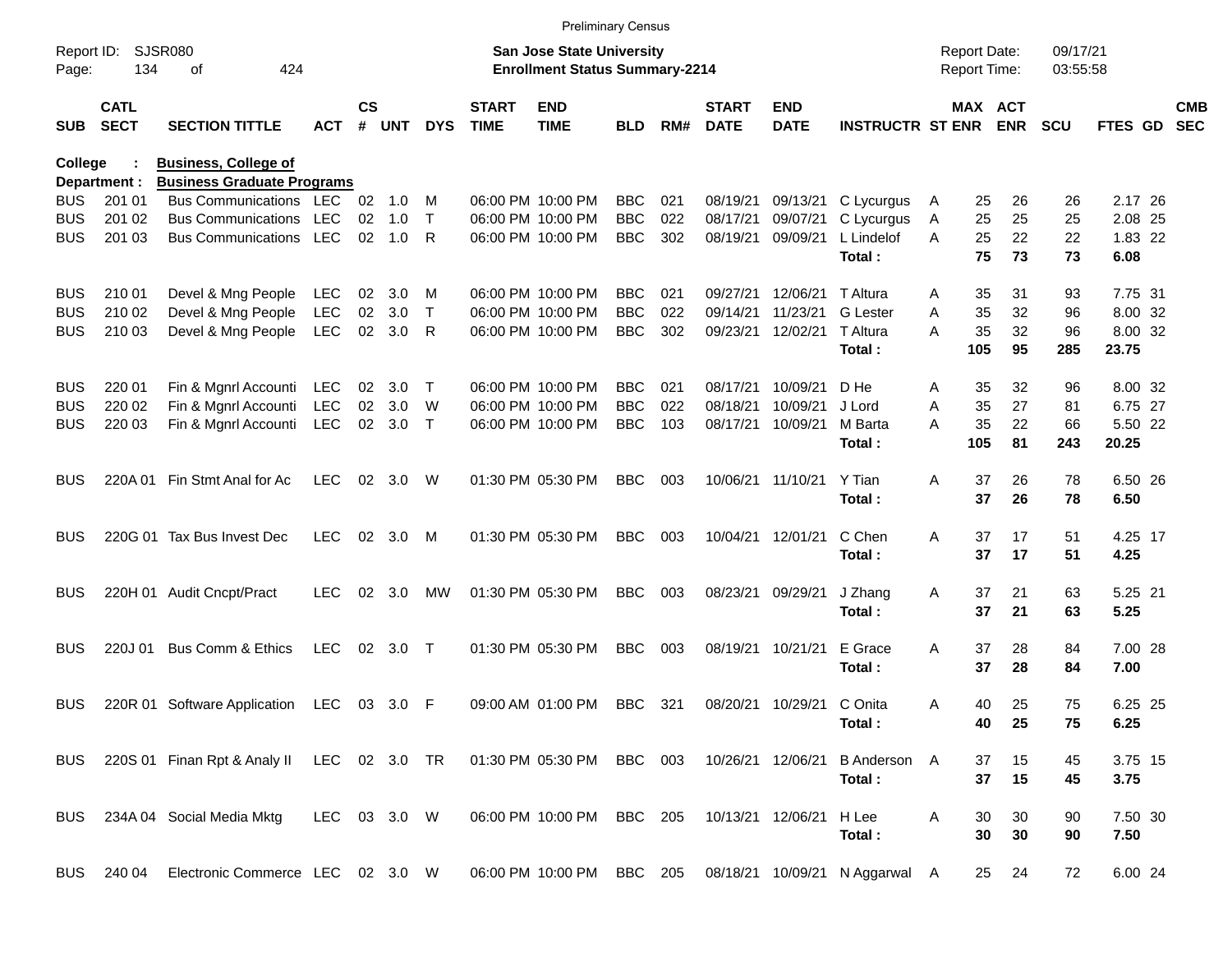|                                        |                            |                                                                                  |                                        |                 |                                 |                        |                             | <b>Preliminary Census</b>                                          |                                        |                     |                                  |                                  |                                       |                     |                                              |                        |                                        |                          |
|----------------------------------------|----------------------------|----------------------------------------------------------------------------------|----------------------------------------|-----------------|---------------------------------|------------------------|-----------------------------|--------------------------------------------------------------------|----------------------------------------|---------------------|----------------------------------|----------------------------------|---------------------------------------|---------------------|----------------------------------------------|------------------------|----------------------------------------|--------------------------|
| Report ID:<br>Page:                    | 135                        | SJSR080<br>424<br>οf                                                             |                                        |                 |                                 |                        |                             | San Jose State University<br><b>Enrollment Status Summary-2214</b> |                                        |                     |                                  |                                  |                                       | <b>Report Date:</b> | <b>Report Time:</b>                          | 09/17/21<br>03:55:58   |                                        |                          |
| <b>SUB</b>                             | <b>CATL</b><br><b>SECT</b> | <b>SECTION TITTLE</b>                                                            | <b>ACT</b>                             | <b>CS</b><br>#  | <b>UNT</b>                      | <b>DYS</b>             | <b>START</b><br><b>TIME</b> | <b>END</b><br><b>TIME</b>                                          | <b>BLD</b>                             | RM#                 | <b>START</b><br><b>DATE</b>      | <b>END</b><br><b>DATE</b>        | <b>INSTRUCTR ST ENR</b>               |                     | MAX ACT<br><b>ENR</b>                        | <b>SCU</b>             | <b>FTES GD</b>                         | <b>CMB</b><br><b>SEC</b> |
|                                        |                            |                                                                                  |                                        |                 |                                 |                        |                             |                                                                    |                                        |                     |                                  |                                  | Total:                                |                     | 25<br>24                                     | 72                     | 6.00                                   |                          |
| <b>BUS</b>                             | 253 04                     | Negot/Conflict Mgmt                                                              | LEC                                    |                 | 03 3.0                          | R                      |                             | 06:00 PM 10:00 PM                                                  | <b>BBC</b>                             | 021                 |                                  | 08/19/21 10/09/21                | E Mullen<br>Total:                    | A                   | 38<br>29<br>29<br>38                         | 114<br>114             | 9.50 38<br>9.50                        |                          |
| <b>BUS</b><br><b>BUS</b><br><b>BUS</b> | 260 01<br>260 02<br>260 03 | Mgrl Dec Analysis<br>Mgrl Dec Analysis<br>Mgrl Dec Analysis                      | <b>LEC</b><br><b>LEC</b><br><b>LEC</b> | 02<br>02<br>02  | 3.0<br>3.0<br>3.0               | W<br>м<br>$\mathsf{T}$ |                             | 06:00 PM 10:15 PM<br>06:00 PM 10:15 PM<br>06:00 PM 10:00 PM        | <b>BBC</b><br><b>BBC</b><br><b>BBC</b> | 302<br>302<br>205   | 08/18/21<br>08/23/21<br>08/17/21 | 10/09/21<br>10/09/21<br>10/05/21 | M Klein<br>M Klein<br><b>B</b> Makani | A<br>Α<br>А         | 20<br>31<br>20<br>24<br>30<br>32             | 93<br>72<br>96         | 7.75 31<br>6.00 24<br>8.00 32          |                          |
|                                        |                            |                                                                                  |                                        |                 |                                 |                        |                             |                                                                    |                                        |                     |                                  |                                  | Total:                                |                     | 70<br>87                                     | 261                    | 21.75                                  |                          |
| <b>BUS</b>                             | 265 01                     | Silicon Valley Exp                                                               | <b>LEC</b>                             |                 | 02 2.0                          | TBA                    |                             |                                                                    | ΟN                                     | <b>LINE</b>         |                                  | 08/17/21 12/06/21                | V Agarwal<br>Total:                   | A                   | 3<br>20<br>20<br>3                           | 6<br>6                 | $0.50$ 3<br>0.50                       |                          |
| <b>BUS</b><br><b>BUS</b><br><b>BUS</b> | 270 01<br>270 02<br>270 03 | <b>Financial Mgmt</b><br><b>Financial Mgmt</b><br><b>Financial Mgmt</b>          | <b>LEC</b><br><b>LEC</b><br><b>LEC</b> | 02<br>02<br>02  | 3.0<br>3.0<br>3.0               | W<br>м<br>$\top$       |                             | 06:00 PM 10:00 PM<br>06:00 PM 10:00 PM<br>06:00 PM 10:00 PM        | <b>BBC</b><br><b>BBC</b><br><b>BBC</b> | 021<br>022<br>205   | 10/13/21<br>10/11/21<br>10/12/21 | 12/06/21<br>12/06/21<br>12/06/21 | S Tahsin<br>A MeshcheryaA<br>S Ivanov | A<br>A              | 36<br>35<br>35<br>25<br>35<br>21             | 108<br>75<br>63        | 9.00 36<br>6.25 25<br>5.25 21          |                          |
|                                        |                            |                                                                                  |                                        |                 |                                 |                        |                             | 06:00 PM 10:00 PM                                                  |                                        |                     |                                  |                                  | Total:<br>Y Wu                        | 105                 | 82                                           | 246                    | 20.50                                  |                          |
| <b>BUS</b><br><b>BUS</b><br><b>BUS</b> | 280 01<br>280 02<br>280 03 | Op & Supply Chain Mg LEC<br>Op & Supply Chain Mg LEC<br>Op & Supply Chain Mg LEC |                                        | 02 <sub>o</sub> | 02 3.0<br>3.0<br>$02 \quad 3.0$ | $\top$<br>W<br>м       |                             | 06:00 PM 10:00 PM<br>06:00 PM 10:00 PM                             | <b>BBC</b><br><b>BBC</b><br><b>BBC</b> | 021<br>022<br>205   | 10/12/21<br>10/13/21<br>10/11/21 | 12/06/21<br>12/06/21<br>12/06/21 | M Zhou<br>S Zhou<br>Total:            | Α<br>A<br>А         | 20<br>39<br>20<br>24<br>30<br>33<br>70<br>96 | 117<br>72<br>99<br>288 | 9.75 39<br>6.00 24<br>8.25 33<br>24.00 |                          |
| <b>BUS</b>                             |                            | 297D 04 Spec Topics Bus Adm LEC 02 3.0                                           |                                        |                 |                                 | R                      |                             | 06:00 PM 10:00 PM                                                  | <b>BBC</b>                             | 021                 | 10/14/21                         | 12/06/21                         | E Mattarelli<br>Total:                | A                   | 31<br>20<br>31<br>20                         | 60<br>60               | 5.00 20<br>5.00                        |                          |
| <b>BUS</b>                             | 298 10                     | Master's Project                                                                 | <b>SUP</b>                             |                 | 24 3.0                          | TBA                    |                             |                                                                    | ΟN                                     | <b>LINE</b>         | 08/19/21 12/06/21                |                                  | Total:                                | Α                   | 25<br>0<br>25<br>0                           | 0<br>0                 | $0.00 \t 0$<br>0.00                    |                          |
| <b>BUS</b>                             |                            | 298C 01 CMBA Internship                                                          | <b>SUP</b>                             | 48              | 3.0                             | TBA                    |                             |                                                                    | ΟN                                     | LINE                | 08/17/21 12/06/21                |                                  | M Pagani<br>Total:                    | A                   | 5<br>2<br>5<br>$\mathbf{2}$                  | 6<br>6                 | $0.50$ 2<br>0.50                       |                          |
| <b>BUS</b><br><b>BUS</b>               | 298101<br>298102           | Applied Bus Intern<br>Applied Bus Intern                                         | <b>SUP</b><br><b>SUP</b>               | 48<br>48        | 1.0<br>1.0                      | TBA<br><b>TBA</b>      |                             |                                                                    | ON<br>ON                               | <b>LINE</b><br>LINE | 08/17/21 12/06/21<br>08/19/21    | 12/06/21                         | Total:                                | A<br>Α              | 15<br>0<br>3<br>0<br>18<br>0                 | 0<br>0<br>0            | $0.00 \t 0$<br>$0.00 \t 0$<br>0.00     |                          |
|                                        | Department :               | <b>Business Graduate Programs</b>                                                |                                        |                 |                                 |                        |                             |                                                                    |                                        |                     |                                  | <b>Lower Division:</b>           | <b>Department Total:</b>              | 938                 | 763<br>$\mathbf 0$<br>0                      | 2140<br>0              | 178.33<br>0.00                         |                          |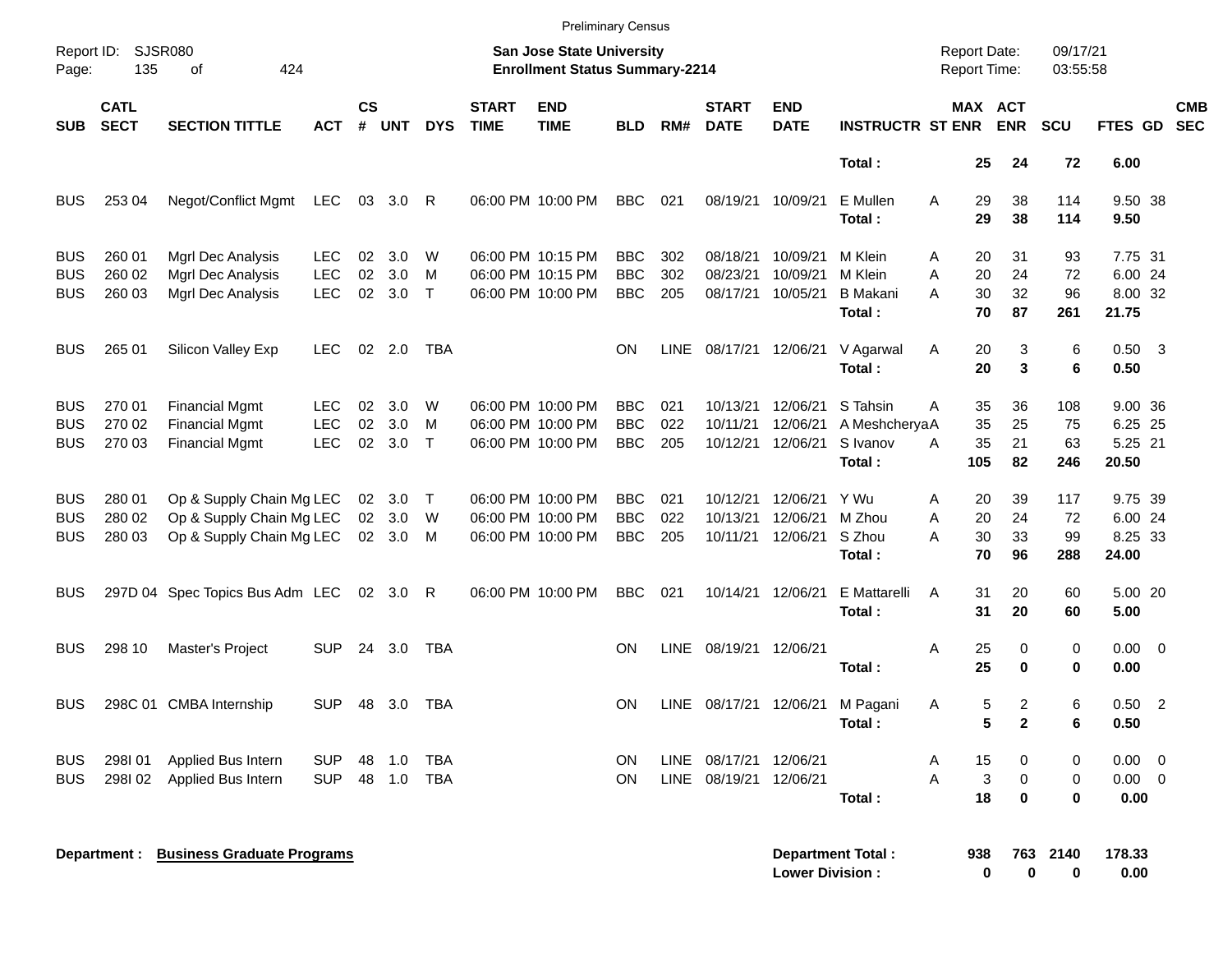|                     |                            |                       |         |                  |            |                             |                                                                           | <b>Preliminary Census</b> |     |                             |                           |                                                     |                                     |                   |                      |                    |            |
|---------------------|----------------------------|-----------------------|---------|------------------|------------|-----------------------------|---------------------------------------------------------------------------|---------------------------|-----|-----------------------------|---------------------------|-----------------------------------------------------|-------------------------------------|-------------------|----------------------|--------------------|------------|
| Report ID:<br>Page: | 136                        | SJSR080<br>of         | 424     |                  |            |                             | <b>San Jose State University</b><br><b>Enrollment Status Summary-2214</b> |                           |     |                             |                           |                                                     | Report Date:<br><b>Report Time:</b> |                   | 09/17/21<br>03:55:58 |                    |            |
| <b>SUB</b>          | <b>CATL</b><br><b>SECT</b> | <b>SECTION TITTLE</b> | $ACT$ # | СS<br><b>UNT</b> | <b>DYS</b> | <b>START</b><br><b>TIME</b> | <b>END</b><br><b>TIME</b>                                                 | <b>BLD</b>                | RM# | <b>START</b><br><b>DATE</b> | <b>END</b><br><b>DATE</b> | <b>INSTRUCTR ST ENR</b>                             | <b>MAX</b>                          | ACT<br><b>ENR</b> | <b>SCU</b>           | <b>FTES GD SEC</b> | <b>CMB</b> |
|                     |                            |                       |         |                  |            |                             |                                                                           |                           |     |                             |                           | <b>Upper Division:</b><br><b>Graduate Division:</b> | 938                                 | $\bf{0}$<br>763   | 0<br>2140            | 0.00<br>178.33     |            |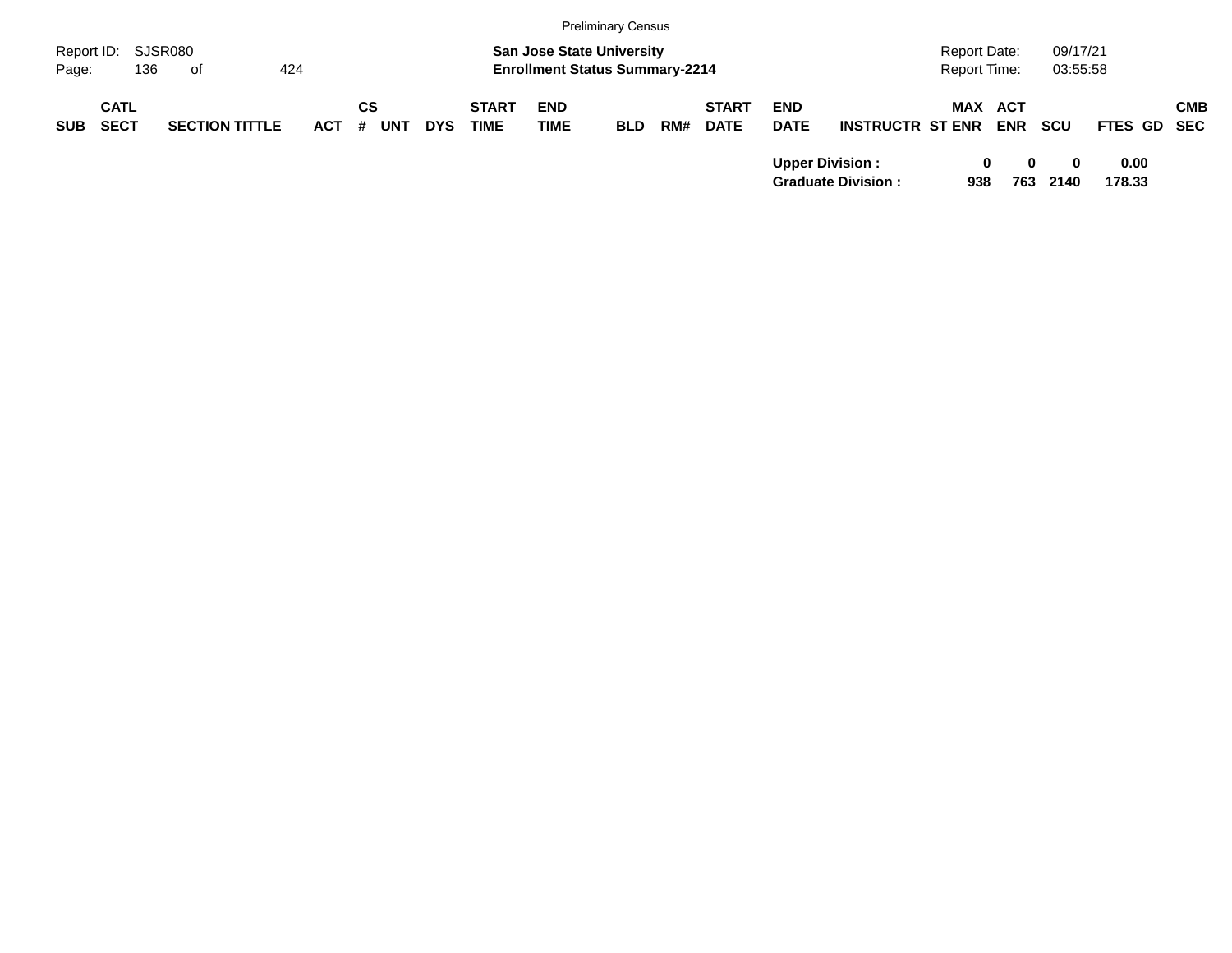|                     |                            |                                                     |            |                |        |            |                             | <b>Preliminary Census</b>                                                 |            |             |                             |                           |                         |                                     |     |                              |                      |             |                          |                          |
|---------------------|----------------------------|-----------------------------------------------------|------------|----------------|--------|------------|-----------------------------|---------------------------------------------------------------------------|------------|-------------|-----------------------------|---------------------------|-------------------------|-------------------------------------|-----|------------------------------|----------------------|-------------|--------------------------|--------------------------|
| Report ID:<br>Page: | 137                        | SJSR080<br>424<br>οf                                |            |                |        |            |                             | <b>San Jose State University</b><br><b>Enrollment Status Summary-2214</b> |            |             |                             |                           |                         | <b>Report Date:</b><br>Report Time: |     |                              | 09/17/21<br>03:55:58 |             |                          |                          |
| <b>SUB</b>          | <b>CATL</b><br><b>SECT</b> | <b>SECTION TITTLE</b>                               | <b>ACT</b> | <b>CS</b><br># | UNT    | <b>DYS</b> | <b>START</b><br><b>TIME</b> | <b>END</b><br><b>TIME</b>                                                 | <b>BLD</b> | RM#         | <b>START</b><br><b>DATE</b> | <b>END</b><br><b>DATE</b> | <b>INSTRUCTR ST ENR</b> |                                     |     | <b>MAX ACT</b><br><b>ENR</b> | <b>SCU</b>           | <b>FTES</b> | GD                       | <b>CMB</b><br><b>SEC</b> |
| <b>College</b>      |                            | <b>Business, College of</b>                         |            |                |        |            |                             |                                                                           |            |             |                             |                           |                         |                                     |     |                              |                      |             |                          |                          |
|                     | Department :               | <b>School of Global Innovation &amp; Leadership</b> |            |                |        |            |                             |                                                                           |            |             |                             |                           |                         |                                     |     |                              |                      |             |                          |                          |
| BUS <sub>5</sub>    | 16 60                      | Intro Lrdshp & Innov                                | <b>LEC</b> | 02             | 3.0    | мw         |                             | 07:15 AM 08:30 AM                                                         | <b>BBC</b> | 220         | 08/19/21                    | 12/06/21                  | R Pollard               | Α                                   | 45  | 37                           | 111                  | 7.40        | 0                        |                          |
| BUS <sub>5</sub>    | 1661                       | Intro Lrdshp & Innov                                | LEC        | 02             | 3.0    | MW         |                             | 02:15 PM 03:30 PM                                                         | <b>BBC</b> | 220         | 08/19/21                    | 12/06/21                  | <b>T</b> Shirley        | Α                                   | 45  | 44                           | 132                  | 8.80        | 0                        |                          |
| BUS <sub>5</sub>    | 16 62                      | Intro Lrdshp & Innov                                | LEC        | 02             | 3.0    | <b>TR</b>  |                             | 09:00 AM 10:15 AM                                                         | <b>BBC</b> | 004         | 08/19/21                    | 12/06/21                  | <b>B</b> Makani         | A                                   | 45  | 46                           | 138                  | 9.20        | 0                        |                          |
| BUS <sub>5</sub>    | 1663                       | Intro Lrdshp & Innov                                | <b>LEC</b> | 02             | 3.0    | TR         |                             | 02:15 PM 03:30 PM                                                         | <b>BBC</b> | 226         | 08/19/21                    | 12/06/21                  | J Tan                   | A                                   | 45  | 39                           | 117                  | 7.80        | 0                        |                          |
| BUS <sub>5</sub>    | 16 64                      | Intro Lrdshp & Innov                                | <b>LEC</b> | 02             | 3.0    | <b>TR</b>  |                             | 04:00 PM 05:15 PM                                                         | <b>BBC</b> | 302         | 08/19/21                    | 12/06/21                  | D Wilde                 | A                                   | 45  | 41                           | 123                  | 8.20        | 0                        |                          |
| BUS <sub>5</sub>    | 16 65                      | Intro Lrdshp & Innov                                | LEC        | 02             | 3.0    | TR         |                             | 12:30 PM 01:45 PM                                                         | <b>BBC</b> | 201         | 08/19/21                    | 12/06/21                  | J Tan                   | A                                   | 45  | 45                           | 135                  | 9.00        | 0                        |                          |
| BUS <sub>5</sub>    | 16 66                      | Intro Lrdshp & Innov                                | <b>LEC</b> | 02             | 3.0    | TR         |                             | 02:15 PM 03:30 PM                                                         | <b>BBC</b> | 301         | 08/19/21                    | 12/06/21                  | S Paravastu             | A                                   | 45  | 36                           | 108                  | 7.20        | 0                        |                          |
| BUS <sub>5</sub>    | 16 67                      | Intro Lrdshp & Innov                                | <b>LEC</b> | 02             | 3.0    | <b>TR</b>  |                             | 04:00 PM 05:15 PM                                                         | <b>BBC</b> | 301         | 08/19/21                    | 12/06/21                  | S Paravastu A           |                                     | 45  | 37                           | 111                  | 7.40        | 0                        |                          |
|                     |                            |                                                     |            |                |        |            |                             |                                                                           |            |             |                             |                           | Total:                  |                                     | 360 | 325                          | 975                  | 65.00       |                          |                          |
| BUS <sub>5</sub>    | 140 01                     | Fund of Oper Mgmt                                   | LEC        | 02             | 3.0    | м          |                             | 02:15 PM 03:30 PM                                                         | <b>BBC</b> | 226         | 08/19/21                    | 12/06/21                  | Y Wu                    | Α                                   | 45  | 45                           | 135                  | 9.00        | 0                        |                          |
| BUS <sub>5</sub>    | 140 02                     | Fund of Oper Mgmt                                   | LEC        | 02             | 3.0    | MW         |                             | 09:00 AM 10:15 AM                                                         | ON         | <b>LINE</b> | 08/19/21                    | 12/06/21                  | Y Wu                    | A                                   | 45  | 47                           | 141                  | 9.40        | 0                        |                          |
| BUS <sub>5</sub>    | 140 03                     | Fund of Oper Mgmt                                   | LEC        | 02             | 3.0    | <b>TR</b>  |                             | 07:15 AM 08:30 AM                                                         | <b>BBC</b> | 226         | 08/19/21                    | 12/06/21                  | C Lim                   | A                                   | 45  | 45                           | 135                  | 9.00        | 0                        |                          |
| BUS <sub>5</sub>    | 140 04                     | Fund of Oper Mgmt                                   | LEC        | 02             | 3.0    | <b>TR</b>  |                             | 10:45 AM 12:00 PM                                                         | <b>BBC</b> | 004         | 08/19/21                    | 12/06/21                  | <b>B</b> Makani         | Α                                   | 45  | 47                           | 141                  | 9.40        | 0                        |                          |
| BUS <sub>5</sub>    | 140 05                     | Fund of Oper Mgmt                                   | LEC        | 02             | 3.0    | МW         |                             | 10:45 AM 12:00 PM                                                         | ON         | LINE        | 08/19/21                    | 12/06/21                  | J Tan                   | A                                   | 45  | 44                           | 132                  | 8.80        | 0                        |                          |
| BUS <sub>5</sub>    | 140 06                     | Fund of Oper Mgmt                                   | LEC        | 02             | 3.0    | МW         |                             | 12:30 PM 01:45 PM                                                         | <b>ON</b>  | LINE        | 08/19/21                    | 12/06/21                  | J Tan                   | A                                   | 45  | 45                           | 135                  | 9.00        | 0                        |                          |
| BUS <sub>5</sub>    | 140 07                     | Fund of Oper Mgmt                                   | LEC        | 02             | 3.0    | М          |                             | 06:00 PM 08:45 PM                                                         | <b>BBC</b> | 222         | 08/19/21                    | 12/06/21                  | J Sung                  | Α                                   | 45  | 45                           | 135                  | 9.00        | 0                        |                          |
| BUS <sub>5</sub>    | 140 08                     | Fund of Oper Mgmt                                   | LEC        | 02             | 3.0    | $\top$     |                             | 06:00 PM 08:45 PM                                                         | <b>BBC</b> | 222         | 08/19/21                    | 12/06/21                  | S Artim                 | A                                   | 45  | 41                           | 123                  | 8.20        | 0                        |                          |
| BUS <sub>5</sub>    | 140 09                     | Fund of Oper Mgmt                                   | LEC        | 02             | 3.0    | R          |                             | 04:00 PM 06:45 PM                                                         | <b>ON</b>  | LINE        | 08/19/21                    | 12/06/21                  | R Salstrom              | A                                   | 45  | 45                           | 135                  | 9.00        | 0                        |                          |
| BUS <sub>5</sub>    | 140 10                     | Fund of Oper Mgmt                                   | LEC        | 02             | 3.0    | <b>TBA</b> |                             |                                                                           | ON         | <b>LINE</b> | 08/19/21                    | 12/06/21                  | R Salstrom              | Α                                   | 45  | 45                           | 135                  | 9.00        | 0                        |                          |
| BUS <sub>5</sub>    | 140 11                     | Fund of Oper Mgmt                                   | LEC        | 02             | 3.0    | MW         |                             | 04:00 PM 05:15 PM                                                         | <b>BBC</b> | 220         | 08/19/21                    | 12/06/21                  | D Moon                  | Α                                   | 45  | 45                           | 135                  | 9.00        | 0                        |                          |
| BUS <sub>5</sub>    | 140 12                     | Fund of Oper Mgmt                                   | LEC        | 02             | 3.0    | <b>TBA</b> |                             |                                                                           | OΝ         | <b>LINE</b> | 08/19/21                    | 12/06/21                  | M Ashley                | Α                                   | 45  | 45                           | 135                  | 9.00        | 0                        |                          |
| BUS <sub>5</sub>    | 140 13                     | Fund of Oper Mgmt                                   | LEC        | 02             | 3.0    | W          |                             | 06:00 PM 08:45 PM                                                         | ON         | <b>LINE</b> | 08/19/21                    | 12/06/21                  | M Ashley                | Α                                   | 45  | 45                           | 135                  | 9.00        | 0                        |                          |
| BUS <sub>5</sub>    | 14080                      | Fund of Oper Mgmt                                   | LEC        | 02             | 3.0    | <b>TBA</b> |                             |                                                                           | ΟN         | LINE        | 08/19/21                    | 12/06/21                  | A Loomba                | A                                   | 45  | 45                           | 135                  | 9.00        | 0                        |                          |
| BUS <sub>5</sub>    | 14081                      | Fund of Oper Mgmt                                   | LEC        | 02             | 3.0    | <b>TBA</b> |                             |                                                                           | ON         | LINE        | 08/19/21                    | 12/06/21                  | A Loomba                | A                                   | 45  | 42                           | 126                  | 8.40        | 0                        |                          |
| BUS5                | 14082                      | Fund of Oper Mgmt                                   | LEC        | 02             | 3.0    | <b>TBA</b> |                             |                                                                           | ON         | LINE        | 08/19/21                    | 12/06/21                  | S Zhou                  | A                                   | 45  | 45                           | 135                  | 9.00        | 0                        |                          |
| BUS <sub>5</sub>    | 14083                      | Fund of Oper Mgmt                                   | <b>LEC</b> | 02             | 3.0    | <b>TBA</b> |                             |                                                                           | ON         | <b>LINE</b> | 08/19/21                    | 12/06/21                  | S Zhou                  | A                                   | 45  | 44                           | 132                  | 8.80        | 0                        |                          |
| BUS5                | 140 84                     | Fund of Oper Mgmt                                   | <b>LEC</b> | 02             | 3.0    | <b>TBA</b> |                             |                                                                           | <b>ON</b>  | <b>LINE</b> | 08/19/21                    | 12/06/21                  | M Ashley                | A                                   | 45  | 45                           | 135                  | 9.00        | 0                        |                          |
|                     | BUS5 140 85                | Fund of Oper Mgmt                                   | <b>LEC</b> |                | 02 3.0 | TBA        |                             |                                                                           | ON         |             | LINE 08/19/21               | 12/06/21 J Sung           |                         | Α                                   | 45  | 45                           | 135                  | 9.00        | $\overline{\mathbf{0}}$  |                          |
|                     | BUS5 140 86                | Fund of Oper Mgmt                                   | <b>LEC</b> |                | 02 3.0 | <b>TBA</b> |                             |                                                                           | ON         |             | LINE 08/19/21               | 12/06/21                  | M Ashley                | Α                                   | 45  | 45                           | 135                  | 9.00        | 0                        |                          |
|                     | BUS5 140 87                | Fund of Oper Mgmt                                   | <b>LEC</b> |                | 02 3.0 | TBA        |                             |                                                                           | ON         |             | LINE 08/19/21               | 12/06/21                  | M Zhou                  | Α                                   | 45  | 45                           | 135                  | 9.00        | $\overline{\phantom{0}}$ |                          |
|                     |                            |                                                     |            |                |        |            |                             |                                                                           |            |             |                             |                           | Total:                  |                                     | 945 | 940                          | 2820                 | 188.00      |                          |                          |
|                     | BUS5 141 01                | Proc & Supply Mgmt                                  | LEC 02 3.0 |                |        | TR         |                             | 09:00 AM 10:15 AM                                                         | ON         |             | LINE 08/19/21 12/06/21      |                           | C Lim                   | A                                   | 45  | 44                           | 132                  | 8.80        | $\overline{\phantom{0}}$ |                          |
|                     | BUS5 141 02                | Proc & Supply Mgmt LEC 02 3.0                       |            |                |        | TR.        |                             | 10:45 AM 12:00 PM                                                         | ON.        |             | LINE 08/19/21 12/06/21      |                           | C Lim                   | Α                                   | 45  | 45                           | 135                  | $9.00 \t 0$ |                          |                          |
|                     |                            |                                                     |            |                |        |            |                             |                                                                           |            |             |                             |                           | Total:                  |                                     | 90  | 89                           | 267                  | 17.80       |                          |                          |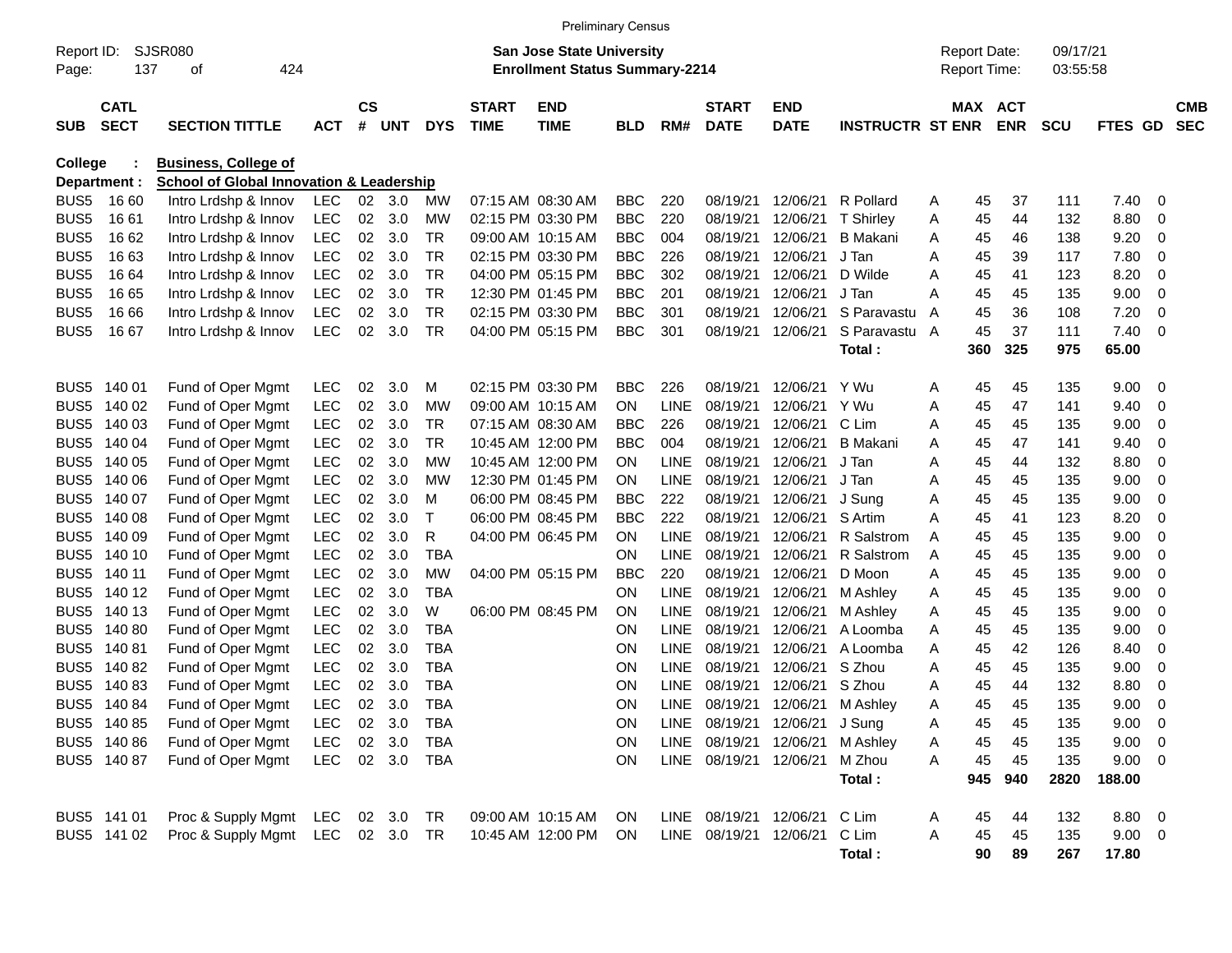|                     |                            |                                                                  |                          |                    |                  |                         |                             | <b>Preliminary Census</b>                                                 |                         |                            |                                                  |                           |                                   |                                            |                              |                      |                                       |                                 |                          |
|---------------------|----------------------------|------------------------------------------------------------------|--------------------------|--------------------|------------------|-------------------------|-----------------------------|---------------------------------------------------------------------------|-------------------------|----------------------------|--------------------------------------------------|---------------------------|-----------------------------------|--------------------------------------------|------------------------------|----------------------|---------------------------------------|---------------------------------|--------------------------|
| Report ID:<br>Page: | 138                        | SJSR080<br>424<br>οf                                             |                          |                    |                  |                         |                             | <b>San Jose State University</b><br><b>Enrollment Status Summary-2214</b> |                         |                            |                                                  |                           |                                   | <b>Report Date:</b><br><b>Report Time:</b> |                              | 09/17/21<br>03:55:58 |                                       |                                 |                          |
| <b>SUB</b>          | <b>CATL</b><br><b>SECT</b> | <b>SECTION TITTLE</b>                                            | <b>ACT</b>               | $\mathsf{cs}$<br># | <b>UNT</b>       | <b>DYS</b>              | <b>START</b><br><b>TIME</b> | <b>END</b><br><b>TIME</b>                                                 | <b>BLD</b>              | RM#                        | <b>START</b><br><b>DATE</b>                      | <b>END</b><br><b>DATE</b> | <b>INSTRUCTR ST ENR</b>           |                                            | <b>MAX ACT</b><br><b>ENR</b> | <b>SCU</b>           | FTES GD                               |                                 | <b>CMB</b><br><b>SEC</b> |
|                     | BUS5 142 01<br>BUS5 142 02 | <b>Total Quality Mgmt</b><br><b>Total Quality Mgmt</b>           | <b>LEC</b><br><b>LEC</b> | 02<br>02           | 3.0<br>3.0       | R<br><b>MW</b>          |                             | 04:00 PM 06:45 PM<br>09:00 AM 10:15 AM                                    | ON<br><b>ON</b>         | <b>LINE</b><br><b>LINE</b> | 08/19/21<br>08/19/21                             | 12/06/21<br>12/06/21      | S Ramakrishn A<br>C Lim<br>Total: | 45<br>45<br>A<br>90                        | 45<br>45<br>90               | 135<br>135<br>270    | 9.00<br>9.00<br>18.00                 | - 0<br>0                        |                          |
|                     | BUS5 144 01<br>BUS5 144 80 | Supply Chain Mgmt<br>Supply Chain Mgmt                           | <b>LEC</b><br>LEC        | 02                 | 3.0<br>3.0       | <b>TBA</b>              |                             |                                                                           | <b>ON</b>               | LINE                       | 08/19/21 12/06/21                                |                           | M Zhou<br>Total:                  | х<br>0<br>A<br>45<br>45                    | 0<br>45<br>45                | 0<br>135<br>135      | 0.00<br>9.00<br>9.00                  | $\overline{\phantom{0}}$<br>- 0 |                          |
|                     |                            | BUS5 144B 01 Global Op Analytcs                                  | <b>LEC</b>               | 03                 | 3.0              | W                       |                             | 06:00 PM 08:45 PM                                                         |                         |                            | 08/19/21 12/06/21                                |                           | A Loomba<br>Total:                | A<br>15<br>15                              | 13<br>13                     | 39<br>39             | 2.60 0<br>2.60                        |                                 |                          |
|                     | BUS5 145 01                | Global Operations St LEC                                         |                          | 02                 | 3.0              | W                       |                             | 06:00 PM 08:45 PM                                                         | <b>ON</b>               | <b>LINE</b>                | 08/19/21 12/06/21                                |                           | G Naroola<br>Total:               | 45<br>A<br>45                              | 47<br>47                     | 141<br>141           | $9.40 \quad 0$<br>9.40                |                                 |                          |
|                     | BUS5 146 01<br>BUS5 146 80 | Fund Project Mgmt<br>Fund Project Mgmt                           | <b>LEC</b><br>LEC        | 03<br>03           | 3.0<br>3.0       | <b>TR</b><br><b>TBA</b> |                             | 05:45 PM 07:00 PM                                                         | ON<br>ON                | <b>LINE</b><br><b>LINE</b> | 08/19/21<br>08/19/21                             | 12/06/21<br>12/06/21      | X Qi<br>X Qi<br>Total:            | Α<br>45<br>A<br>45<br>90                   | 44<br>49<br>93               | 132<br>147<br>279    | 8.80<br>9.80<br>18.60                 | $\overline{\mathbf{0}}$<br>0    |                          |
|                     | BUS5 147 01                | Servic Oper Mgmt                                                 | <b>LEC</b>               |                    | 3.0              |                         |                             |                                                                           |                         |                            |                                                  |                           | Total:                            | Χ<br>0<br>0                                | 0<br>$\mathbf 0$             | $\mathbf 0$<br>0     | $0.00 \t 0$<br>0.00                   |                                 |                          |
|                     | BUS5 162 01<br>BUS5 162 02 | Intl & Compar Mgmt<br>Intl & Compar Mgmt                         | <b>LEC</b><br>LEC        | 02<br>02           | 3.0<br>3.0       | TR<br>$\top$            |                             | 10:45 AM 12:00 PM<br>04:00 PM 06:45 PM                                    | <b>ON</b><br><b>BBC</b> | <b>LINE</b><br>226         | 08/19/21<br>08/19/21                             | 12/06/21<br>12/06/21      | C Reade<br>C Reade<br>Total:      | Α<br>45<br>45<br>A<br>90                   | 45<br>29<br>74               | 135<br>87<br>222     | 9.00<br>5.80<br>14.80                 | $\overline{\mathbf{0}}$<br>0    |                          |
| BUS <sub>5</sub>    | 162A 01                    | <b>IB Strategy</b>                                               | SEM                      | 05                 | 3.0              | MW                      |                             | 09:00 AM 10:15 AM                                                         | <b>BBC</b>              | 226                        | 08/19/21 12/06/21                                |                           | N Lupton<br>Total:                | Α<br>45<br>45                              | 41<br>41                     | 123<br>123           | $8.20 \ 0$<br>8.20                    |                                 |                          |
| BUS5                | 163B 01                    | Emerging Economies SEM                                           |                          | 05                 | 3.0              | W                       |                             | 05:45 PM 08:30 PM                                                         | ON                      | <b>LINE</b>                | 08/19/21                                         | 12/06/21                  | T Kothari<br>Total:               | A<br>45<br>45                              | 42<br>42                     | 126<br>126           | 8.40 0<br>8.40                        |                                 |                          |
|                     |                            | BUS5 165A 01 Global Leadership<br>BUS5 165A 02 Global Leadership | <b>LEC</b><br><b>LEC</b> | 02                 | 3.0<br>3.0       | МW                      |                             | 12:30 PM 01:45 PM                                                         | BBC 220                 |                            |                                                  | 08/19/21 12/06/21         | T Shirley<br>Total:               | 45<br>A<br>X<br>0<br>45                    | 30<br>0<br>30                | 90<br>0<br>90        | $6.00 \quad 0$<br>$0.00 \t 0$<br>6.00 |                                 |                          |
|                     | BUS5 167 01<br>ENVS 167 01 | Managing Envir Iss<br>Managing Envir Iss                         | <b>LEC</b><br><b>LEC</b> | 02                 | 3.0<br>02 3.0 TR | TR                      |                             | 10:45 AM 12:00 PM<br>10:45 AM 12:00 PM                                    | ON<br>ON                |                            | LINE 08/19/21 12/06/21<br>LINE 08/19/21 12/06/21 |                           | R Roman<br>R Roman<br>Total:      | 45<br>Α<br>Α<br>0<br>45                    | 27<br>14<br>41               | 81<br>42<br>123      | 5.40<br>8.25                          | $0\,$ C<br>2.85 1 C             |                          |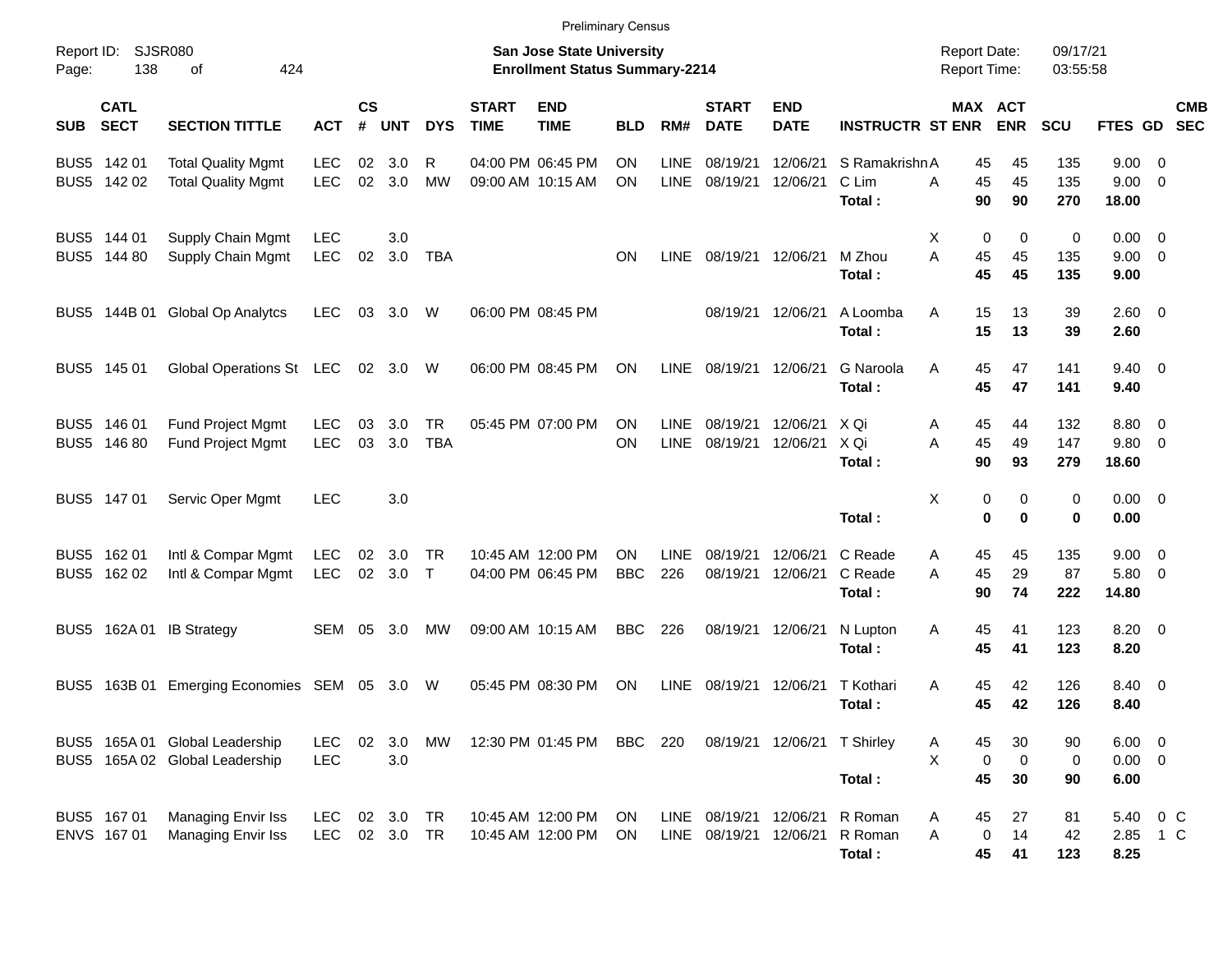|                     |                            |                           |               |                    |                |              |                             |                                                                    | <b>Preliminary Census</b> |             |                             |                           |                             |                                            |                       |                      |                |                          |
|---------------------|----------------------------|---------------------------|---------------|--------------------|----------------|--------------|-----------------------------|--------------------------------------------------------------------|---------------------------|-------------|-----------------------------|---------------------------|-----------------------------|--------------------------------------------|-----------------------|----------------------|----------------|--------------------------|
| Report ID:<br>Page: | 139                        | SJSR080<br>424<br>οf      |               |                    |                |              |                             | San Jose State University<br><b>Enrollment Status Summary-2214</b> |                           |             |                             |                           |                             | <b>Report Date:</b><br><b>Report Time:</b> |                       | 09/17/21<br>03:55:58 |                |                          |
| SUB                 | <b>CATL</b><br><b>SECT</b> | <b>SECTION TITTLE</b>     | <b>ACT</b>    | $\mathsf{cs}$<br># | <b>UNT</b>     | <b>DYS</b>   | <b>START</b><br><b>TIME</b> | <b>END</b><br><b>TIME</b>                                          | <b>BLD</b>                | RM#         | <b>START</b><br><b>DATE</b> | <b>END</b><br><b>DATE</b> | <b>INSTRUCTR ST ENR</b>     |                                            | MAX ACT<br><b>ENR</b> | <b>SCU</b>           | <b>FTES GD</b> | <b>CMB</b><br><b>SEC</b> |
| BUS5                |                            | 180D 01 Individ Studies   | <b>SUP</b>    | 36                 | 1.0            | TBA          |                             |                                                                    | <b>ON</b>                 | <b>LINE</b> | 08/19/21                    | 12/06/21                  | T Park                      | 45<br>Α                                    |                       | 1                    | 0.07           | - 0                      |
| BUS <sub>5</sub>    |                            | 180D 02 Individ Studies   | <b>SUP</b>    | 36                 | 2.0            | <b>TBA</b>   |                             |                                                                    | ON                        | <b>LINE</b> | 08/19/21                    | 12/06/21                  | T Park                      | 45<br>Α                                    | 0                     | 0                    | 0.00           | 0                        |
| BUS5                |                            | 180D 03 Individ Studies   | <b>SUP</b>    | 36                 | 3.0            | <b>TBA</b>   |                             |                                                                    | ON                        | LINE        | 08/19/21                    | 12/06/21                  | T Park                      | Α<br>45                                    | 0                     | 0                    | 0.00           | 0                        |
| BUS5                |                            | 180D 04 Individ Studies   | <b>SUP</b>    | 36                 | 3.0            | <b>TBA</b>   |                             |                                                                    | ON                        | LINE        | 08/19/21                    | 12/06/21                  | T Park                      | A<br>45                                    | 0                     | 0                    | 0.00           | 0                        |
| BUS5                |                            | 180D 05 Individ Studies   | <b>SUP</b>    | 36                 | 3.0            | <b>TBA</b>   |                             |                                                                    | ΟN                        | <b>LINE</b> | 08/19/21                    | 12/06/21                  | R Pollard                   | Α<br>45                                    | 4                     | 12                   | 0.80           | 0                        |
|                     |                            |                           |               |                    |                |              |                             |                                                                    |                           |             |                             |                           | Total:                      | 225                                        | 5                     | 13                   | 0.87           |                          |
| BUS <sub>5</sub>    | 181 01                     | Intro Entrepreneursh      | LEC           | 03                 | 3.0            | <b>MW</b>    |                             | 10:45 AM 12:00 PM                                                  | ON                        | LINE.       | 08/19/21                    | 12/06/21                  | A Basu                      | 45<br>A                                    | 43                    | 129                  | 8.60           | - 0                      |
| BUS <sub>5</sub>    | 181 02                     | Intro Entrepreneursh      | LEC           | 03                 | 3.0            | $\mathsf{T}$ |                             | 09:00 AM 10:15 AM                                                  |                           |             | 08/19/21                    | 12/06/21                  |                             | Α<br>45                                    | 17                    | 51                   | 3.45           | $\overline{1}$           |
| BUS <sub>5</sub>    | 181 03                     | Intro Entrepreneursh      | LEC           | 03                 | 3.0            | Τ            |                             | 10:45 AM 12:00 PM                                                  |                           |             | 08/19/21                    | 12/06/21                  |                             | A<br>45                                    | 19                    | 57                   | 3.80           | 0                        |
| BUS <sub>5</sub>    | 181 04                     | Intro Entrepreneursh      | LEC           | 03                 | 3.0            | TBA          |                             |                                                                    | ΟN                        | <b>LINE</b> | 08/19/21                    | 12/06/21                  | X Quan                      | Α<br>45                                    | 43                    | 129                  | 8.60           | $\overline{0}$           |
|                     |                            |                           |               |                    |                |              |                             |                                                                    |                           |             |                             |                           | Total:                      | 180                                        | 122                   | 366                  | 24.45          |                          |
| BUS5                | 182A 01                    | Founders & Funders        | <b>LEC</b>    | 02                 | - 3.0          | W            |                             | 04:00 PM 06:45 PM                                                  | DMH 150                   |             | 08/19/21                    | 12/06/21                  | S Bennet                    | A<br>45                                    | 17                    | 51                   | 3.40           | $\overline{\mathbf{0}}$  |
|                     |                            |                           |               |                    |                |              |                             |                                                                    |                           |             |                             |                           | Total:                      | 45                                         | 17                    | 51                   | 3.40           |                          |
| BUS <sub>5</sub>    | 18301                      | Global Entrepreneurs LEC  |               | 02                 | 3.0            | $\top$       |                             | 12:30 PM 01:45 PM                                                  |                           |             | 08/19/21                    | 12/06/21                  |                             | 45<br>Α                                    | 21                    | 63                   | 4.20           | - 0                      |
| BUS <sub>5</sub>    | 18302                      | Global Entrepreneurs LEC  |               | 02                 | 3.0            | M            |                             | 10:45 AM 12:00 PM                                                  | <b>BBC</b>                | 104         | 08/19/21                    | 12/06/21                  | X Quan                      | A<br>45                                    | 42                    | 126                  | 8.45           | $\overline{1}$           |
|                     | BUS5 183 03                | Global Entrepreneurs LEC  |               |                    | 02 3.0         | M            |                             | 12:30 PM 01:45 PM                                                  | <b>BBC</b>                | 104         | 08/19/21                    | 12/06/21                  | X Quan                      | Α<br>45                                    | 40                    | 120                  | 8.00           | 0                        |
|                     |                            |                           |               |                    |                |              |                             |                                                                    |                           |             |                             |                           | Total:                      | 135                                        | 103                   | 309                  | 20.65          |                          |
| BUS5                | 184A 01                    | Mgmt of Innovation        | SEM           |                    | 05 3.0         | - R          |                             | 06:00 PM 08:45 PM                                                  | BBC                       | 226         | 08/19/21                    | 12/06/21                  | P Gupta                     | A<br>40                                    | 25                    | 75                   | 5.00           | $\overline{\mathbf{0}}$  |
|                     |                            |                           |               |                    |                |              |                             |                                                                    |                           |             |                             |                           | Total:                      | 40                                         | 25                    | 75                   | 5.00           |                          |
| BUS <sub>5</sub>    | 186V 01 VLAB               |                           | <b>LEC</b>    | 03                 | 3.0            | M            |                             | 04:00 PM 06:45 PM                                                  | BBC                       | 122         | 08/19/21                    | 12/06/21                  | A Basu                      | A<br>15                                    | 13                    | 39                   | 2.65           | $\overline{\phantom{1}}$ |
|                     |                            |                           |               |                    |                |              |                             |                                                                    |                           |             |                             |                           | Total:                      | 15                                         | 13                    | 39                   | 2.65           |                          |
| BUS5                | 18701                      | <b>Global Dimensn Bus</b> | LEC.          | 02                 | 3.0            | TR           |                             | 09:00 AM 10:15 AM                                                  | <b>ON</b>                 | LINE        | 08/19/21                    | 12/06/21                  | C Reade                     | 45<br>A                                    | 46                    | 138                  | 9.20           | $\overline{0}$           |
| BUS <sub>5</sub>    | 18702                      | <b>Global Dimensn Bus</b> | LEC           | 02                 | 3.0            | МW           |                             | 10:45 AM 12:00 PM                                                  | <b>BBC</b>                | 226         | 08/19/21                    | 12/06/21                  | N Lupton                    | 45<br>Α                                    | 46                    | 138                  | 9.20           | $\overline{0}$           |
|                     | BUS5 187 03                | <b>Global Dimensn Bus</b> | LEC           |                    | $02 \quad 3.0$ | TR           |                             | 04:00 PM 05:15 PM                                                  | <b>ON</b>                 | LINE        | 08/19/21                    | 12/06/21                  | D Moon                      | 45<br>A                                    | 46                    | 138                  | 9.20           | 0                        |
|                     | BUS5 187 04                | Global Dimensn Bus        | LEC 02 3.0    |                    |                | <b>TR</b>    |                             | 07:15 AM 08:30 AM                                                  | <b>BBC</b>                | 220         |                             |                           | 08/19/21 12/06/21 S Francis | 45<br>Α                                    | 44                    | 132                  | 8.80           | $\overline{\mathbf{0}}$  |
|                     | BUS5 187 05                | Global Dimensn Bus        | LEC           | 02                 | 3.0            | МW           |                             | 04:00 PM 05:15 PM                                                  | ON                        | LINE        | 08/19/21                    |                           | 12/06/21 A Musgrave         | 45<br>$\mathsf{A}$                         | 45                    | 135                  | 9.00           | $\overline{0}$           |
|                     | BUS5 187 06                | Global Dimensn Bus        | LEC           |                    | 02 3.0         | МW           |                             | 09:00 AM 10:15 AM                                                  | BBC                       | 220         | 08/19/21                    | 12/06/21   Yang           |                             | 45<br>A                                    | 46                    | 138                  | 9.20           | 0                        |
|                     | BUS5 187 07                | Global Dimensn Bus        | LEC           |                    | 02 3.0         | МW           |                             | 02:15 PM 03:30 PM                                                  | ON.                       | LINE        | 08/19/21                    |                           | 12/06/21 A Musgrave         | A<br>110                                   | 110                   | 330                  | 22.00          | 0                        |
|                     | BUS5 187 08                | <b>Global Dimensn Bus</b> | LEC           |                    | 02 3.0         | МW           |                             | 12:30 PM 01:45 PM                                                  | <b>ON</b>                 | LINE        | 08/19/21                    | 12/06/21                  | I Yang                      | Α<br>45                                    | 46                    | 138                  | 9.20           | 0                        |
|                     | BUS5 187 09                | Global Dimensn Bus        | LEC           |                    | 02 3.0         | TR           |                             | 05:45 PM 07:00 PM                                                  | <b>ON</b>                 | LINE        | 08/19/21                    | 12/06/21                  | D Moon                      | 45<br>Α                                    | 49                    | 147                  | 9.80           | 0                        |
|                     | BUS5 187 10                | Global Dimensn Bus        | LEC           | 02                 | 3.0            | M            |                             | 06:00 PM 08:45 PM                                                  | BBC                       | 220         | 08/19/21                    | 12/06/21                  | G Naroola                   | 45<br>Α                                    | 45                    | 135                  | 9.00           | $\overline{0}$           |
|                     | BUS5 187 11                | Global Dimensn Bus        | LEC           |                    | 02 3.0         | TR           |                             | 10:45 AM 12:00 PM                                                  | BBC                       | 220         | 08/19/21                    | 12/06/21 Y No             |                             | 45<br>Α                                    | 43                    | 129                  | $8.60 \t 0$    |                          |
|                     | BUS5 187 13                | Global Dimensn Bus        | LEC 02 3.0 TR |                    |                |              |                             | 02:15 PM 03:30 PM                                                  | BBC 220                   |             |                             | 08/19/21 12/06/21 D Moon  |                             | 45<br>Α                                    | 48                    | 144                  | 9.60 0         |                          |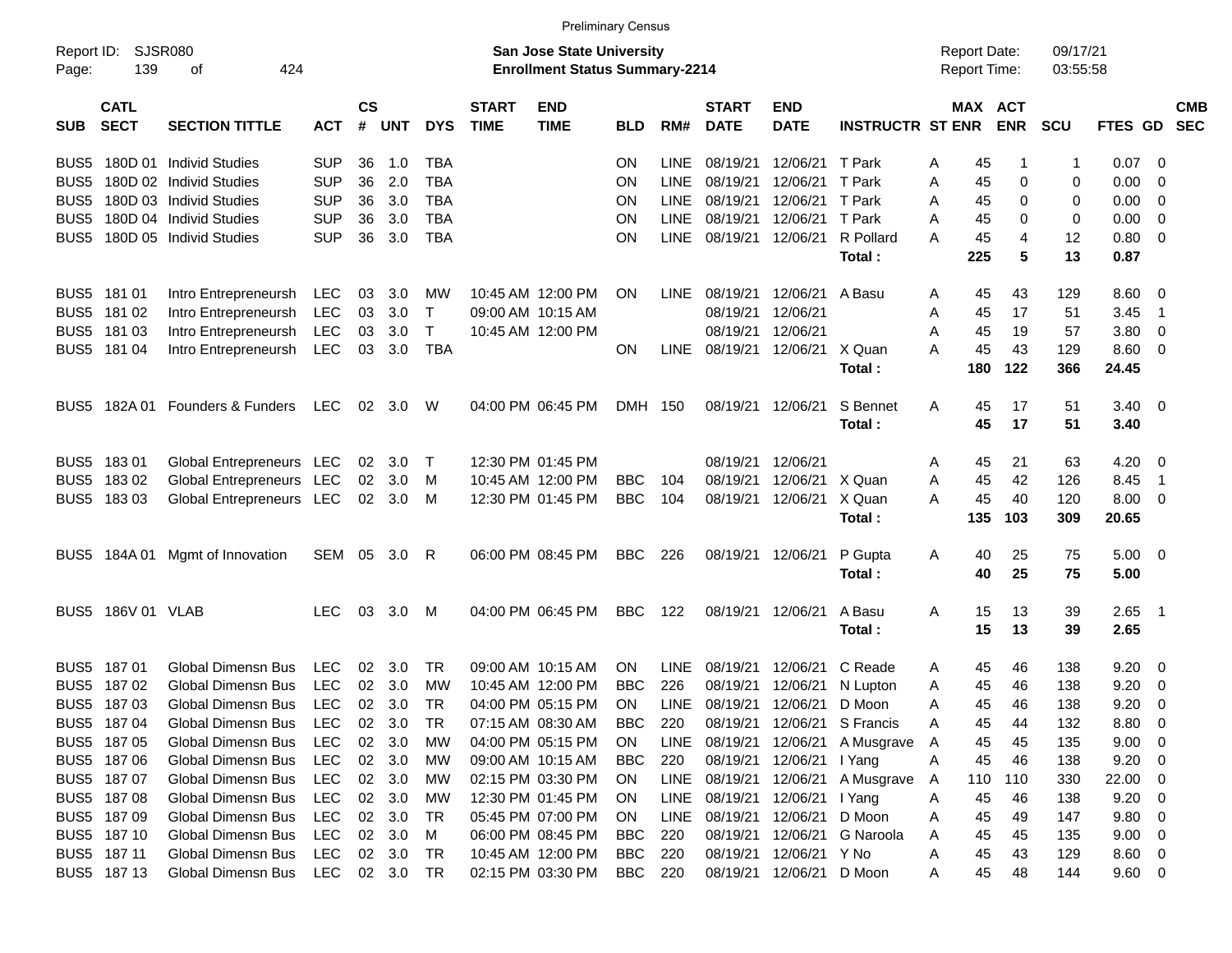|                     |                            |                                                     |            |         |     |            |                             |                                                                           | <b>Preliminary Census</b> |             |                             |                           |                         |   |                                     |                          |                      |                |                          |
|---------------------|----------------------------|-----------------------------------------------------|------------|---------|-----|------------|-----------------------------|---------------------------------------------------------------------------|---------------------------|-------------|-----------------------------|---------------------------|-------------------------|---|-------------------------------------|--------------------------|----------------------|----------------|--------------------------|
| Report ID:<br>Page: | 140                        | SJSR080<br>424<br>οf                                |            |         |     |            |                             | <b>San Jose State University</b><br><b>Enrollment Status Summary-2214</b> |                           |             |                             |                           |                         |   | Report Date:<br><b>Report Time:</b> |                          | 09/17/21<br>03:55:58 |                |                          |
| <b>SUB</b>          | <b>CATL</b><br><b>SECT</b> | <b>SECTION TITTLE</b>                               | <b>ACT</b> | CS<br># | UNT | <b>DYS</b> | <b>START</b><br><b>TIME</b> | <b>END</b><br><b>TIME</b>                                                 | <b>BLD</b>                | RM#         | <b>START</b><br><b>DATE</b> | <b>END</b><br><b>DATE</b> | <b>INSTRUCTR ST ENR</b> |   | <b>MAX</b>                          | <b>ACT</b><br><b>ENR</b> | SCU                  | FTES GD        | <b>CMB</b><br><b>SEC</b> |
| BUS5                | 18780                      | Global Dimensn Bus                                  | LEC.       | 02      | 3.0 | TBA        |                             |                                                                           | ON                        | LINE.       | 08/19/21                    | 12/06/21                  | T Kothari               | A | 45                                  | 48                       | 144                  | $9.60 \quad 0$ |                          |
| BUS5                | 18781                      | Global Dimensn Bus                                  | LEC.       | 02      | 3.0 | TBA        |                             |                                                                           | <b>ON</b>                 | <b>LINE</b> | 08/19/21                    | 12/06/21                  | T Kothari               | A | 45                                  | 50                       | 150                  | 10.00          | - 0                      |
| BUS5                | 18782                      | Global Dimensn Bus                                  | LEC.       | 02      | 3.0 | TBA        |                             |                                                                           | ΟN                        | LINE.       | 08/19/21                    | 12/06/21                  | Y No                    | A | 45                                  | 45                       | 135                  | 9.00           | - 0                      |
| BUS <sub>5</sub>    | 18783                      | Global Dimensn Bus                                  | LEC.       | 02      | 3.0 | TBA        |                             |                                                                           | <b>ON</b>                 | LINE.       | 08/19/21                    | 12/06/21                  | S Paravastu             | A | 45                                  | 46                       | 138                  | 9.20           | - 0                      |
| BUS5                | 18784                      | Global Dimensn Bus                                  | LEC.       | 02      | 3.0 | TBA        |                             |                                                                           | <b>ON</b>                 | <b>LINE</b> | 08/19/21                    | 12/06/21                  | I Yang                  | A | 45                                  | 45                       | 135                  | 9.00           | - 0                      |
| BUS5                | 18785                      | Global Dimensn Bus                                  | LEC.       | 02      | 3.0 | TBA        |                             |                                                                           | ON.                       | LINE.       | 08/19/21                    | 12/06/21                  | J Ha                    | A | 45                                  | 45                       | 135                  | $9.00 \quad 0$ |                          |
|                     |                            |                                                     |            |         |     |            |                             |                                                                           |                           |             |                             |                           | Total :                 |   | 875                                 | 893                      | 2679                 | 178.60         |                          |
|                     | Department :               | <b>School of Global Innovation &amp; Leadership</b> |            |         |     |            |                             |                                                                           |                           |             |                             |                           | Department Total:       |   | 3465                                | 3048                     | 9142                 | 609.67         |                          |

**Lower Division : 360 325 975 65.00 Upper Division : 3105 2723 8167 544.67 Graduate Division : 0 0 0 0.00**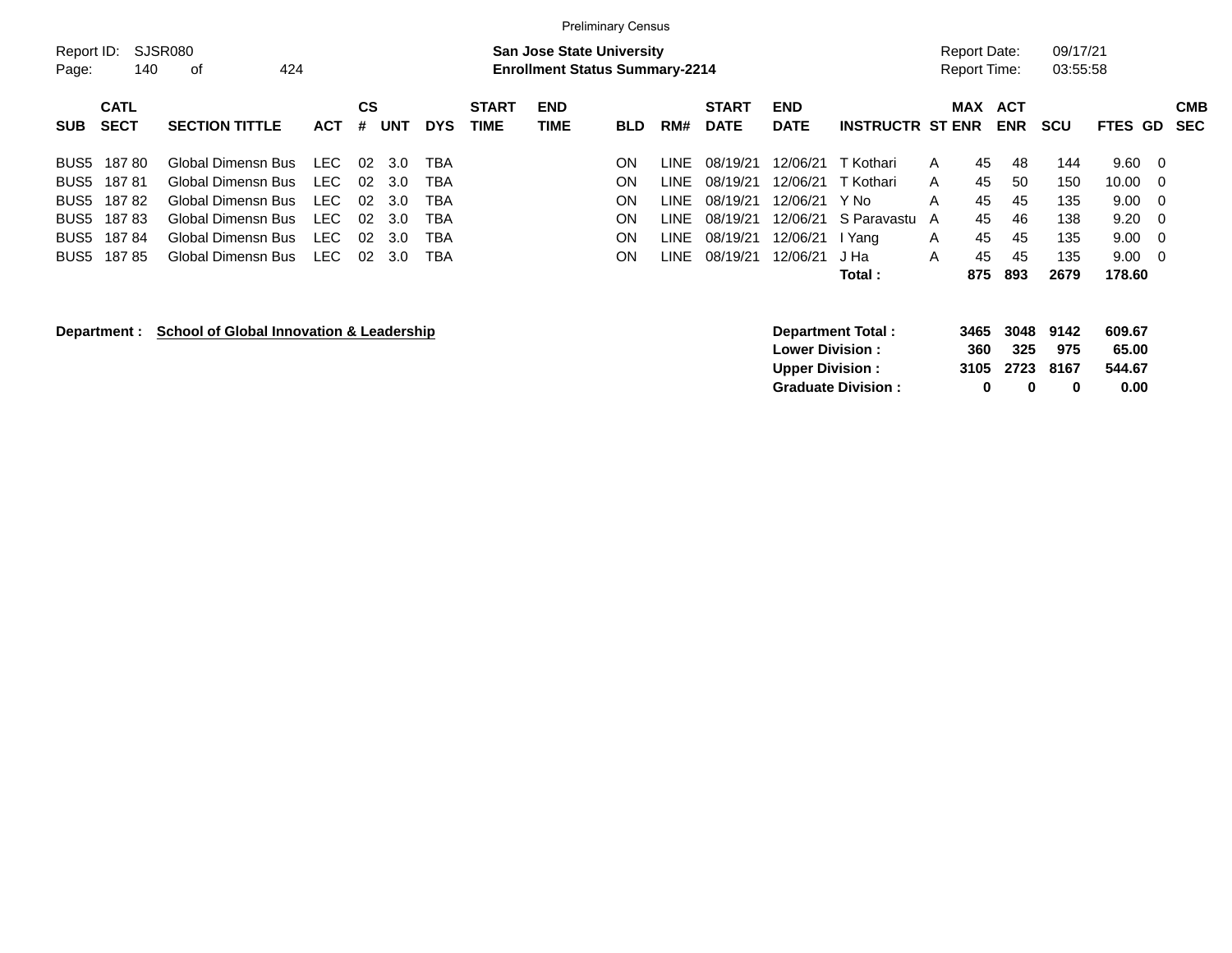|              |                            |                                                  |            |           |           |            |                             | <b>Preliminary Census</b>                                                 |                |             |                             |                           |                             |                                     |                                  |                      |                     |                          |
|--------------|----------------------------|--------------------------------------------------|------------|-----------|-----------|------------|-----------------------------|---------------------------------------------------------------------------|----------------|-------------|-----------------------------|---------------------------|-----------------------------|-------------------------------------|----------------------------------|----------------------|---------------------|--------------------------|
| Page:        | 141                        | Report ID: SJSR080<br>οf<br>424                  |            |           |           |            |                             | <b>San Jose State University</b><br><b>Enrollment Status Summary-2214</b> |                |             |                             |                           |                             | <b>Report Date:</b><br>Report Time: |                                  | 09/17/21<br>03:55:58 |                     |                          |
| <b>SUB</b>   | <b>CATL</b><br><b>SECT</b> | <b>SECTION TITTLE</b>                            | <b>ACT</b> | <b>CS</b> | # UNT     | <b>DYS</b> | <b>START</b><br><b>TIME</b> | <b>END</b><br><b>TIME</b>                                                 | <b>BLD</b>     | RM#         | <b>START</b><br><b>DATE</b> | <b>END</b><br><b>DATE</b> | <b>INSTRUCTR ST ENR ENR</b> |                                     | MAX ACT                          | <b>SCU</b>           | FTES GD             | <b>CMB</b><br><b>SEC</b> |
| College      |                            | <b>Business, College of</b>                      |            |           |           |            |                             |                                                                           |                |             |                             |                           |                             |                                     |                                  |                      |                     |                          |
| Department : |                            | <b>Hospitality, Tourism and Event Management</b> |            |           |           |            |                             |                                                                           |                |             |                             |                           |                             |                                     |                                  |                      |                     |                          |
| HSPM 101     |                            | Intro Hospitality                                | <b>LEC</b> | 02        | 3.0       | MW         |                             | 12:30 PM 01:45 PM                                                         | <b>IS</b>      | 227         | 08/19/21 12/06/21           |                           | F MemarzadehA               | 30                                  | 27                               | 81                   | $5.40 \ 0$          |                          |
| <b>HSPM</b>  | 1 0 2                      | Intro Hospitality                                | <b>LEC</b> |           | 3.0       |            |                             |                                                                           |                |             |                             |                           | Total:                      | X<br>30                             | $\mathbf 0$<br>$\mathbf 0$<br>27 | $\mathbf 0$<br>81    | $0.00 \t 0$<br>5.40 |                          |
| HSPM 11 01   |                            | <b>Restaurant Mgmt</b>                           | <b>LEC</b> | 02        | 3.0       | MW         |                             | 12:30 PM 01:45 PM                                                         | ON             | LINE        | 08/19/21 12/06/21           |                           | J Ha                        | 45<br>Α                             | 20                               | 60                   | $4.00 \ 0$          |                          |
|              |                            |                                                  |            |           |           |            |                             |                                                                           |                |             |                             |                           | Total:                      | 45                                  | 20                               | 60                   | 4.00                |                          |
| HSPM 65 01   |                            | Seminar in HSPM                                  | <b>LEC</b> |           | 02 1.0    | M          |                             | 09:00 AM 09:50 AM                                                         | <b>IS</b>      | 227         | 08/19/21 12/06/21           |                           | T Thompson A                | 45                                  | 14                               | 14                   | $0.93$ 0            |                          |
|              |                            |                                                  |            |           |           |            |                             |                                                                           |                |             |                             |                           | Total:                      | 45                                  | 14                               | 14                   | 0.93                |                          |
| HSPM 101 01  |                            | Culture & Intl Iss                               | <b>LEC</b> |           | 02 3.0    | TBA        |                             |                                                                           | <b>ON</b>      | LINE        | 08/19/21 12/06/21           |                           | T Thompson A                | 45                                  | 38                               | 114                  | 7.60 0              |                          |
|              |                            |                                                  |            |           |           |            |                             |                                                                           |                |             |                             |                           | Total:                      | 45                                  | 38                               | 114                  | 7.60                |                          |
| HSPM 102 80  |                            | Hotel & Lodging Op                               | <b>LEC</b> |           | 02 3.0 TR |            |                             | 12:30 PM 01:45 PM                                                         | ON             |             | LINE 08/19/21 12/06/21      |                           | F MemarzadehA               | 45                                  | 27                               | 81                   | $5.40 \ 0$          |                          |
|              |                            |                                                  |            |           |           |            |                             |                                                                           |                |             |                             |                           | Total:                      | 45                                  | 27                               | 81                   | 5.40                |                          |
| HSPM 105 01  |                            | Finance in HSPM                                  | <b>LEC</b> |           | 02 3.0 F  |            |                             | 09:00 AM 12:00 PM                                                         | ON             |             | LINE 08/19/21 12/06/21      |                           | J Wu                        | 45<br>Α                             | 36                               | 108                  | $7.20 \t 0$         |                          |
|              |                            |                                                  |            |           |           |            |                             |                                                                           |                |             |                             |                           | Total:                      | 45                                  | 36                               | 108                  | 7.20                |                          |
| HSPM 108 80  |                            | <b>HSPM Info Sys</b>                             | LEC        |           | 02 3.0    | <b>TBA</b> |                             |                                                                           | <b>ON</b>      |             | LINE 08/19/21 12/06/21      |                           | P Wey                       | 45<br>Α                             | 43                               | 129                  | $8.60 \quad 0$      |                          |
|              |                            |                                                  |            |           |           |            |                             |                                                                           |                |             |                             |                           | Total:                      | 45                                  | 43                               | 129                  | 8.60                |                          |
| HSPM 130 01  |                            | <b>Hospitality Event</b>                         | <b>LEC</b> |           | 3.0       |            |                             |                                                                           |                |             |                             |                           |                             | X                                   | $\mathbf 0$<br>0                 | 0                    | $0.00 \t 0$         |                          |
| HSPM 130 80  |                            | <b>Hospitality Event</b>                         | <b>LEC</b> | 02        | 3.0       | <b>TBA</b> |                             |                                                                           | <b>ON</b>      | LINE        | 08/19/21 12/06/21           |                           | J Gao                       | A<br>45                             | 41                               | 123                  | 8.30 2              |                          |
|              |                            |                                                  |            |           |           |            |                             |                                                                           |                |             |                             |                           | Total:                      | 45                                  | 41                               | 123                  | 8.30                |                          |
| HSPM 140 80  |                            | Mtg, Conv & Event                                | <b>LEC</b> | 02        | 3.0       | МW         |                             | 10:45 AM 12:00 PM                                                         | ON             | <b>LINE</b> | 08/19/21                    | 12/06/21                  | J Gao                       | Α<br>45                             | 26                               | 78                   | $5.20 \ 0$          |                          |
|              |                            |                                                  |            |           |           |            |                             |                                                                           |                |             |                             |                           | Total:                      | 45                                  | 26                               | 78                   | 5.20                |                          |
| HSPM 141 01  |                            | Resort Club Mgmt                                 | <b>LEC</b> |           | 3.0       |            |                             |                                                                           |                |             |                             |                           |                             | X                                   | 0<br>0                           | 0                    | 0.00 0              |                          |
| HSPM 141 02  |                            | <b>Resort Club Mgmt</b>                          | <b>LEC</b> |           | 3.0       |            |                             |                                                                           |                |             |                             |                           |                             | X                                   | $\mathbf 0$<br>0                 | 0                    | $0.00 \t 0$         |                          |
| HSPM 141 03  |                            | <b>Resort Club Mgmt</b>                          | <b>LEC</b> | 02        | 3.0       | MW         |                             | 02:15 PM 03:30 PM                                                         | ON             |             | LINE 08/19/21 12/06/21      |                           | J Gao<br>Total:             | Α<br>45<br>45                       | 16<br>16                         | 48<br>48             | $3.20 \ 0$<br>3.20  |                          |
|              |                            |                                                  |            |           |           |            |                             |                                                                           |                |             |                             |                           |                             |                                     |                                  |                      |                     |                          |
| HSPM 142 01  |                            | <b>Tradeshow Mgnt</b>                            | <b>LEC</b> |           | 3.0       |            |                             |                                                                           |                |             |                             |                           |                             | X                                   | 0<br>0                           | 0                    | $0.00 \t 0$         |                          |
| HSPM 142 02  |                            | <b>Tradeshow Mgnt</b>                            | <b>LEC</b> | 02        | 3.0       | TR         |                             | 02:15 PM 03:30 PM                                                         | <b>BBC</b> 225 |             | 08/19/21 12/06/21           |                           | T Yen<br>Total:             | Α<br>30<br>30                       | 15<br>15                         | 45<br>45             | $3.00 \ 0$<br>3.00  |                          |
|              |                            |                                                  |            |           |           |            |                             |                                                                           |                |             |                             |                           |                             |                                     |                                  |                      |                     |                          |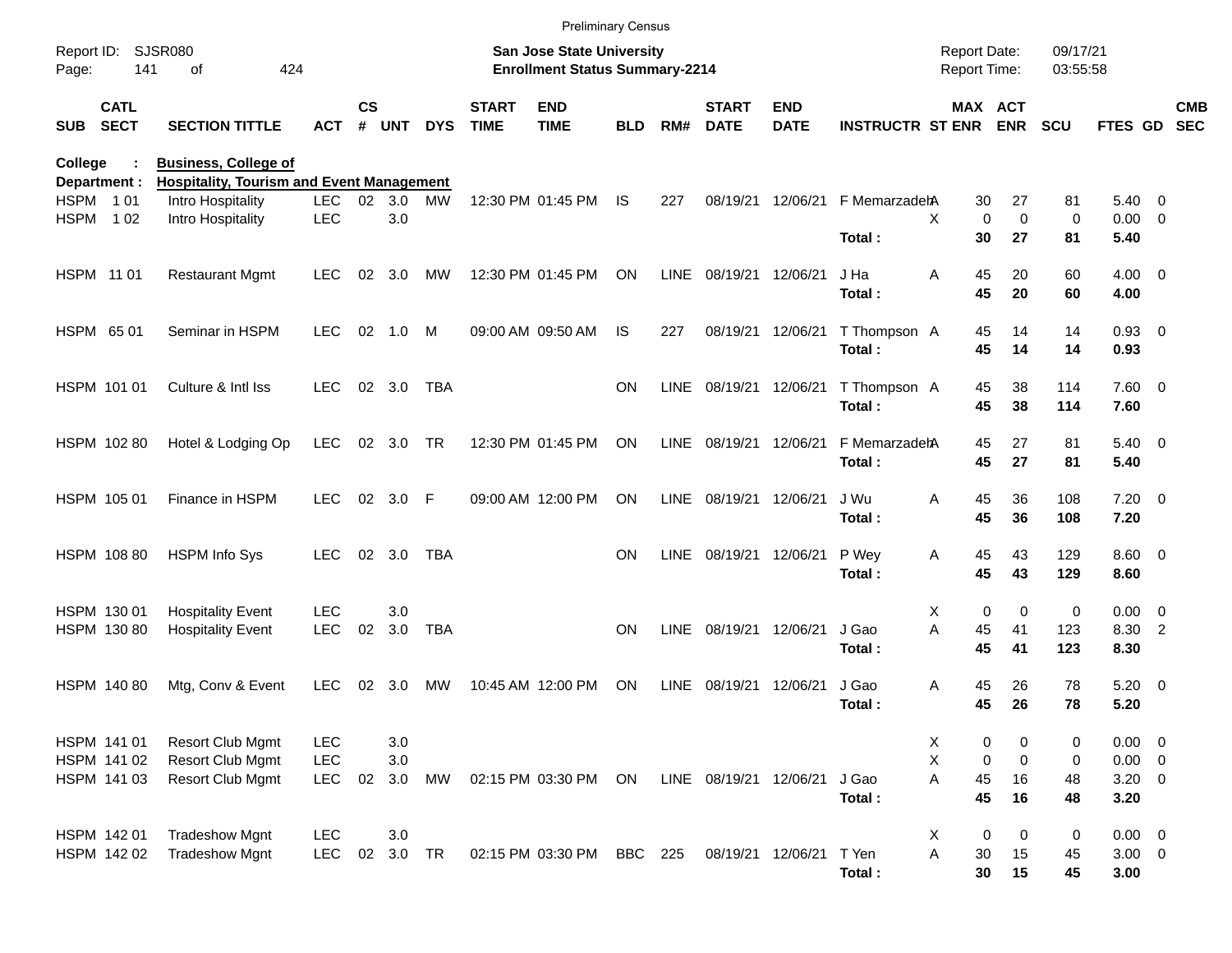|                     |                                                          |                                                                                  |                                                      |                      |                          |                            |                             |                                                                                  | <b>Preliminary Census</b>                 |                          |                                              |                                                  |                                                                        |        |                                     |                                           |                                  |                                       |                                                                      |            |
|---------------------|----------------------------------------------------------|----------------------------------------------------------------------------------|------------------------------------------------------|----------------------|--------------------------|----------------------------|-----------------------------|----------------------------------------------------------------------------------|-------------------------------------------|--------------------------|----------------------------------------------|--------------------------------------------------|------------------------------------------------------------------------|--------|-------------------------------------|-------------------------------------------|----------------------------------|---------------------------------------|----------------------------------------------------------------------|------------|
| Report ID:<br>Page: | 142                                                      | <b>SJSR080</b><br>424<br>of                                                      |                                                      |                      |                          |                            |                             | <b>San Jose State University</b><br><b>Enrollment Status Summary-2214</b>        |                                           |                          |                                              |                                                  |                                                                        |        | <b>Report Date:</b><br>Report Time: |                                           | 09/17/21<br>03:55:58             |                                       |                                                                      |            |
| <b>SUB</b>          | <b>CATL</b><br><b>SECT</b>                               | <b>SECTION TITTLE</b>                                                            | <b>ACT</b>                                           | <b>CS</b><br>#       | <b>UNT</b>               | <b>DYS</b>                 | <b>START</b><br><b>TIME</b> | <b>END</b><br><b>TIME</b>                                                        | <b>BLD</b>                                | RM#                      | <b>START</b><br><b>DATE</b>                  | <b>END</b><br><b>DATE</b>                        | <b>INSTRUCTR ST ENR</b>                                                |        | <b>MAX ACT</b>                      | <b>ENR</b>                                | <b>SCU</b>                       | FTES GD SEC                           |                                                                      | <b>CMB</b> |
|                     | HSPM 143 01                                              | <b>Tour Destination</b>                                                          | <b>LEC</b>                                           | 02                   | 3.0                      | <b>TBA</b>                 |                             |                                                                                  | <b>ON</b>                                 | LINE                     | 08/19/21                                     | 12/06/21                                         | F MemarzadehA<br>Total:                                                |        | 45<br>45                            | 45<br>45                                  | 135<br>135                       | 9.05<br>9.05                          | $\overline{\phantom{0}}$                                             |            |
|                     | HSPM 148 01<br>HSPM 148 02<br>HSPM 148 03<br>HSPM 148 04 | Wine Appreciation<br>Wine Appreciation<br>Wine Appreciation<br>Wine Appreciation | <b>LEC</b><br><b>LEC</b><br><b>LEC</b><br><b>LEC</b> | 02<br>02<br>02<br>02 | 3.0<br>3.0<br>3.0<br>3.0 | $\top$<br>W<br>W<br>$\top$ |                             | 02:15 PM 05:00 PM<br>02:15 PM 05:00 PM<br>06:00 PM 08:45 PM<br>06:00 PM 08:45 PM | IS<br><b>IS</b><br><b>IS</b><br><b>IS</b> | 227<br>227<br>227<br>227 | 08/19/21<br>08/19/21<br>08/19/21<br>08/19/21 | 12/06/21<br>12/06/21<br>12/06/21<br>12/06/21     | A Ocegueda A<br>A Ocegueda A<br>A Ocegueda A<br>A Ocegueda A<br>Total: |        | 30<br>30<br>30<br>30<br>120         | 30<br>26<br>29<br>29<br>114               | 90<br>78<br>87<br>87<br>342      | 6.00<br>5.30<br>5.80<br>5.85<br>22.95 | $\overline{0}$<br>$\overline{2}$<br>$\overline{0}$<br>$\overline{1}$ |            |
|                     | HSPM 149 01<br>HSPM 149 02                               | <b>Beer Appreciation</b><br><b>Beer Appreciation</b>                             | <b>LEC</b><br><b>LEC</b>                             | 02<br>02             | 3.0<br>3.0               | R<br>$\mathsf{T}$          |                             | 02:15 PM 05:00 PM<br>04:00 PM 06:45 PM                                           | <b>IS</b><br><b>ON</b>                    | 227<br>LINE              | 08/19/21<br>08/19/21                         | 12/06/21<br>12/06/21                             | J Dworak<br>J Dworak<br>Total:                                         | A<br>A | 30<br>45<br>75                      | 28<br>41<br>69                            | 84<br>123<br>207                 | 5.70<br>8.20<br>13.90                 | $\overline{2}$<br>0                                                  |            |
|                     | HSPM 152 01                                              | <b>Hotel Catering</b>                                                            | <b>LEC</b>                                           | 02                   | 3.0                      | MW                         |                             | 10:45 AM 12:00 PM                                                                | <b>IS</b>                                 | 227                      | 08/19/21                                     | 12/06/21                                         | T Thompson A<br>Total:                                                 |        | 30<br>30                            | 18<br>18                                  | 54<br>54                         | $3.60 \ 0$<br>3.60                    |                                                                      |            |
|                     | HSPM 154 01                                              | Revenue Management LEC                                                           |                                                      |                      | 02 3.0                   | TBA                        |                             |                                                                                  | <b>ON</b>                                 | <b>LINE</b>              | 08/19/21 12/06/21                            |                                                  | Y Huang<br>Total:                                                      | A      | 45<br>45                            | 26<br>26                                  | 78<br>78                         | $5.20 \ 0$<br>5.20                    |                                                                      |            |
|                     | HSPM 177 01                                              | <b>HSPM Service Mgnt</b>                                                         | <b>LEC</b>                                           |                      | 02 3.0                   | <b>TR</b>                  |                             | 12:30 PM 01:45 PM                                                                | <b>IS</b>                                 | 227                      | 08/19/21                                     | 12/06/21                                         | J Ha<br>Total:                                                         | Α      | 30<br>30                            | 22<br>22                                  | 66<br>66                         | 4.40<br>4.40                          | $\overline{\mathbf{0}}$                                              |            |
|                     | HSPM 191 01                                              | <b>HSPM</b> Internship                                                           | <b>SUP</b>                                           | 36                   | 1.0                      | <b>TBA</b>                 |                             |                                                                                  | <b>ON</b>                                 | LINE                     | 08/19/21                                     | 12/06/21                                         | T Yen<br>Total:                                                        | Α      | 5<br>5                              | $\overline{\mathbf{c}}$<br>$\overline{2}$ | $\overline{c}$<br>$\overline{2}$ | $0.13 \quad 0$<br>0.13                |                                                                      |            |
|                     | Department :                                             | <b>Hospitality, Tourism and Event Management</b>                                 |                                                      |                      |                          |                            |                             |                                                                                  |                                           |                          |                                              | <b>Lower Division:</b><br><b>Upper Division:</b> | <b>Department Total:</b><br><b>Graduate Division:</b>                  |        | 815<br>120<br>695<br>$\bf{0}$       | 599<br>61<br>538<br>$\bf{0}$              | 1765<br>155<br>1610<br>$\bf{0}$  | 118.07<br>10.33<br>107.73<br>0.00     |                                                                      |            |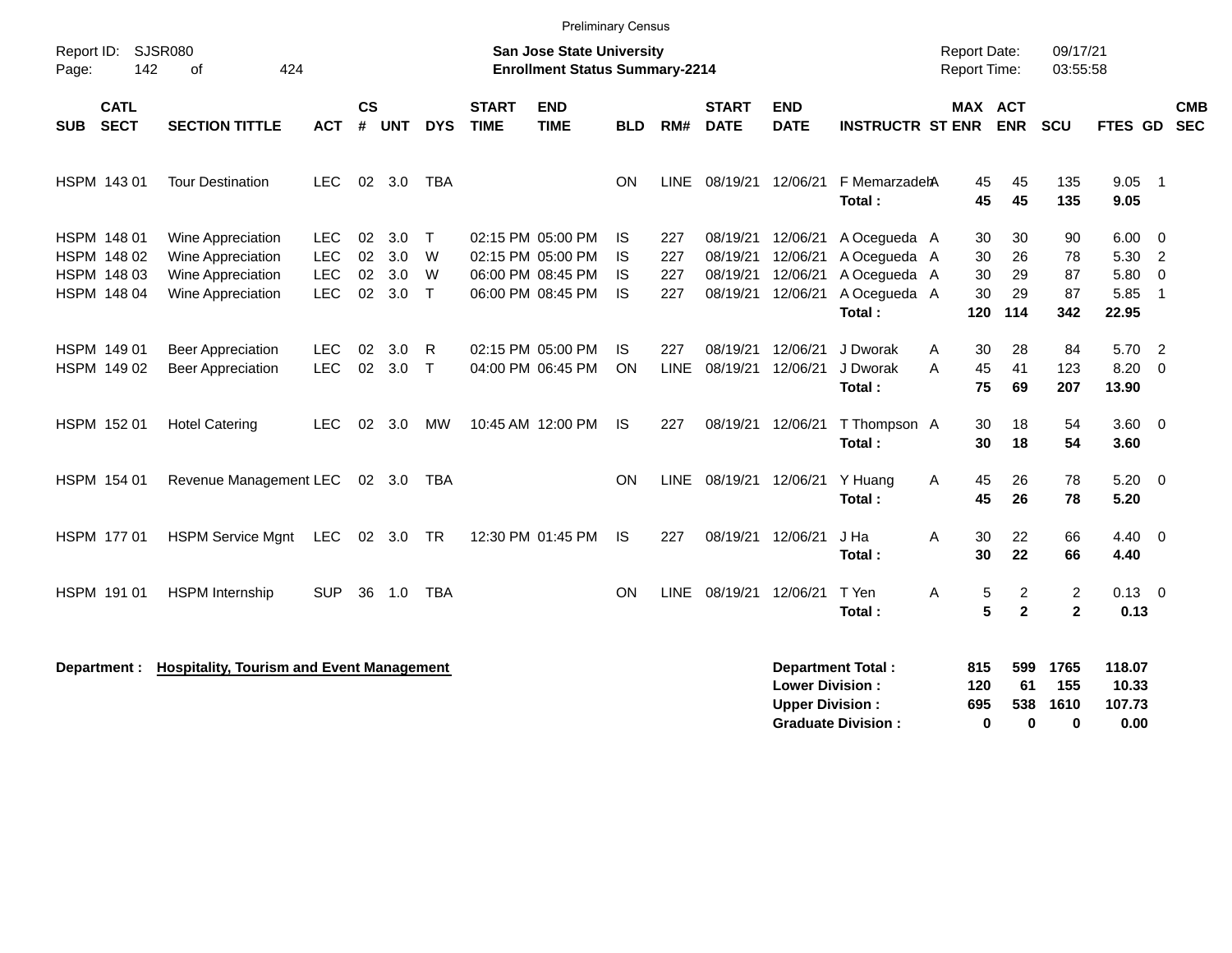|                     |                            |                             |            |                    |            |              |                             | <b>Preliminary Census</b>                                                 |            |             |                             |                           |                         |   |                                     |                |                      |             |                          |                          |
|---------------------|----------------------------|-----------------------------|------------|--------------------|------------|--------------|-----------------------------|---------------------------------------------------------------------------|------------|-------------|-----------------------------|---------------------------|-------------------------|---|-------------------------------------|----------------|----------------------|-------------|--------------------------|--------------------------|
| Report ID:<br>Page: | 143                        | <b>SJSR080</b><br>424<br>οf |            |                    |            |              |                             | <b>San Jose State University</b><br><b>Enrollment Status Summary-2214</b> |            |             |                             |                           |                         |   | <b>Report Date:</b><br>Report Time: |                | 09/17/21<br>03:55:58 |             |                          |                          |
| <b>SUB</b>          | <b>CATL</b><br><b>SECT</b> | <b>SECTION TITTLE</b>       | <b>ACT</b> | $\mathsf{cs}$<br># | <b>UNT</b> | <b>DYS</b>   | <b>START</b><br><b>TIME</b> | <b>END</b><br><b>TIME</b>                                                 | <b>BLD</b> | RM#         | <b>START</b><br><b>DATE</b> | <b>END</b><br><b>DATE</b> | <b>INSTRUCTR ST ENR</b> |   | MAX ACT                             | <b>ENR</b>     | <b>SCU</b>           | FTES GD     |                          | <b>CMB</b><br><b>SEC</b> |
| <b>College</b>      |                            | <b>Business, College of</b> |            |                    |            |              |                             |                                                                           |            |             |                             |                           |                         |   |                                     |                |                      |             |                          |                          |
|                     | Department :               | <b>School of Management</b> |            |                    |            |              |                             |                                                                           |            |             |                             |                           |                         |   |                                     |                |                      |             |                          |                          |
| BUS3                | 12 61                      | Managing My Life            | <b>LEC</b> | 01                 | 3.0        | W            |                             | 06:00 PM 08:45 PM                                                         | <b>BBC</b> | 003         | 08/19/21                    | 12/06/21                  | J Jain                  | Α | 45                                  | 45             | 135                  | 9.00        | 0                        |                          |
| BUS3                | 12 62                      | Managing My Life            | <b>LEC</b> | 01                 | 3.0        | $\top$       |                             | 04:00 PM 06:45 PM                                                         | <b>BBC</b> | 320         | 08/19/21                    | 12/06/21                  | A Rao                   | A | 45                                  | 42             | 126                  | 8.40        | 0                        |                          |
| BUS3                | 1263                       | Managing My Life            | <b>LEC</b> | 01                 | 3.0        | $\mathsf{T}$ |                             | 04:00 PM 06:45 PM                                                         | <b>BBC</b> | 102         | 08/19/21                    | 12/06/21                  | M Schwartz              | A | 45                                  | 38             | 114                  | 7.60        | 0                        |                          |
| BUS3                | 12 64                      | Managing My Life            | LEC        | 01                 | 3.0        | $\top$       |                             | 07:15 PM 10:00 PM                                                         | <b>BBC</b> | 102         | 08/19/21                    | 12/06/21                  | M Schwartz              | A | 45                                  | 31             | 93                   | 6.20        | 0                        |                          |
| BUS3                | 12 65                      | Managing My Life            | LEC        | 01                 | 3.0        | $\mathsf{T}$ |                             | 04:00 PM 06:45 PM                                                         | <b>BBC</b> | 104         | 08/19/21                    | 12/06/21                  | S Chou                  | A | 45                                  | 39             | 117                  | 7.80        | 0                        |                          |
| BUS3                | 12 66                      | Managing My Life            | LEC        | 01                 | 3.0        | W            |                             | 04:00 PM 06:45 PM                                                         | <b>BBC</b> | 320         | 08/19/21                    | 12/06/21                  | S Chou                  | A | 45                                  | 37             | 111                  | 7.40        | 0                        |                          |
| BUS3                | 12 67                      | Managing My Life            | LEC        | 01                 | 3.0        | MW           |                             | 09:00 AM 10:15 AM                                                         | <b>BBC</b> | 004         | 08/19/21                    | 12/06/21                  | W Easter                | A | 45                                  | 38             | 114                  | 7.60        | 0                        |                          |
| BUS3                | 12 68                      | Managing My Life            | <b>LEC</b> | 01                 | 3.0        | $\mathsf{T}$ |                             | 07:15 PM 10:00 PM                                                         | <b>BBC</b> | 320         | 08/19/21                    | 12/06/21                  | A Rao                   | A | 45                                  | 32             | 96                   | 6.40        | 0                        |                          |
| BUS3                | 1269                       | Managing My Life            | <b>LEC</b> | 01                 | 3.0        | R            |                             | 04:00 PM 06:45 PM                                                         | <b>BBC</b> | 222         | 08/19/21                    | 12/06/21                  | J Wu                    | A | 45                                  | 29             | 87                   | 5.80        | 0                        |                          |
| BUS3                | 1270                       | Managing My Life            | <b>LEC</b> | 01                 | 3.0        | <b>TR</b>    |                             | 10:45 AM 12:00 PM                                                         | <b>BBC</b> | 021         | 08/19/21                    | 12/06/21                  | T Thompson A            |   | 45                                  | 41             | 123                  | 8.20        | 0                        |                          |
| BUS3                | 1271                       | Managing My Life            | <b>LEC</b> |                    | 3.0        |              |                             |                                                                           |            |             |                             |                           |                         | X | 0                                   | $\mathbf 0$    | 0                    | 0.00        | $\mathbf 0$              |                          |
| BUS3                | 1272                       | Managing My Life            | <b>LEC</b> | 01                 | 3.0        | MW           |                             | 12:30 PM 01:45 PM                                                         | <b>BBC</b> | 301         | 08/19/21                    | 12/06/21                  | T Thompson A            |   | 45                                  | 39             | 117                  | 7.80        | $\mathbf 0$              |                          |
|                     |                            |                             |            |                    |            |              |                             |                                                                           |            |             |                             |                           | Total:                  |   | 495                                 | 411            | 1233                 | 82.20       |                          |                          |
| BUS3                | 80 01                      | Legal Environment of LEC    |            | 03                 | 3.0        | MW           |                             | 02:15 PM 03:30 PM                                                         | <b>BBC</b> | 021         | 08/19/21                    | 12/06/21                  | P Singh, Jr             | A | 45                                  | 47             | 141                  | 9.40        | 0                        |                          |
| BUS3                | 80 02                      | Legal Environment of LEC    |            | 03                 | 3.0        | T            |                             | 06:00 PM 08:45 PM                                                         | <b>BBC</b> | 220         | 08/19/21                    | 12/06/21                  | A Casey                 | Α | 45                                  | 45             | 135                  | 9.00        | 0                        |                          |
| BUS3                | 80 03                      | Legal Environment of LEC    |            | 03                 | 3.0        | <b>MW</b>    |                             | 09:00 AM 10:15 AM                                                         | <b>BBC</b> | 326         | 08/19/21                    | 12/06/21                  | J Dworak                | Α | 45                                  | 45             | 135                  | 9.00        | 0                        |                          |
| BUS3                | 80 04                      | Legal Environment of LEC    |            | 03                 | 3.0        | <b>MW</b>    |                             | 10:45 AM 12:00 PM                                                         | <b>BBC</b> | 326         | 08/19/21                    | 12/06/21                  | J Dworak                | A | 45                                  | 46             | 138                  | 9.20        | 0                        |                          |
| BUS3                | 80 05                      | Legal Environment of LEC    |            | 03                 | 3.0        | <b>MW</b>    |                             | 12:30 PM 01:45 PM                                                         | <b>BBC</b> | 326         | 08/19/21                    | 12/06/21                  | J Dworak                | A | 45                                  | 45             | 135                  | 9.00        | 0                        |                          |
| BUS3                | 80 06                      | Legal Environment of LEC    |            | 03                 | 3.0        | M            |                             | 04:00 PM 05:15 PM                                                         | ON         | <b>LINE</b> | 08/19/21                    | 12/06/21                  | I Yang                  | Α | 45                                  | 43             | 129                  | 8.60        | 0                        |                          |
| BUS3                | 80 07                      | Legal Environment of LEC    |            | 03                 | 3.0        | <b>MW</b>    |                             | 10:45 AM 12:00 PM                                                         | <b>BBC</b> | 204         | 08/19/21                    | 12/06/21                  | I Yang                  | Α | 45                                  | 45             | 135                  | 9.00        | 0                        |                          |
| BUS3                | 80 08                      | Legal Environment of LEC    |            | 03                 | 3.0        | <b>MW</b>    |                             | 12:30 PM 01:45 PM                                                         | ON         | <b>LINE</b> | 08/19/21                    | 12/06/21                  | T Shewey                | Α | 45                                  | 62             | 186                  | 12.40       | 0                        |                          |
| BUS3                | 80 09                      | Legal Environment of LEC    |            | 03                 | 3.0        | <b>TR</b>    |                             | 10:45 AM 12:00 PM                                                         | <b>BBC</b> | 105         | 08/19/21                    | 12/06/21                  | A Padwal                | A | 45                                  | 43             | 129                  | 8.60        | 0                        |                          |
|                     |                            |                             |            |                    |            |              |                             |                                                                           |            |             |                             |                           | Total:                  |   | 405                                 | 421            | 1263                 | 84.20       |                          |                          |
| BUS3                | 150 01                     | Fund of HR Mgmt             | <b>LEC</b> |                    | 3.0        |              |                             |                                                                           |            |             |                             |                           |                         | Х | 0                                   | 0              | 0                    | 0.00        | 0                        |                          |
| BUS3                | 150 02                     | Fund of HR Mgmt             | <b>LEC</b> |                    | 3.0        |              |                             |                                                                           |            |             |                             |                           |                         | X | 0                                   | 0              | 0                    | 0.00        | 0                        |                          |
|                     | BUS3 150 03                | Fund of HR Mgmt             | LEC        |                    | 3.0        |              |                             |                                                                           |            |             |                             |                           |                         | X | 0                                   | $\Omega$       | 0                    | 0.00        | 0                        |                          |
|                     | BUS3 150 04                | Fund of HR Mgmt             | LEC        | 02                 | 3.0        | M            |                             | 06:00 PM 08:45 PM                                                         | ON         | <b>LINE</b> | 08/19/21                    | 12/06/21                  | D Fairchild             | Α | 45                                  | 52             | 156                  | 10.40       | $\mathbf 0$              |                          |
|                     | BUS3 150 05                | Fund of HR Mgmt             | <b>LEC</b> | $02\,$             | 3.0        | TR           |                             | 04:00 PM 05:15 PM                                                         | BBC        | 224         | 08/19/21                    | 12/06/21                  | M Norell                | A | 45                                  | 45             | 135                  | 9.00        | 0                        |                          |
|                     | BUS3 150 07                | Fund of HR Mgmt             | <b>LEC</b> |                    | 02 3.0     | $\mathsf T$  |                             | 06:00 PM 08:45 PM                                                         | ON.        |             | LINE 08/19/21               | 12/06/21                  | M Norell                | A | 45                                  | 49             | 147                  | 9.80        | $\overline{0}$           |                          |
|                     | BUS3 150 10                | Fund of HR Mgmt             | <b>LEC</b> |                    | 02 3.0     | <b>MW</b>    |                             | 07:15 AM 08:30 AM                                                         | ON.        |             | LINE 08/19/21               | 12/06/21                  | S Moore                 | A | 45                                  | 50             | 150                  | 10.05       | $\overline{\phantom{0}}$ |                          |
|                     | BUS3 150 60                | Fund of HR Mgmt             | <b>LEC</b> |                    | 02 3.0     | W            |                             | 06:00 PM 08:45 PM                                                         | <b>BBC</b> | 220         | 08/19/21                    | 12/06/21                  | E Garcia                | A | 45                                  | 31             | 93                   | 6.20        | $\overline{\mathbf{0}}$  |                          |
|                     |                            |                             |            |                    |            |              |                             |                                                                           |            |             |                             |                           | Total:                  |   | 225                                 | 227            | 681                  | 45.45       |                          |                          |
|                     |                            |                             |            |                    |            |              |                             |                                                                           |            |             |                             |                           |                         |   |                                     |                |                      |             |                          |                          |
|                     | BUS3 153 01                | Mgmt of Diversity           | <b>LEC</b> |                    | $3.0\,$    |              |                             |                                                                           |            |             |                             |                           |                         | X | 0                                   | $\overline{0}$ | $\boldsymbol{0}$     | $0.00 \t 0$ |                          |                          |
|                     |                            |                             |            |                    |            |              |                             |                                                                           |            |             |                             |                           | Total:                  |   | 0                                   | $\pmb{0}$      | $\pmb{0}$            | 0.00        |                          |                          |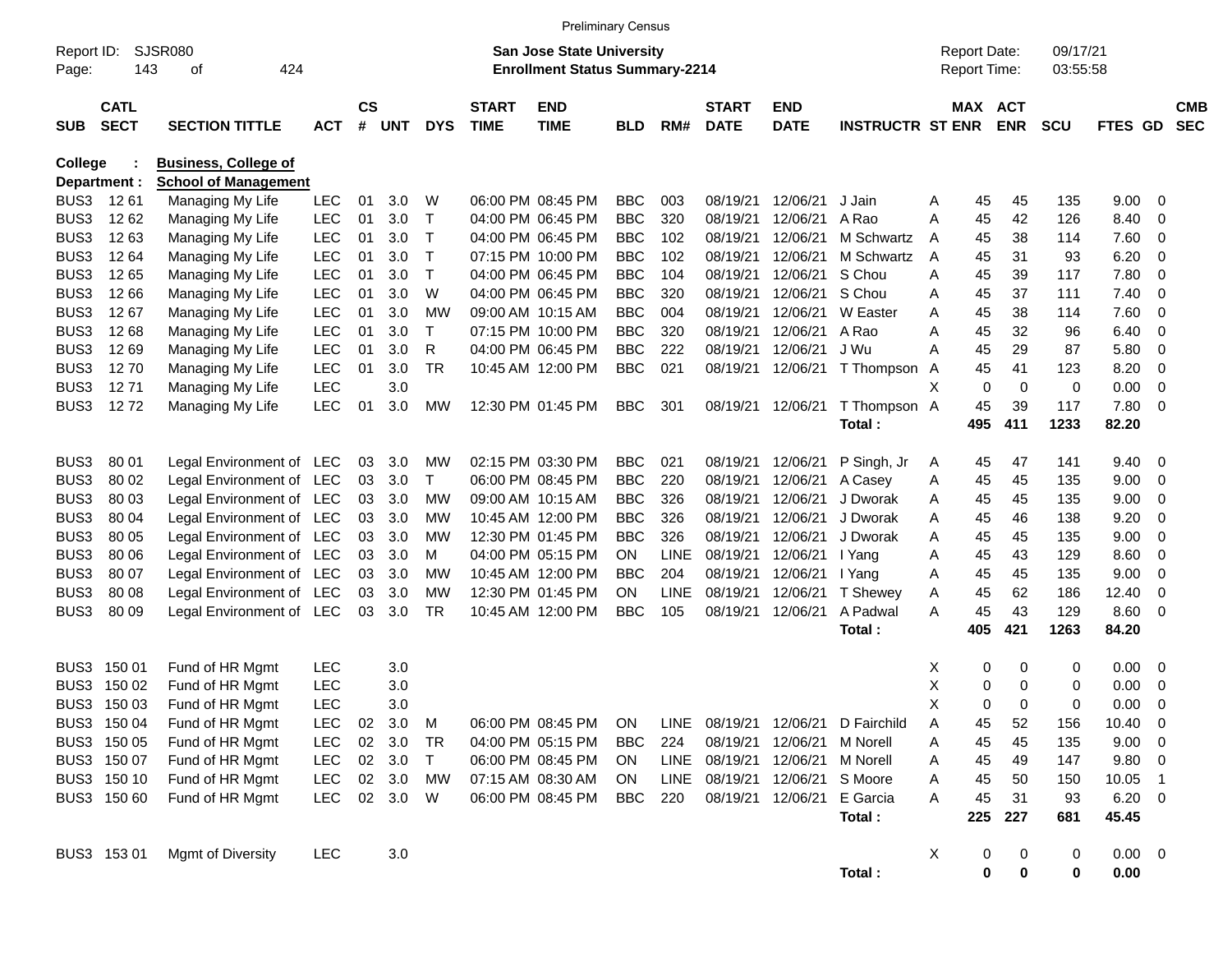|                     |                            |                                                    |                          |                 |                  |                 |                             | <b>Preliminary Census</b>                                                 |                          |             |                             |                           |                                    |                                            |                |                       |                      |                       |                                                     |                          |
|---------------------|----------------------------|----------------------------------------------------|--------------------------|-----------------|------------------|-----------------|-----------------------------|---------------------------------------------------------------------------|--------------------------|-------------|-----------------------------|---------------------------|------------------------------------|--------------------------------------------|----------------|-----------------------|----------------------|-----------------------|-----------------------------------------------------|--------------------------|
| Report ID:<br>Page: | 144                        | SJSR080<br>424<br>οf                               |                          |                 |                  |                 |                             | <b>San Jose State University</b><br><b>Enrollment Status Summary-2214</b> |                          |             |                             |                           |                                    | <b>Report Date:</b><br><b>Report Time:</b> |                |                       | 09/17/21<br>03:55:58 |                       |                                                     |                          |
| <b>SUB</b>          | <b>CATL</b><br><b>SECT</b> | <b>SECTION TITTLE</b>                              | <b>ACT</b>               | <b>CS</b><br>#  | <b>UNT</b>       | <b>DYS</b>      | <b>START</b><br><b>TIME</b> | <b>END</b><br><b>TIME</b>                                                 | <b>BLD</b>               | RM#         | <b>START</b><br><b>DATE</b> | <b>END</b><br><b>DATE</b> | <b>INSTRUCTR ST ENR</b>            |                                            |                | MAX ACT<br><b>ENR</b> | <b>SCU</b>           | <b>FTES GD</b>        |                                                     | <b>CMB</b><br><b>SEC</b> |
|                     | BUS3 154 01<br>BUS3 154 02 | Wkfrce Plan Staff &<br>Wkfrce Plan Staff &         | <b>LEC</b><br><b>LEC</b> | 02<br>02        | 3.0<br>3.0       | R<br><b>MW</b>  |                             | 04:00 PM 06:45 PM<br>12:30 PM 01:45 PM                                    | <b>BBC</b><br>ON         | 104<br>LINE | 08/19/21<br>08/19/21        | 12/06/21<br>12/06/21      | N Long<br>G Scherini<br>Total:     | A<br>A                                     | 45<br>45<br>90 | 42<br>45<br>87        | 126<br>135<br>261    | 8.40<br>9.00<br>17.40 | - 0<br>- 0                                          |                          |
|                     | BUS3 155 01                | Performance Mgmnt & LEC                            |                          |                 | 02 3.0 M         |                 |                             | 04:00 PM 06:45 PM                                                         | ON                       | <b>LINE</b> | 08/19/21                    | 12/06/21                  | S Raghuram A<br>Total:             |                                            | 40<br>40       | 43<br>43              | 129<br>129           | $8.60 \ 0$<br>8.60    |                                                     |                          |
|                     | BUS3 157 01                | Legal Issues in Hrm                                | LEC                      | 02              | 3.0              | M               |                             | 06:00 PM 08:45 PM                                                         | <b>BBC</b>               | 003         | 08/19/21                    | 12/06/21                  | A Casey<br>Total:                  | A                                          | 45<br>45       | 45<br>45              | 135<br>135           | 9.00 0<br>9.00        |                                                     |                          |
| BUS3                | BUS3 158 01<br>158 02      | Compensatn & Rewd SyEC<br>Compensatn & Rewd St/EC  |                          | 02              | 3.0<br>02 3.0    | MW<br>MW        |                             | 09:00 AM 10:15 AM<br>10:45 AM 12:00 PM                                    | <b>BBC</b><br><b>BBC</b> | 103<br>103  | 08/19/21<br>08/19/21        | 12/06/21<br>12/06/21      | L Headrick<br>L Headrick<br>Total: | A<br>A                                     | 45<br>45<br>90 | 26<br>42<br>68        | 78<br>126<br>204     | 5.20<br>8.40<br>13.60 | $\overline{\mathbf{0}}$<br>$\overline{\phantom{0}}$ |                          |
|                     | BUS3 159 01                | Senior Sem in HRM                                  | SEM                      | 05              | 3.0              | W               |                             | 04:00 PM 06:45 PM                                                         | <b>BBC</b>               | 108         | 08/19/21                    | 12/06/21                  | M Gavino<br>Total:                 | Α                                          | 45<br>45       | 40<br>40              | 120<br>120           | $8.00 \t 0$<br>8.00   |                                                     |                          |
| BUS3                | BUS3 160 01<br>160 02      | Fund Mgmt & Org Beh LEC<br>Fund Mgmt & Org Beh LEC |                          | 02<br>02        | 3.0<br>3.0       | F<br><b>TR</b>  | 09:00 AM 11:45 AM           | 09:00 AM 10:15 AM                                                         | ΟN<br><b>BBC</b>         | LINE<br>105 | 08/19/21<br>08/19/21        | 12/06/21<br>12/06/21      | A Rao<br>S Francis                 | A<br>Α                                     | 45<br>45       | 44<br>45              | 132<br>135           | 8.80<br>9.00          | - 0<br>- 0                                          |                          |
| BUS3                | 160 03                     | Fund Mgmt & Org Beh LEC                            |                          | 02 <sub>2</sub> | 3.0              | <b>TR</b>       |                             | 12:30 PM 01:45 PM                                                         | <b>BBC</b>               | 202         | 08/19/21                    | 12/06/21                  | S Francis                          | A                                          | 45             | 49                    | 147                  | 9.80                  | 0                                                   |                          |
| BUS3                | 160 04                     | Fund Mgmt & Org Beh LEC                            |                          | 02 <sub>2</sub> | 3.0              | м               |                             | 06:00 PM 08:45 PM                                                         | ΟN                       | LINE        | 08/19/21                    | 12/06/21                  | M Hill                             | A                                          | 45             | 48                    | 144                  | 9.60                  | 0                                                   |                          |
| BUS3                | 160 05                     | Fund Mgmt & Org Beh LEC                            |                          | 02 <sub>o</sub> | 3.0              | MW              |                             | 10:45 AM 12:00 PM                                                         | <b>BBC</b>               | 102         | 08/19/21                    | 12/06/21                  | E Mattarelli                       | A                                          | 45             | 45                    | 135                  | 9.00                  | 0                                                   |                          |
|                     | BUS3 160 06                | Fund Mgmt & Org Beh LEC                            |                          | 02 <sub>2</sub> | 3.0              | MW              |                             | 12:30 PM 01:45 PM                                                         | <b>BBC</b>               | 102         | 08/19/21                    | 12/06/21                  | E Mattarelli                       | A                                          | 45             | 45                    | 135                  | 9.00                  | 0                                                   |                          |
|                     | BUS3 160 07                | Fund Mgmt & Org Beh LEC                            |                          | 02 <sub>2</sub> | 3.0              | TR              |                             | 10:45 AM 12:00 PM                                                         | ΟN                       | <b>LINE</b> | 08/19/21                    | 12/06/21                  | E Mullen                           | A                                          | 45             | 47                    | 141                  | 9.40                  | 0                                                   |                          |
|                     | BUS3 160 08                | Fund Mgmt & Org Beh LEC                            |                          | 02 <sub>2</sub> | 3.0              | MW              |                             | 09:00 AM 10:15 AM                                                         | ΟN                       | <b>LINE</b> | 08/19/21                    | 12/06/21                  | A Musgrave                         | A                                          | 45             | 52                    | 156                  | 10.40                 | 0                                                   |                          |
|                     | BUS3 160 09<br>BUS3 160 10 | Fund Mgmt & Org Beh LEC<br>Fund Mgmt & Org Beh LEC |                          |                 | 02 3.0<br>02 3.0 | TR<br><b>TR</b> |                             | 09:00 AM 10:15 AM<br>12:30 PM 01:45 PM                                    | <b>BBC</b><br><b>BBC</b> | 103<br>102  | 08/19/21<br>08/19/21        | 12/06/21<br>12/06/21      | Y No<br>Y No                       | A<br>Α                                     | 45<br>45       | 42<br>43              | 126<br>129           | 8.40<br>8.60          | 0<br>0                                              |                          |
| BUS3                | 160 11                     | Fund Mgmt & Org Beh LEC                            |                          | 02              | 3.0              | $\mathsf{T}$    |                             | 06:00 PM 08:45 PM                                                         | ΟN                       | LINE        | 08/19/21                    | 12/06/21                  | Y No                               | A                                          | 45             | 42                    | 126                  | 8.40                  | 0                                                   |                          |
|                     | BUS3 160 12                | Fund Mgmt & Org Beh LEC                            |                          |                 | 02 3.0           | TR              |                             | 09:00 AM 10:15 AM                                                         | <b>BBC</b>               | 102         | 08/19/21                    |                           | 12/06/21 S Raghuram A              |                                            | 40             | 45                    | 135                  | 9.00                  | 0                                                   |                          |
|                     | BUS3 160 13                | Fund Mgmt & Org Beh LEC                            |                          | $02\,$          | 3.0              | TR              |                             | 10:45 AM 12:00 PM                                                         | BBC                      | 102         |                             |                           | 08/19/21 12/06/21 S Raghuram A     |                                            | 40             | 43                    | 129                  | 8.60                  | $\overline{\mathbf{0}}$                             |                          |
|                     | BUS3 160 14                | Fund Mgmt & Org Beh LEC                            |                          | 02              | 3.0              | TR              |                             | 12:30 PM 01:45 PM                                                         | ON                       | LINE        | 08/19/21                    | 12/06/21                  | C Nathanson A                      |                                            | 45             | 47                    | 141                  | 9.40                  | - 0                                                 |                          |
|                     | BUS3 160 15                | Fund Mgmt & Org Beh LEC                            |                          |                 | 02 3.0           | $\top$          |                             | 06:00 PM 08:45 PM                                                         | ON                       | LINE        | 08/19/21                    | 12/06/21                  | E Vyas                             | A                                          | 45             | 45                    | 135                  | 9.00                  | $\overline{\mathbf{0}}$                             |                          |
|                     | BUS3 160 16                | Fund Mgmt & Org Beh LEC                            |                          |                 | 02 3.0           | MW              |                             | 04:00 PM 05:15 PM                                                         | <b>BBC</b>               | 004         | 08/19/21                    |                           | 12/06/21 T Shirley                 | A                                          | 45             | 46                    | 138                  | 9.20                  | $\overline{\mathbf{0}}$                             |                          |
|                     | BUS3 160 17                | Fund Mgmt & Org Beh LEC                            |                          |                 | 02 3.0           | МW              |                             | 05:45 PM 07:00 PM                                                         | <b>BBC</b>               | 224         | 08/19/21                    |                           | 12/06/21 T Shirley                 | Α                                          | 50             | 43                    | 129                  | 8.65                  | - 1                                                 |                          |
|                     | BUS3 160 18                | Fund Mgmt & Org Beh LEC                            |                          |                 | 02 3.0           | МW              |                             | 09:00 AM 10:15 AM                                                         | <b>BBC</b>               | 105         | 08/19/21                    |                           | 12/06/21 R Pollard                 | A                                          | 45             | 45                    | 135                  | 9.00                  | $\overline{\mathbf{0}}$                             |                          |
|                     | BUS3 160 19                | Fund Mgmt & Org Beh LEC                            |                          |                 | 02 3.0           | МW              |                             | 10:45 AM 12:00 PM                                                         | <b>BBC</b>               | 105         | 08/19/21                    |                           | 12/06/21 R Pollard                 | A                                          | 45             | 45                    | 135                  | 9.00                  | $\overline{\mathbf{0}}$                             |                          |
|                     | BUS3 160 20                | Fund Mgmt & Org Beh LEC                            |                          |                 | 02 3.0           | МW              |                             | 02:15 PM 03:30 PM                                                         | <b>BBC</b>               | 102         | 08/19/21                    |                           | 12/06/21 R Pollard                 | A                                          | 45             | 46                    | 138                  | $9.20 \ 0$            |                                                     |                          |
|                     | BUS3 160 21                | Fund Mgmt & Org Beh LEC                            |                          |                 | 02 3.0           | W               |                             | 04:00 PM 06:45 PM                                                         | <b>BBC</b>               | 222         | 08/19/21                    | 12/06/21 P Wells          |                                    | A                                          | 45             | 46                    | 138                  | $9.20 \ 0$            |                                                     |                          |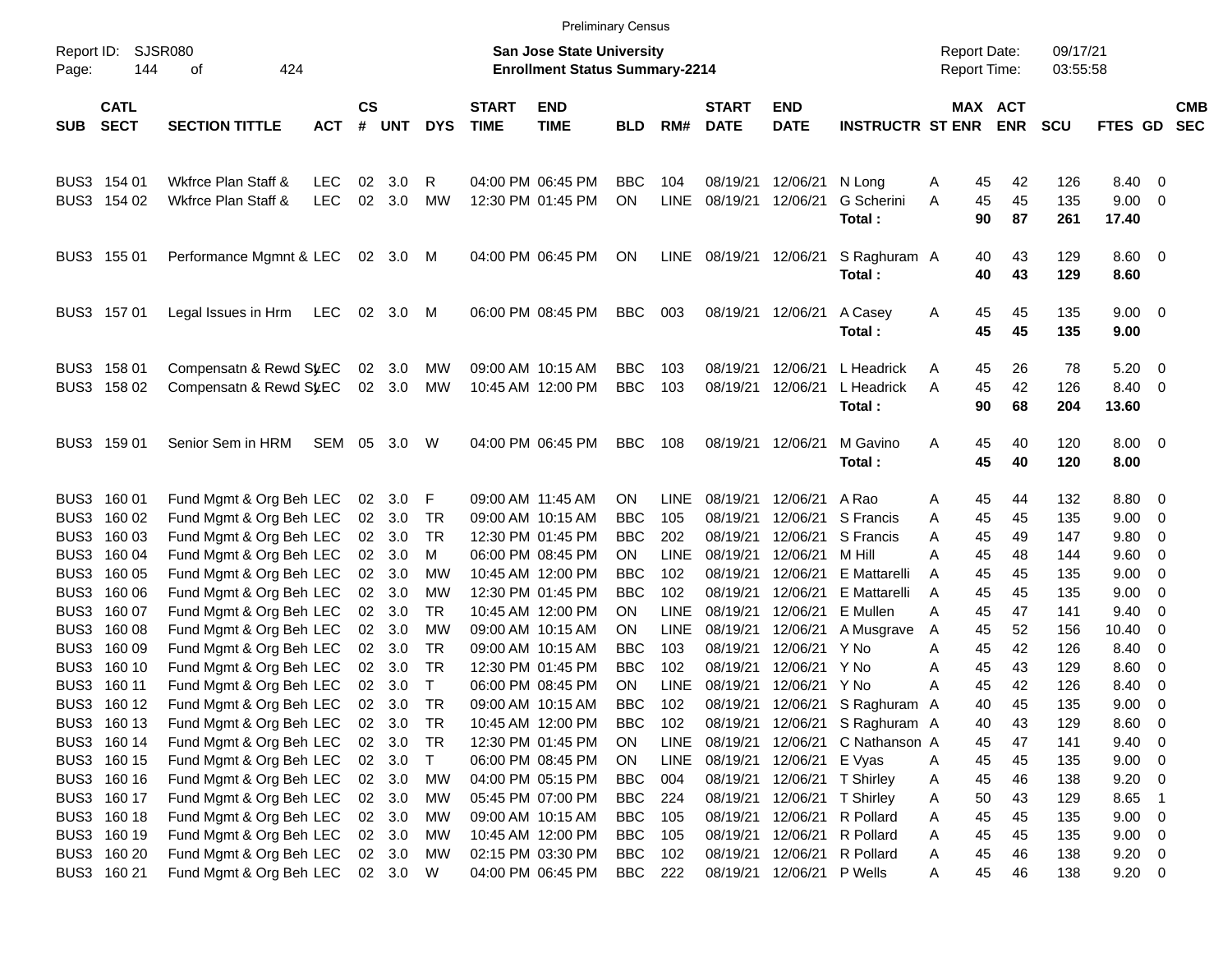| <b>SJSR080</b><br><b>San Jose State University</b><br>09/17/21<br>Report ID:<br><b>Report Date:</b><br>145<br>424<br><b>Enrollment Status Summary-2214</b><br><b>Report Time:</b><br>03:55:58<br>Page:<br>оf<br><b>CATL</b><br>$\mathsf{cs}$<br><b>START</b><br><b>START</b><br><b>END</b><br><b>END</b><br>MAX ACT<br><b>CMB</b><br><b>SECT</b><br>#<br><b>SECTION TITTLE</b><br><b>UNT</b><br><b>TIME</b><br><b>TIME</b><br><b>DATE</b><br><b>DATE</b><br><b>INSTRUCTR ST ENR</b><br><b>ENR</b><br>SCU<br>FTES GD<br><b>SEC</b><br><b>SUB</b><br><b>ACT</b><br><b>DYS</b><br><b>BLD</b><br>RM#<br>07:15 PM 10:00 PM<br><b>BBC</b><br>222<br>08/19/21<br>12/06/21<br>P Wells<br>8.60<br>BUS3 160 22<br>Fund Mgmt & Org Beh LEC<br>02 3.0<br>W<br>A<br>50<br>43<br>129<br>- 0<br>160 23<br>Fund Mgmt & Org Beh LEC<br><b>LINE</b><br>08/19/21<br>129<br>8.60<br>BUS3<br>02<br>3.0<br>F<br>01:00 PM 03:45 PM<br>ON<br>12/06/21<br>P Wells<br>A<br>45<br>43<br>-0<br>Fund Mgmt & Org Beh LEC<br>LINE<br>138<br>9.20<br>BUS3 160 24<br>02 3.0<br>R<br>06:00 PM 08:45 PM<br>08/19/21<br>12/06/21<br>A Gomez<br>45<br>46<br>ΟN<br>A<br>- 0<br>1080 1085<br>3255<br>217.05<br>Total:<br>X<br>0<br>0<br>0.00<br>BUS3 161A 01 Applied Org Behavr<br>SEM<br>3.0<br>0<br>- 0<br>161A 02 Applied Org Behavr<br><b>SEM</b><br>3.0<br>9.80<br>05<br>$\top$<br>LINE<br>08/19/21<br>12/06/21<br><b>T</b> Shirley<br>Α<br>45<br>49<br>147<br>BUS3<br>04:00 PM 06:45 PM<br>ΟN<br>- 0<br>161A 03 Applied Org Behavr<br><b>SEM</b><br>3.0<br><b>BBC</b><br>226<br>08/19/21<br>45<br>8.60<br>05<br>W<br>04:00 PM 06:45 PM<br>12/06/21<br><b>G</b> Lester<br>43<br>129<br>BUS3<br>A<br>- 0<br>90<br>92<br>276<br>Total:<br>18.40<br>BUS3 161B 01 Org Theory<br>02<br>3.0<br>04:00 PM 06:45 PM<br><b>LINE</b><br>08/19/21<br>12/06/21<br><b>T</b> Altura<br><b>LEC</b><br>$\top$<br>ΟN<br>A<br>45<br>47<br>141<br>9.40<br>- 0<br>161B 02 Org Theory<br><b>LEC</b><br>02<br><b>BBC</b><br>201<br>47<br>9.40<br>3.0<br>W<br>04:00 PM 06:45 PM<br>08/19/21<br>12/06/21<br>T Altura<br>A<br>45<br>141<br>$\overline{0}$<br>BUS3<br>90<br>18.80<br>Total:<br>94<br>282<br><b>LEC</b><br>02<br>3.0<br><b>TR</b><br>04:00 PM 05:15 PM<br><b>BBC</b><br>204<br>08/19/21<br>BUS3 166 01<br>Bus, Govt, Society<br>12/06/21<br>M Maguire<br>45<br>135<br>9.00<br>- 0<br>A<br>45<br><b>LEC</b><br>3.0<br>X<br>$\mathbf 0$<br>0.00<br>BUS3<br>166 02<br>Bus, Govt, Society<br>0<br>0<br>- 0<br><b>LEC</b><br>02<br>3.0<br><b>BBC</b><br>9.00<br>BUS3<br>166 03<br>TR<br>02:15 PM 03:30 PM<br>204<br>08/19/21<br>12/06/21<br>45<br>45<br>135<br>Bus, Govt, Society<br>M Maguire<br>A<br>- 0<br>90<br>90<br>270<br>18.00<br>Total:<br>X<br>169A 01 Honors Seminar<br><b>LEC</b><br>3.0<br>0<br>0<br>0.00<br>BUS3<br>0<br>- 0<br><b>LEC</b><br>02<br>3.0<br>A<br>30<br>12<br>169A 02 Honors Seminar<br>- F<br>12:30 PM 03:15 PM<br><b>BBC</b><br>323<br>08/19/21 12/06/21<br>E Mullen<br>36<br>2.40<br>BUS3<br>- 0<br>30<br>12<br>36<br>Total:<br>2.40<br>N Da Silva<br><b>SUP</b><br>36<br><b>TBA</b><br><b>LINE</b><br>08/19/21<br>12/06/21<br>0.00<br>180D 01 Indiv St Org Mgmt<br>1.0<br>ΟN<br>10<br>0<br>0<br>- 0<br>BUS3<br>A<br>180D 02 Indiv St Org Mgmt<br><b>SUP</b><br>2.0<br><b>TBA</b><br><b>LINE</b><br>36<br>08/19/21<br>12/06/21<br>10<br>$\mathbf 0$<br>0.00<br>BUS3<br>ΟN<br>A<br>0<br>0<br><b>SUP</b><br>3.0<br><b>TBA</b><br><b>LINE</b><br>180D 03 Indiv St Org Mgmt<br>36<br>ON<br>08/19/21<br>12/06/21<br>A<br>10<br>0<br>0<br>0.00<br>BUS3<br>- 0<br>30<br>$\mathbf 0$<br>$\bf{0}$<br>0.00<br>Total:<br><b>Strategic Mgmt</b><br><b>SEM</b><br>R<br>06:00 PM 08:45 PM<br><b>BBC</b><br>08/19/21<br>12/06/21<br>L Gee<br>30<br>34<br>6.80<br>BUS3 189 01<br>05<br>3.0<br>102<br>A<br>102<br>- 0<br>F<br><b>BBC</b><br>32<br>BUS3 189 02<br>SEM<br>05<br>3.0<br>10:00 AM 12:45 PM<br>102<br>08/19/21<br>12/06/21<br>L Gee<br>30<br>96<br>6.40<br><b>Strategic Mgmt</b><br>A<br>- 0<br>$\mathsf F$<br><b>SEM</b><br>05<br>3.0<br>36<br>7.20<br>BUS3 189 03<br><b>Strategic Mgmt</b><br>09:00 AM 11:45 AM<br>ON<br>LINE<br>08/19/21<br><b>G</b> Lester<br>30<br>108<br>$\overline{\mathbf{0}}$<br>12/06/21<br>A<br>3.0<br><b>TR</b><br>7.20<br>BUS3 189 04<br><b>SEM</b><br>05<br>04:00 PM 05:15 PM<br><b>BBC</b><br>103<br>08/19/21<br>12/06/21<br>G Radine<br>30<br>36<br><b>Strategic Mgmt</b><br>108<br>$\overline{0}$<br>A<br>3.0<br><b>TR</b><br><b>BBC</b><br>BUS3 189 05<br>SEM<br>05<br>104<br>08/19/21<br>12/06/21<br>R Roman<br>35<br>7.00<br><b>Strategic Mgmt</b><br>12:30 PM 01:45 PM<br>30<br>105<br>$\overline{\mathbf{0}}$<br>A<br>3.0<br><b>TR</b><br><b>BBC</b><br>BUS3 189 06<br><b>SEM</b><br>05<br>02:15 PM 03:30 PM<br>104<br>12/06/21<br>R Roman<br>33<br>6.60<br><b>Strategic Mgmt</b><br>08/19/21<br>30<br>99<br>$\overline{\mathbf{0}}$<br>A<br>3.0<br><b>TR</b><br><b>BBC</b><br>BUS3 189 07<br><b>SEM</b><br>05<br>10:45 AM 12:00 PM<br>12/06/21<br>30<br>34<br>6.80<br><b>Strategic Mgmt</b><br>103<br>08/19/21<br>J Tan<br>102<br>$\overline{\mathbf{0}}$<br>A<br>3.0<br><b>TR</b><br><b>BBC</b><br>BUS3 189 08<br>SEM<br>05<br>09:00 AM 10:15 AM<br>08/19/21<br>12/06/21<br>32<br>6.40<br><b>Strategic Mgmt</b><br>104<br>C Wang<br>30<br>96<br>$\overline{0}$<br>A |  |            |    |     |           | <b>Preliminary Census</b> |            |     |          |          |        |  |    |      |  |
|-----------------------------------------------------------------------------------------------------------------------------------------------------------------------------------------------------------------------------------------------------------------------------------------------------------------------------------------------------------------------------------------------------------------------------------------------------------------------------------------------------------------------------------------------------------------------------------------------------------------------------------------------------------------------------------------------------------------------------------------------------------------------------------------------------------------------------------------------------------------------------------------------------------------------------------------------------------------------------------------------------------------------------------------------------------------------------------------------------------------------------------------------------------------------------------------------------------------------------------------------------------------------------------------------------------------------------------------------------------------------------------------------------------------------------------------------------------------------------------------------------------------------------------------------------------------------------------------------------------------------------------------------------------------------------------------------------------------------------------------------------------------------------------------------------------------------------------------------------------------------------------------------------------------------------------------------------------------------------------------------------------------------------------------------------------------------------------------------------------------------------------------------------------------------------------------------------------------------------------------------------------------------------------------------------------------------------------------------------------------------------------------------------------------------------------------------------------------------------------------------------------------------------------------------------------------------------------------------------------------------------------------------------------------------------------------------------------------------------------------------------------------------------------------------------------------------------------------------------------------------------------------------------------------------------------------------------------------------------------------------------------------------------------------------------------------------------------------------------------------------------------------------------------------------------------------------------------------------------------------------------------------------------------------------------------------------------------------------------------------------------------------------------------------------------------------------------------------------------------------------------------------------------------------------------------------------------------------------------------------------------------------------------------------------------------------------------------------------------------------------------------------------------------------------------------------------------------------------------------------------------------------------------------------------------------------------------------------------------------------------------------------------------------------------------------------------------------------------------------------------------------------------------------------------------------------------------------------------------------------------------------------------------------------------------------------------------------------------------------------------------------------------------------------------------------------------------------------------------------------------------------------------------------------------------------------------------------------------------------------------------------------------------------------------------------------------------------------------------------------------------------------------------------------------------------------------------------------------------------------------------------------------------------------------------------------------------------------------------------------------------------------------------------------------------------------------------------------------------------------------------------------------------------------------------------------------------------------------------------------------------------------------------------|--|------------|----|-----|-----------|---------------------------|------------|-----|----------|----------|--------|--|----|------|--|
|                                                                                                                                                                                                                                                                                                                                                                                                                                                                                                                                                                                                                                                                                                                                                                                                                                                                                                                                                                                                                                                                                                                                                                                                                                                                                                                                                                                                                                                                                                                                                                                                                                                                                                                                                                                                                                                                                                                                                                                                                                                                                                                                                                                                                                                                                                                                                                                                                                                                                                                                                                                                                                                                                                                                                                                                                                                                                                                                                                                                                                                                                                                                                                                                                                                                                                                                                                                                                                                                                                                                                                                                                                                                                                                                                                                                                                                                                                                                                                                                                                                                                                                                                                                                                                                                                                                                                                                                                                                                                                                                                                                                                                                                                                                                                                                                                                                                                                                                                                                                                                                                                                                                                                                                                                                                                   |  |            |    |     |           |                           |            |     |          |          |        |  |    |      |  |
|                                                                                                                                                                                                                                                                                                                                                                                                                                                                                                                                                                                                                                                                                                                                                                                                                                                                                                                                                                                                                                                                                                                                                                                                                                                                                                                                                                                                                                                                                                                                                                                                                                                                                                                                                                                                                                                                                                                                                                                                                                                                                                                                                                                                                                                                                                                                                                                                                                                                                                                                                                                                                                                                                                                                                                                                                                                                                                                                                                                                                                                                                                                                                                                                                                                                                                                                                                                                                                                                                                                                                                                                                                                                                                                                                                                                                                                                                                                                                                                                                                                                                                                                                                                                                                                                                                                                                                                                                                                                                                                                                                                                                                                                                                                                                                                                                                                                                                                                                                                                                                                                                                                                                                                                                                                                                   |  |            |    |     |           |                           |            |     |          |          |        |  |    |      |  |
|                                                                                                                                                                                                                                                                                                                                                                                                                                                                                                                                                                                                                                                                                                                                                                                                                                                                                                                                                                                                                                                                                                                                                                                                                                                                                                                                                                                                                                                                                                                                                                                                                                                                                                                                                                                                                                                                                                                                                                                                                                                                                                                                                                                                                                                                                                                                                                                                                                                                                                                                                                                                                                                                                                                                                                                                                                                                                                                                                                                                                                                                                                                                                                                                                                                                                                                                                                                                                                                                                                                                                                                                                                                                                                                                                                                                                                                                                                                                                                                                                                                                                                                                                                                                                                                                                                                                                                                                                                                                                                                                                                                                                                                                                                                                                                                                                                                                                                                                                                                                                                                                                                                                                                                                                                                                                   |  |            |    |     |           |                           |            |     |          |          |        |  |    |      |  |
|                                                                                                                                                                                                                                                                                                                                                                                                                                                                                                                                                                                                                                                                                                                                                                                                                                                                                                                                                                                                                                                                                                                                                                                                                                                                                                                                                                                                                                                                                                                                                                                                                                                                                                                                                                                                                                                                                                                                                                                                                                                                                                                                                                                                                                                                                                                                                                                                                                                                                                                                                                                                                                                                                                                                                                                                                                                                                                                                                                                                                                                                                                                                                                                                                                                                                                                                                                                                                                                                                                                                                                                                                                                                                                                                                                                                                                                                                                                                                                                                                                                                                                                                                                                                                                                                                                                                                                                                                                                                                                                                                                                                                                                                                                                                                                                                                                                                                                                                                                                                                                                                                                                                                                                                                                                                                   |  |            |    |     |           |                           |            |     |          |          |        |  |    |      |  |
|                                                                                                                                                                                                                                                                                                                                                                                                                                                                                                                                                                                                                                                                                                                                                                                                                                                                                                                                                                                                                                                                                                                                                                                                                                                                                                                                                                                                                                                                                                                                                                                                                                                                                                                                                                                                                                                                                                                                                                                                                                                                                                                                                                                                                                                                                                                                                                                                                                                                                                                                                                                                                                                                                                                                                                                                                                                                                                                                                                                                                                                                                                                                                                                                                                                                                                                                                                                                                                                                                                                                                                                                                                                                                                                                                                                                                                                                                                                                                                                                                                                                                                                                                                                                                                                                                                                                                                                                                                                                                                                                                                                                                                                                                                                                                                                                                                                                                                                                                                                                                                                                                                                                                                                                                                                                                   |  |            |    |     |           |                           |            |     |          |          |        |  |    |      |  |
|                                                                                                                                                                                                                                                                                                                                                                                                                                                                                                                                                                                                                                                                                                                                                                                                                                                                                                                                                                                                                                                                                                                                                                                                                                                                                                                                                                                                                                                                                                                                                                                                                                                                                                                                                                                                                                                                                                                                                                                                                                                                                                                                                                                                                                                                                                                                                                                                                                                                                                                                                                                                                                                                                                                                                                                                                                                                                                                                                                                                                                                                                                                                                                                                                                                                                                                                                                                                                                                                                                                                                                                                                                                                                                                                                                                                                                                                                                                                                                                                                                                                                                                                                                                                                                                                                                                                                                                                                                                                                                                                                                                                                                                                                                                                                                                                                                                                                                                                                                                                                                                                                                                                                                                                                                                                                   |  |            |    |     |           |                           |            |     |          |          |        |  |    |      |  |
|                                                                                                                                                                                                                                                                                                                                                                                                                                                                                                                                                                                                                                                                                                                                                                                                                                                                                                                                                                                                                                                                                                                                                                                                                                                                                                                                                                                                                                                                                                                                                                                                                                                                                                                                                                                                                                                                                                                                                                                                                                                                                                                                                                                                                                                                                                                                                                                                                                                                                                                                                                                                                                                                                                                                                                                                                                                                                                                                                                                                                                                                                                                                                                                                                                                                                                                                                                                                                                                                                                                                                                                                                                                                                                                                                                                                                                                                                                                                                                                                                                                                                                                                                                                                                                                                                                                                                                                                                                                                                                                                                                                                                                                                                                                                                                                                                                                                                                                                                                                                                                                                                                                                                                                                                                                                                   |  |            |    |     |           |                           |            |     |          |          |        |  |    |      |  |
|                                                                                                                                                                                                                                                                                                                                                                                                                                                                                                                                                                                                                                                                                                                                                                                                                                                                                                                                                                                                                                                                                                                                                                                                                                                                                                                                                                                                                                                                                                                                                                                                                                                                                                                                                                                                                                                                                                                                                                                                                                                                                                                                                                                                                                                                                                                                                                                                                                                                                                                                                                                                                                                                                                                                                                                                                                                                                                                                                                                                                                                                                                                                                                                                                                                                                                                                                                                                                                                                                                                                                                                                                                                                                                                                                                                                                                                                                                                                                                                                                                                                                                                                                                                                                                                                                                                                                                                                                                                                                                                                                                                                                                                                                                                                                                                                                                                                                                                                                                                                                                                                                                                                                                                                                                                                                   |  |            |    |     |           |                           |            |     |          |          |        |  |    |      |  |
|                                                                                                                                                                                                                                                                                                                                                                                                                                                                                                                                                                                                                                                                                                                                                                                                                                                                                                                                                                                                                                                                                                                                                                                                                                                                                                                                                                                                                                                                                                                                                                                                                                                                                                                                                                                                                                                                                                                                                                                                                                                                                                                                                                                                                                                                                                                                                                                                                                                                                                                                                                                                                                                                                                                                                                                                                                                                                                                                                                                                                                                                                                                                                                                                                                                                                                                                                                                                                                                                                                                                                                                                                                                                                                                                                                                                                                                                                                                                                                                                                                                                                                                                                                                                                                                                                                                                                                                                                                                                                                                                                                                                                                                                                                                                                                                                                                                                                                                                                                                                                                                                                                                                                                                                                                                                                   |  |            |    |     |           |                           |            |     |          |          |        |  |    |      |  |
|                                                                                                                                                                                                                                                                                                                                                                                                                                                                                                                                                                                                                                                                                                                                                                                                                                                                                                                                                                                                                                                                                                                                                                                                                                                                                                                                                                                                                                                                                                                                                                                                                                                                                                                                                                                                                                                                                                                                                                                                                                                                                                                                                                                                                                                                                                                                                                                                                                                                                                                                                                                                                                                                                                                                                                                                                                                                                                                                                                                                                                                                                                                                                                                                                                                                                                                                                                                                                                                                                                                                                                                                                                                                                                                                                                                                                                                                                                                                                                                                                                                                                                                                                                                                                                                                                                                                                                                                                                                                                                                                                                                                                                                                                                                                                                                                                                                                                                                                                                                                                                                                                                                                                                                                                                                                                   |  |            |    |     |           |                           |            |     |          |          |        |  |    |      |  |
|                                                                                                                                                                                                                                                                                                                                                                                                                                                                                                                                                                                                                                                                                                                                                                                                                                                                                                                                                                                                                                                                                                                                                                                                                                                                                                                                                                                                                                                                                                                                                                                                                                                                                                                                                                                                                                                                                                                                                                                                                                                                                                                                                                                                                                                                                                                                                                                                                                                                                                                                                                                                                                                                                                                                                                                                                                                                                                                                                                                                                                                                                                                                                                                                                                                                                                                                                                                                                                                                                                                                                                                                                                                                                                                                                                                                                                                                                                                                                                                                                                                                                                                                                                                                                                                                                                                                                                                                                                                                                                                                                                                                                                                                                                                                                                                                                                                                                                                                                                                                                                                                                                                                                                                                                                                                                   |  |            |    |     |           |                           |            |     |          |          |        |  |    |      |  |
|                                                                                                                                                                                                                                                                                                                                                                                                                                                                                                                                                                                                                                                                                                                                                                                                                                                                                                                                                                                                                                                                                                                                                                                                                                                                                                                                                                                                                                                                                                                                                                                                                                                                                                                                                                                                                                                                                                                                                                                                                                                                                                                                                                                                                                                                                                                                                                                                                                                                                                                                                                                                                                                                                                                                                                                                                                                                                                                                                                                                                                                                                                                                                                                                                                                                                                                                                                                                                                                                                                                                                                                                                                                                                                                                                                                                                                                                                                                                                                                                                                                                                                                                                                                                                                                                                                                                                                                                                                                                                                                                                                                                                                                                                                                                                                                                                                                                                                                                                                                                                                                                                                                                                                                                                                                                                   |  |            |    |     |           |                           |            |     |          |          |        |  |    |      |  |
|                                                                                                                                                                                                                                                                                                                                                                                                                                                                                                                                                                                                                                                                                                                                                                                                                                                                                                                                                                                                                                                                                                                                                                                                                                                                                                                                                                                                                                                                                                                                                                                                                                                                                                                                                                                                                                                                                                                                                                                                                                                                                                                                                                                                                                                                                                                                                                                                                                                                                                                                                                                                                                                                                                                                                                                                                                                                                                                                                                                                                                                                                                                                                                                                                                                                                                                                                                                                                                                                                                                                                                                                                                                                                                                                                                                                                                                                                                                                                                                                                                                                                                                                                                                                                                                                                                                                                                                                                                                                                                                                                                                                                                                                                                                                                                                                                                                                                                                                                                                                                                                                                                                                                                                                                                                                                   |  |            |    |     |           |                           |            |     |          |          |        |  |    |      |  |
|                                                                                                                                                                                                                                                                                                                                                                                                                                                                                                                                                                                                                                                                                                                                                                                                                                                                                                                                                                                                                                                                                                                                                                                                                                                                                                                                                                                                                                                                                                                                                                                                                                                                                                                                                                                                                                                                                                                                                                                                                                                                                                                                                                                                                                                                                                                                                                                                                                                                                                                                                                                                                                                                                                                                                                                                                                                                                                                                                                                                                                                                                                                                                                                                                                                                                                                                                                                                                                                                                                                                                                                                                                                                                                                                                                                                                                                                                                                                                                                                                                                                                                                                                                                                                                                                                                                                                                                                                                                                                                                                                                                                                                                                                                                                                                                                                                                                                                                                                                                                                                                                                                                                                                                                                                                                                   |  |            |    |     |           |                           |            |     |          |          |        |  |    |      |  |
|                                                                                                                                                                                                                                                                                                                                                                                                                                                                                                                                                                                                                                                                                                                                                                                                                                                                                                                                                                                                                                                                                                                                                                                                                                                                                                                                                                                                                                                                                                                                                                                                                                                                                                                                                                                                                                                                                                                                                                                                                                                                                                                                                                                                                                                                                                                                                                                                                                                                                                                                                                                                                                                                                                                                                                                                                                                                                                                                                                                                                                                                                                                                                                                                                                                                                                                                                                                                                                                                                                                                                                                                                                                                                                                                                                                                                                                                                                                                                                                                                                                                                                                                                                                                                                                                                                                                                                                                                                                                                                                                                                                                                                                                                                                                                                                                                                                                                                                                                                                                                                                                                                                                                                                                                                                                                   |  |            |    |     |           |                           |            |     |          |          |        |  |    |      |  |
|                                                                                                                                                                                                                                                                                                                                                                                                                                                                                                                                                                                                                                                                                                                                                                                                                                                                                                                                                                                                                                                                                                                                                                                                                                                                                                                                                                                                                                                                                                                                                                                                                                                                                                                                                                                                                                                                                                                                                                                                                                                                                                                                                                                                                                                                                                                                                                                                                                                                                                                                                                                                                                                                                                                                                                                                                                                                                                                                                                                                                                                                                                                                                                                                                                                                                                                                                                                                                                                                                                                                                                                                                                                                                                                                                                                                                                                                                                                                                                                                                                                                                                                                                                                                                                                                                                                                                                                                                                                                                                                                                                                                                                                                                                                                                                                                                                                                                                                                                                                                                                                                                                                                                                                                                                                                                   |  |            |    |     |           |                           |            |     |          |          |        |  |    |      |  |
|                                                                                                                                                                                                                                                                                                                                                                                                                                                                                                                                                                                                                                                                                                                                                                                                                                                                                                                                                                                                                                                                                                                                                                                                                                                                                                                                                                                                                                                                                                                                                                                                                                                                                                                                                                                                                                                                                                                                                                                                                                                                                                                                                                                                                                                                                                                                                                                                                                                                                                                                                                                                                                                                                                                                                                                                                                                                                                                                                                                                                                                                                                                                                                                                                                                                                                                                                                                                                                                                                                                                                                                                                                                                                                                                                                                                                                                                                                                                                                                                                                                                                                                                                                                                                                                                                                                                                                                                                                                                                                                                                                                                                                                                                                                                                                                                                                                                                                                                                                                                                                                                                                                                                                                                                                                                                   |  |            |    |     |           |                           |            |     |          |          |        |  |    |      |  |
|                                                                                                                                                                                                                                                                                                                                                                                                                                                                                                                                                                                                                                                                                                                                                                                                                                                                                                                                                                                                                                                                                                                                                                                                                                                                                                                                                                                                                                                                                                                                                                                                                                                                                                                                                                                                                                                                                                                                                                                                                                                                                                                                                                                                                                                                                                                                                                                                                                                                                                                                                                                                                                                                                                                                                                                                                                                                                                                                                                                                                                                                                                                                                                                                                                                                                                                                                                                                                                                                                                                                                                                                                                                                                                                                                                                                                                                                                                                                                                                                                                                                                                                                                                                                                                                                                                                                                                                                                                                                                                                                                                                                                                                                                                                                                                                                                                                                                                                                                                                                                                                                                                                                                                                                                                                                                   |  |            |    |     |           |                           |            |     |          |          |        |  |    |      |  |
|                                                                                                                                                                                                                                                                                                                                                                                                                                                                                                                                                                                                                                                                                                                                                                                                                                                                                                                                                                                                                                                                                                                                                                                                                                                                                                                                                                                                                                                                                                                                                                                                                                                                                                                                                                                                                                                                                                                                                                                                                                                                                                                                                                                                                                                                                                                                                                                                                                                                                                                                                                                                                                                                                                                                                                                                                                                                                                                                                                                                                                                                                                                                                                                                                                                                                                                                                                                                                                                                                                                                                                                                                                                                                                                                                                                                                                                                                                                                                                                                                                                                                                                                                                                                                                                                                                                                                                                                                                                                                                                                                                                                                                                                                                                                                                                                                                                                                                                                                                                                                                                                                                                                                                                                                                                                                   |  |            |    |     |           |                           |            |     |          |          |        |  |    |      |  |
|                                                                                                                                                                                                                                                                                                                                                                                                                                                                                                                                                                                                                                                                                                                                                                                                                                                                                                                                                                                                                                                                                                                                                                                                                                                                                                                                                                                                                                                                                                                                                                                                                                                                                                                                                                                                                                                                                                                                                                                                                                                                                                                                                                                                                                                                                                                                                                                                                                                                                                                                                                                                                                                                                                                                                                                                                                                                                                                                                                                                                                                                                                                                                                                                                                                                                                                                                                                                                                                                                                                                                                                                                                                                                                                                                                                                                                                                                                                                                                                                                                                                                                                                                                                                                                                                                                                                                                                                                                                                                                                                                                                                                                                                                                                                                                                                                                                                                                                                                                                                                                                                                                                                                                                                                                                                                   |  |            |    |     |           |                           |            |     |          |          |        |  |    |      |  |
|                                                                                                                                                                                                                                                                                                                                                                                                                                                                                                                                                                                                                                                                                                                                                                                                                                                                                                                                                                                                                                                                                                                                                                                                                                                                                                                                                                                                                                                                                                                                                                                                                                                                                                                                                                                                                                                                                                                                                                                                                                                                                                                                                                                                                                                                                                                                                                                                                                                                                                                                                                                                                                                                                                                                                                                                                                                                                                                                                                                                                                                                                                                                                                                                                                                                                                                                                                                                                                                                                                                                                                                                                                                                                                                                                                                                                                                                                                                                                                                                                                                                                                                                                                                                                                                                                                                                                                                                                                                                                                                                                                                                                                                                                                                                                                                                                                                                                                                                                                                                                                                                                                                                                                                                                                                                                   |  |            |    |     |           |                           |            |     |          |          |        |  |    |      |  |
|                                                                                                                                                                                                                                                                                                                                                                                                                                                                                                                                                                                                                                                                                                                                                                                                                                                                                                                                                                                                                                                                                                                                                                                                                                                                                                                                                                                                                                                                                                                                                                                                                                                                                                                                                                                                                                                                                                                                                                                                                                                                                                                                                                                                                                                                                                                                                                                                                                                                                                                                                                                                                                                                                                                                                                                                                                                                                                                                                                                                                                                                                                                                                                                                                                                                                                                                                                                                                                                                                                                                                                                                                                                                                                                                                                                                                                                                                                                                                                                                                                                                                                                                                                                                                                                                                                                                                                                                                                                                                                                                                                                                                                                                                                                                                                                                                                                                                                                                                                                                                                                                                                                                                                                                                                                                                   |  |            |    |     |           |                           |            |     |          |          |        |  |    |      |  |
|                                                                                                                                                                                                                                                                                                                                                                                                                                                                                                                                                                                                                                                                                                                                                                                                                                                                                                                                                                                                                                                                                                                                                                                                                                                                                                                                                                                                                                                                                                                                                                                                                                                                                                                                                                                                                                                                                                                                                                                                                                                                                                                                                                                                                                                                                                                                                                                                                                                                                                                                                                                                                                                                                                                                                                                                                                                                                                                                                                                                                                                                                                                                                                                                                                                                                                                                                                                                                                                                                                                                                                                                                                                                                                                                                                                                                                                                                                                                                                                                                                                                                                                                                                                                                                                                                                                                                                                                                                                                                                                                                                                                                                                                                                                                                                                                                                                                                                                                                                                                                                                                                                                                                                                                                                                                                   |  |            |    |     |           |                           |            |     |          |          |        |  |    |      |  |
|                                                                                                                                                                                                                                                                                                                                                                                                                                                                                                                                                                                                                                                                                                                                                                                                                                                                                                                                                                                                                                                                                                                                                                                                                                                                                                                                                                                                                                                                                                                                                                                                                                                                                                                                                                                                                                                                                                                                                                                                                                                                                                                                                                                                                                                                                                                                                                                                                                                                                                                                                                                                                                                                                                                                                                                                                                                                                                                                                                                                                                                                                                                                                                                                                                                                                                                                                                                                                                                                                                                                                                                                                                                                                                                                                                                                                                                                                                                                                                                                                                                                                                                                                                                                                                                                                                                                                                                                                                                                                                                                                                                                                                                                                                                                                                                                                                                                                                                                                                                                                                                                                                                                                                                                                                                                                   |  |            |    |     |           |                           |            |     |          |          |        |  |    |      |  |
|                                                                                                                                                                                                                                                                                                                                                                                                                                                                                                                                                                                                                                                                                                                                                                                                                                                                                                                                                                                                                                                                                                                                                                                                                                                                                                                                                                                                                                                                                                                                                                                                                                                                                                                                                                                                                                                                                                                                                                                                                                                                                                                                                                                                                                                                                                                                                                                                                                                                                                                                                                                                                                                                                                                                                                                                                                                                                                                                                                                                                                                                                                                                                                                                                                                                                                                                                                                                                                                                                                                                                                                                                                                                                                                                                                                                                                                                                                                                                                                                                                                                                                                                                                                                                                                                                                                                                                                                                                                                                                                                                                                                                                                                                                                                                                                                                                                                                                                                                                                                                                                                                                                                                                                                                                                                                   |  |            |    |     |           |                           |            |     |          |          |        |  |    |      |  |
|                                                                                                                                                                                                                                                                                                                                                                                                                                                                                                                                                                                                                                                                                                                                                                                                                                                                                                                                                                                                                                                                                                                                                                                                                                                                                                                                                                                                                                                                                                                                                                                                                                                                                                                                                                                                                                                                                                                                                                                                                                                                                                                                                                                                                                                                                                                                                                                                                                                                                                                                                                                                                                                                                                                                                                                                                                                                                                                                                                                                                                                                                                                                                                                                                                                                                                                                                                                                                                                                                                                                                                                                                                                                                                                                                                                                                                                                                                                                                                                                                                                                                                                                                                                                                                                                                                                                                                                                                                                                                                                                                                                                                                                                                                                                                                                                                                                                                                                                                                                                                                                                                                                                                                                                                                                                                   |  |            |    |     |           |                           |            |     |          |          |        |  |    |      |  |
|                                                                                                                                                                                                                                                                                                                                                                                                                                                                                                                                                                                                                                                                                                                                                                                                                                                                                                                                                                                                                                                                                                                                                                                                                                                                                                                                                                                                                                                                                                                                                                                                                                                                                                                                                                                                                                                                                                                                                                                                                                                                                                                                                                                                                                                                                                                                                                                                                                                                                                                                                                                                                                                                                                                                                                                                                                                                                                                                                                                                                                                                                                                                                                                                                                                                                                                                                                                                                                                                                                                                                                                                                                                                                                                                                                                                                                                                                                                                                                                                                                                                                                                                                                                                                                                                                                                                                                                                                                                                                                                                                                                                                                                                                                                                                                                                                                                                                                                                                                                                                                                                                                                                                                                                                                                                                   |  |            |    |     |           |                           |            |     |          |          |        |  |    |      |  |
|                                                                                                                                                                                                                                                                                                                                                                                                                                                                                                                                                                                                                                                                                                                                                                                                                                                                                                                                                                                                                                                                                                                                                                                                                                                                                                                                                                                                                                                                                                                                                                                                                                                                                                                                                                                                                                                                                                                                                                                                                                                                                                                                                                                                                                                                                                                                                                                                                                                                                                                                                                                                                                                                                                                                                                                                                                                                                                                                                                                                                                                                                                                                                                                                                                                                                                                                                                                                                                                                                                                                                                                                                                                                                                                                                                                                                                                                                                                                                                                                                                                                                                                                                                                                                                                                                                                                                                                                                                                                                                                                                                                                                                                                                                                                                                                                                                                                                                                                                                                                                                                                                                                                                                                                                                                                                   |  |            |    |     |           |                           |            |     |          |          |        |  |    |      |  |
|                                                                                                                                                                                                                                                                                                                                                                                                                                                                                                                                                                                                                                                                                                                                                                                                                                                                                                                                                                                                                                                                                                                                                                                                                                                                                                                                                                                                                                                                                                                                                                                                                                                                                                                                                                                                                                                                                                                                                                                                                                                                                                                                                                                                                                                                                                                                                                                                                                                                                                                                                                                                                                                                                                                                                                                                                                                                                                                                                                                                                                                                                                                                                                                                                                                                                                                                                                                                                                                                                                                                                                                                                                                                                                                                                                                                                                                                                                                                                                                                                                                                                                                                                                                                                                                                                                                                                                                                                                                                                                                                                                                                                                                                                                                                                                                                                                                                                                                                                                                                                                                                                                                                                                                                                                                                                   |  |            |    |     |           |                           |            |     |          |          |        |  |    |      |  |
|                                                                                                                                                                                                                                                                                                                                                                                                                                                                                                                                                                                                                                                                                                                                                                                                                                                                                                                                                                                                                                                                                                                                                                                                                                                                                                                                                                                                                                                                                                                                                                                                                                                                                                                                                                                                                                                                                                                                                                                                                                                                                                                                                                                                                                                                                                                                                                                                                                                                                                                                                                                                                                                                                                                                                                                                                                                                                                                                                                                                                                                                                                                                                                                                                                                                                                                                                                                                                                                                                                                                                                                                                                                                                                                                                                                                                                                                                                                                                                                                                                                                                                                                                                                                                                                                                                                                                                                                                                                                                                                                                                                                                                                                                                                                                                                                                                                                                                                                                                                                                                                                                                                                                                                                                                                                                   |  |            |    |     |           |                           |            |     |          |          |        |  |    |      |  |
|                                                                                                                                                                                                                                                                                                                                                                                                                                                                                                                                                                                                                                                                                                                                                                                                                                                                                                                                                                                                                                                                                                                                                                                                                                                                                                                                                                                                                                                                                                                                                                                                                                                                                                                                                                                                                                                                                                                                                                                                                                                                                                                                                                                                                                                                                                                                                                                                                                                                                                                                                                                                                                                                                                                                                                                                                                                                                                                                                                                                                                                                                                                                                                                                                                                                                                                                                                                                                                                                                                                                                                                                                                                                                                                                                                                                                                                                                                                                                                                                                                                                                                                                                                                                                                                                                                                                                                                                                                                                                                                                                                                                                                                                                                                                                                                                                                                                                                                                                                                                                                                                                                                                                                                                                                                                                   |  |            |    |     |           |                           |            |     |          |          |        |  |    |      |  |
|                                                                                                                                                                                                                                                                                                                                                                                                                                                                                                                                                                                                                                                                                                                                                                                                                                                                                                                                                                                                                                                                                                                                                                                                                                                                                                                                                                                                                                                                                                                                                                                                                                                                                                                                                                                                                                                                                                                                                                                                                                                                                                                                                                                                                                                                                                                                                                                                                                                                                                                                                                                                                                                                                                                                                                                                                                                                                                                                                                                                                                                                                                                                                                                                                                                                                                                                                                                                                                                                                                                                                                                                                                                                                                                                                                                                                                                                                                                                                                                                                                                                                                                                                                                                                                                                                                                                                                                                                                                                                                                                                                                                                                                                                                                                                                                                                                                                                                                                                                                                                                                                                                                                                                                                                                                                                   |  |            |    |     |           |                           |            |     |          |          |        |  |    |      |  |
|                                                                                                                                                                                                                                                                                                                                                                                                                                                                                                                                                                                                                                                                                                                                                                                                                                                                                                                                                                                                                                                                                                                                                                                                                                                                                                                                                                                                                                                                                                                                                                                                                                                                                                                                                                                                                                                                                                                                                                                                                                                                                                                                                                                                                                                                                                                                                                                                                                                                                                                                                                                                                                                                                                                                                                                                                                                                                                                                                                                                                                                                                                                                                                                                                                                                                                                                                                                                                                                                                                                                                                                                                                                                                                                                                                                                                                                                                                                                                                                                                                                                                                                                                                                                                                                                                                                                                                                                                                                                                                                                                                                                                                                                                                                                                                                                                                                                                                                                                                                                                                                                                                                                                                                                                                                                                   |  | <b>SEM</b> | 05 | 3.0 | <b>TR</b> |                           | <b>BBC</b> | 104 | 08/19/21 | 12/06/21 | C Wang |  | 32 | 6.40 |  |
| BUS3 189 09<br>10:45 AM 12:00 PM<br>30<br><b>Strategic Mgmt</b><br>96<br>$\overline{0}$<br>A<br>3.0<br><b>TR</b><br><b>BBC</b><br>32<br>BUS3 189 10<br><b>Strategic Mgmt</b><br><b>SEM</b><br>05<br>02:15 PM 03:30 PM<br>08/19/21<br>12/06/21<br>C Wang<br>30<br>6.40<br>021<br>96<br>$\overline{\mathbf{0}}$<br>A                                                                                                                                                                                                                                                                                                                                                                                                                                                                                                                                                                                                                                                                                                                                                                                                                                                                                                                                                                                                                                                                                                                                                                                                                                                                                                                                                                                                                                                                                                                                                                                                                                                                                                                                                                                                                                                                                                                                                                                                                                                                                                                                                                                                                                                                                                                                                                                                                                                                                                                                                                                                                                                                                                                                                                                                                                                                                                                                                                                                                                                                                                                                                                                                                                                                                                                                                                                                                                                                                                                                                                                                                                                                                                                                                                                                                                                                                                                                                                                                                                                                                                                                                                                                                                                                                                                                                                                                                                                                                                                                                                                                                                                                                                                                                                                                                                                                                                                                                                |  |            |    |     |           |                           |            |     |          |          |        |  |    |      |  |
| TR<br>BUS3 189 11<br><b>Strategic Mgmt</b><br>SEM 05 3.0<br>04:00 PM 05:15 PM<br>ON<br>LINE 08/19/21<br>12/06/21 C Wang<br>30<br>34<br>$6.80$ 0<br>102<br>A                                                                                                                                                                                                                                                                                                                                                                                                                                                                                                                                                                                                                                                                                                                                                                                                                                                                                                                                                                                                                                                                                                                                                                                                                                                                                                                                                                                                                                                                                                                                                                                                                                                                                                                                                                                                                                                                                                                                                                                                                                                                                                                                                                                                                                                                                                                                                                                                                                                                                                                                                                                                                                                                                                                                                                                                                                                                                                                                                                                                                                                                                                                                                                                                                                                                                                                                                                                                                                                                                                                                                                                                                                                                                                                                                                                                                                                                                                                                                                                                                                                                                                                                                                                                                                                                                                                                                                                                                                                                                                                                                                                                                                                                                                                                                                                                                                                                                                                                                                                                                                                                                                                       |  |            |    |     |           |                           |            |     |          |          |        |  |    |      |  |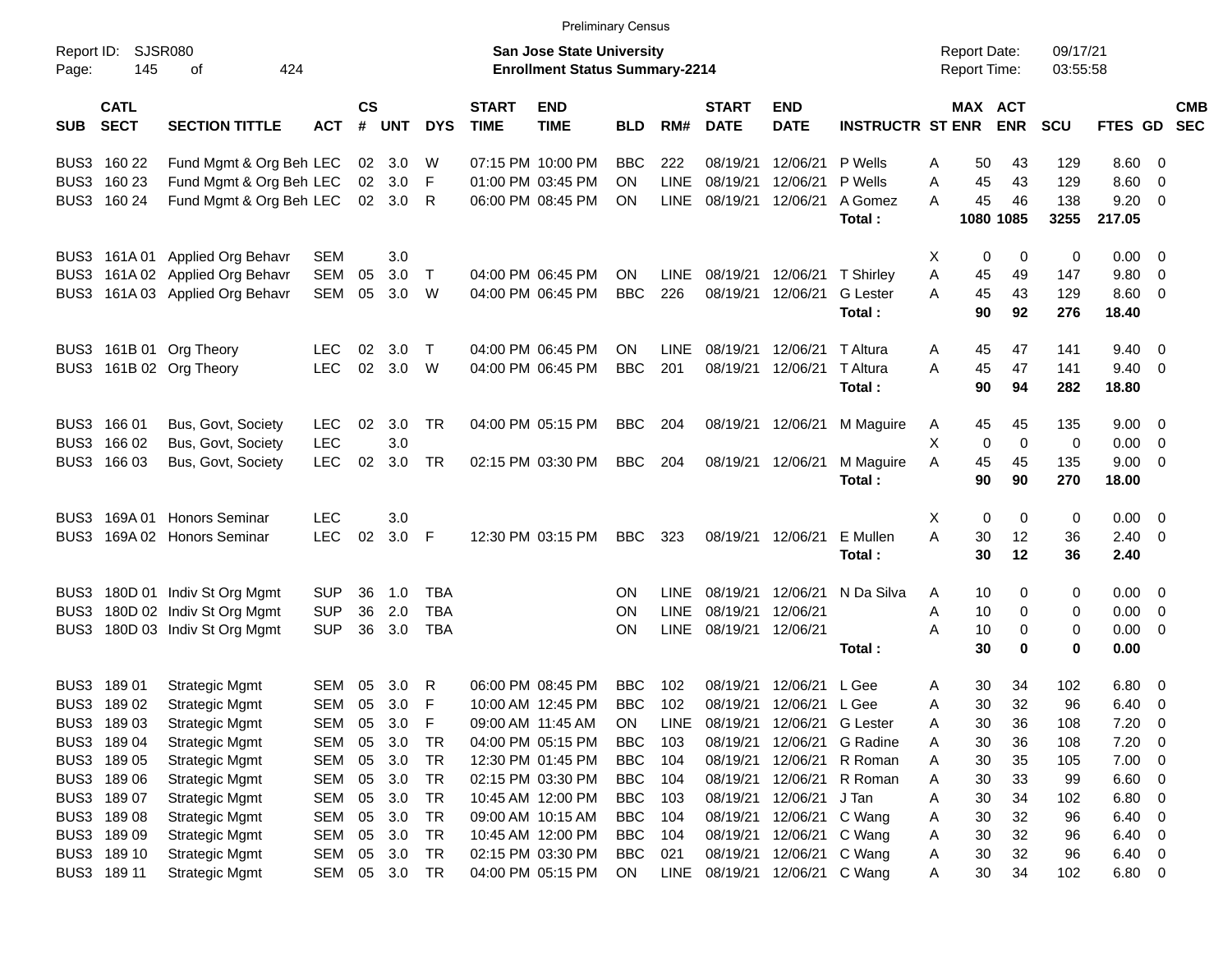|            |              |                             |            |           |            |            |              | <b>Preliminary Census</b>             |            |       |              |                   |                         |            |                     |            |            |         |                |
|------------|--------------|-----------------------------|------------|-----------|------------|------------|--------------|---------------------------------------|------------|-------|--------------|-------------------|-------------------------|------------|---------------------|------------|------------|---------|----------------|
| Report ID: |              | <b>SJSR080</b>              |            |           |            |            |              | <b>San Jose State University</b>      |            |       |              |                   |                         |            | <b>Report Date:</b> |            | 09/17/21   |         |                |
| Page:      | 146          | 424<br>οf                   |            |           |            |            |              | <b>Enrollment Status Summary-2214</b> |            |       |              |                   |                         |            | Report Time:        |            | 03:55:58   |         |                |
|            | <b>CATL</b>  |                             |            | <b>CS</b> |            |            | <b>START</b> | <b>END</b>                            |            |       | <b>START</b> | <b>END</b>        |                         | <b>MAX</b> |                     | <b>ACT</b> |            |         | <b>CMB</b>     |
| <b>SUB</b> | <b>SECT</b>  | <b>SECTION TITTLE</b>       | <b>ACT</b> | #         | <b>UNT</b> | <b>DYS</b> | <b>TIME</b>  | TIME                                  | <b>BLD</b> | RM#   | <b>DATE</b>  | <b>DATE</b>       | <b>INSTRUCTR ST ENR</b> |            |                     | <b>ENR</b> | <b>SCU</b> | FTES GD | <b>SEC</b>     |
| BUS3       | 189 12       | <b>Strategic Mgmt</b>       | SEM        | 05        | 3.0        | M          |              | 04:00 PM 06:45 PM                     | BBC.       | 226   | 08/19/21     | 12/06/21          | S Chou                  | A          | 30                  | 30         | 90         | 6.00    | - 0            |
| BUS3       | 189 13       | <b>Strategic Mgmt</b>       | SEM        | 05        | 3.0        |            |              | 06:00 PM 08:45 PM                     | BBC.       | 003   | 08/19/21     | 12/06/21          | G Radine                | A          | 30                  | 35         | 105        | 7.00    | - 0            |
| BUS3       | 189 14       | <b>Strategic Mgmt</b>       | SEM        | 05        | 3.0        | MW         |              | 04:00 PM 05:15 PM                     | BBC.       | 102   | 08/19/21     | 12/06/21          | R Wood                  | A          | 30                  | 32         | 96         | 6.40    | - 0            |
| BUS3       | 189 15       | <b>Strategic Mgmt</b>       | SEM        | 05        | 3.0        | м          |              | 06:00 PM 08:45 PM                     | BBC.       | 102   | 08/19/21     | 12/06/21          | R Wood                  | A          | 30                  | 31         | 93         | 6.20    | - 0            |
| BUS3       | 189 16       | <b>Strategic Mgmt</b>       | SEM        | 05        | 3.0        | W          |              | 06:00 PM 08:45 PM                     | BBC        | 104   | 08/19/21     | 12/06/21          | S Rodan                 | A          | 30                  | 30         | 90         | 6.00    | - 0            |
| BUS3       | 189 17       | Strategic Mgmt              | SEM        | 05        | 3.0        | м          |              | 06:00 PM 08:45 PM                     | <b>ON</b>  | LINE. | 08/19/21     | 12/06/21          | W Yuan                  | A          | 30                  | 35         | 105        | 7.00    | - 0            |
| BUS3       | 189 18       | <b>Strategic Mgmt</b>       | SEM        | 05        | 3.0        | <b>MW</b>  |              | 07:15 AM 08:30 AM                     | <b>ON</b>  | LINE. | 08/19/21     | 12/06/21          | S Khavul                | A          | 30                  | 33         | 99         | 6.60    | $\overline{0}$ |
|            |              |                             |            |           |            |            |              |                                       |            |       |              |                   | Total :                 |            | 540                 | 596        | 1788       | 119.20  |                |
|            | Department : | <b>School of Management</b> |            |           |            |            |              |                                       |            |       |              | Department Total: |                         |            | 3385                | 3311       | 9933       | 662.30  |                |

| <b>Lower Division:</b>    | 900 |                |   | 832 2496 166.40 |
|---------------------------|-----|----------------|---|-----------------|
| <b>Upper Division:</b>    |     | 2485 2479 7437 |   | 495.90          |
| <b>Graduate Division:</b> | 0   | n              | n | 0.00            |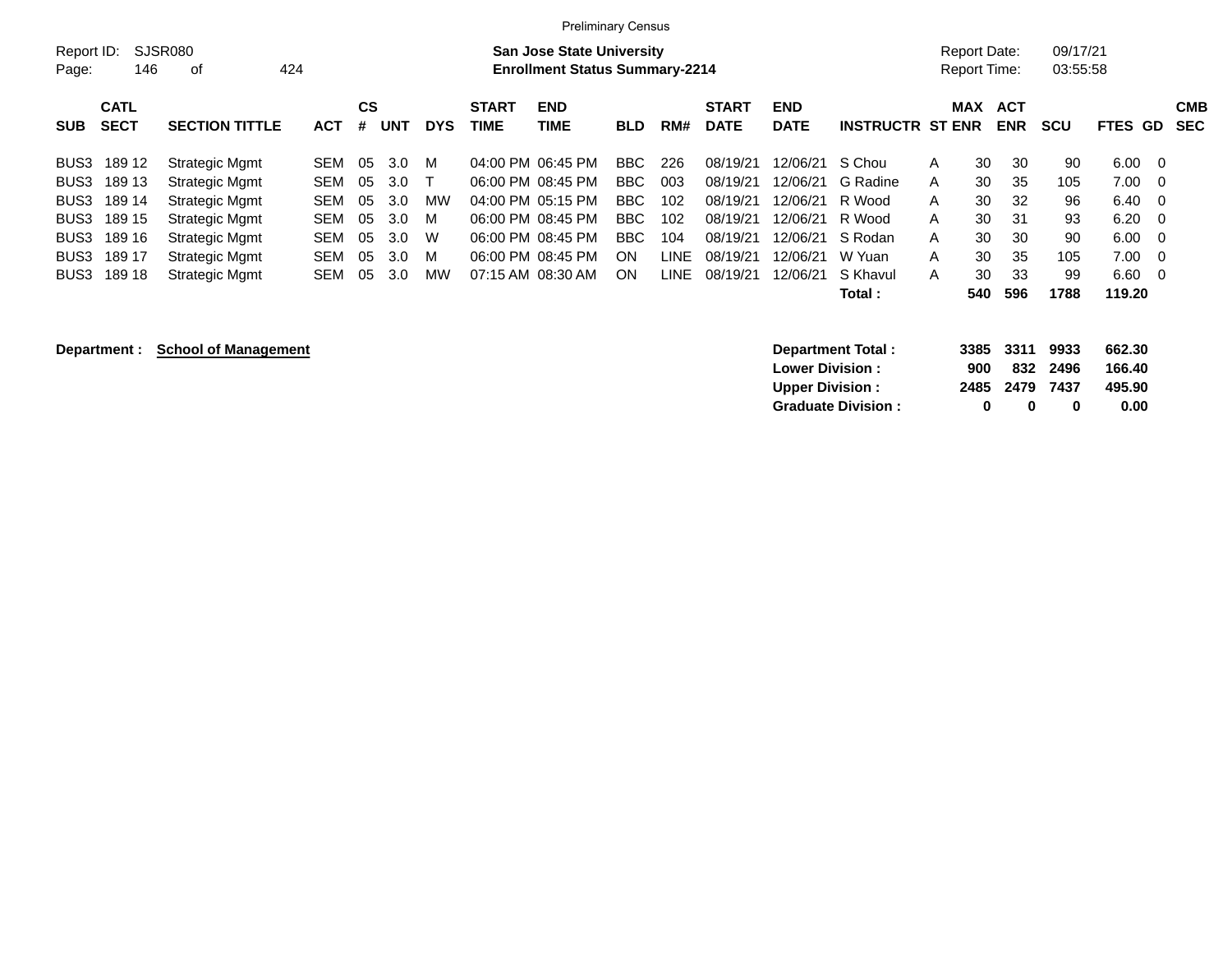|                     |                            |                                                       |                          |                    |            |              |                             | <b>Preliminary Census</b>                                                 |            |                            |                             |                           |                         |   |                                     |            |                      |               |                          |                          |
|---------------------|----------------------------|-------------------------------------------------------|--------------------------|--------------------|------------|--------------|-----------------------------|---------------------------------------------------------------------------|------------|----------------------------|-----------------------------|---------------------------|-------------------------|---|-------------------------------------|------------|----------------------|---------------|--------------------------|--------------------------|
| Report ID:<br>Page: | 147                        | SJSR080<br>424<br>οf                                  |                          |                    |            |              |                             | <b>San Jose State University</b><br><b>Enrollment Status Summary-2214</b> |            |                            |                             |                           |                         |   | <b>Report Date:</b><br>Report Time: |            | 09/17/21<br>03:55:58 |               |                          |                          |
| <b>SUB</b>          | <b>CATL</b><br><b>SECT</b> | <b>SECTION TITTLE</b>                                 | <b>ACT</b>               | $\mathsf{cs}$<br># | <b>UNT</b> | <b>DYS</b>   | <b>START</b><br><b>TIME</b> | <b>END</b><br><b>TIME</b>                                                 | <b>BLD</b> | RM#                        | <b>START</b><br><b>DATE</b> | <b>END</b><br><b>DATE</b> | <b>INSTRUCTR ST ENR</b> |   | MAX ACT                             | <b>ENR</b> | <b>SCU</b>           | FTES GD       |                          | <b>CMB</b><br><b>SEC</b> |
| <b>College</b>      |                            | <b>Business, College of</b>                           |                          |                    |            |              |                             |                                                                           |            |                            |                             |                           |                         |   |                                     |            |                      |               |                          |                          |
|                     | Department :               | <b>School of Information Systems &amp; Technology</b> |                          |                    |            |              |                             |                                                                           |            |                            |                             |                           |                         |   |                                     |            |                      |               |                          |                          |
| BUS4                | 91L01                      | Comp Tools for Bus                                    | <b>LEC</b>               | 01                 | 1.0        | $\top$       |                             | 06:00 PM 07:15 PM                                                         | <b>ON</b>  | LINE.                      | 08/19/21                    | 10/26/21                  | P Kwan                  | A | 45                                  | 45         | 45                   | 3.00          | - 0                      |                          |
| BUS4                | 91L02                      | Comp Tools for Bus                                    | <b>LEC</b>               | 01                 | 1.0        | м            |                             | 06:00 PM 07:15 PM                                                         | <b>ON</b>  | <b>LINE</b>                | 08/23/21                    | 11/01/21                  | U Andra                 | A | 45                                  | 45         | 45                   | 3.00          | 0                        |                          |
| BUS4                | 91L03                      | Comp Tools for Bus                                    | <b>LEC</b>               | 01                 | 1.0        | M            |                             | 07:30 PM 08:45 PM                                                         | <b>ON</b>  | <b>LINE</b>                | 08/23/21                    | 11/01/21                  | U Andra                 | A | 45                                  | 44         | 44                   | 2.93          | 0                        |                          |
| BUS4                | 91L04                      | Comp Tools for Bus                                    | <b>LEC</b>               | 01                 | 1.0        | <b>TBA</b>   |                             |                                                                           | <b>ON</b>  | <b>LINE</b>                | 08/19/21                    | 10/29/21                  | U Andra                 | A | 45                                  | 44         | 44                   | 2.93          | 0                        |                          |
| BUS4                | 91L05                      | Comp Tools for Bus                                    | <b>LEC</b>               | 01                 | 1.0        | <b>TBA</b>   |                             |                                                                           | <b>ON</b>  | <b>LINE</b>                | 08/19/21                    | 10/29/21                  | U Andra                 | A | 45                                  | 44         | 44                   | 2.93          | 0                        |                          |
| BUS4                | 91L06                      | Comp Tools for Bus                                    | <b>LEC</b>               | 01                 | 1.0        | <b>TBA</b>   |                             |                                                                           | ON         | <b>LINE</b>                | 08/19/21                    | 10/29/21                  | U Andra                 | A | 45                                  | 45         | 45                   | 3.00          | 0                        |                          |
| BUS4                | 91L07                      | Comp Tools for Bus                                    | <b>LEC</b>               | 01                 | 1.0        | <b>TBA</b>   |                             |                                                                           | ON         | <b>LINE</b>                | 08/19/21                    | 10/29/21                  | U Andra                 | A | 45                                  | 44         | 44                   | 2.93          | 0                        |                          |
| BUS4                | 91L08                      | Comp Tools for Bus                                    | <b>LEC</b>               | 01                 | 1.0        | <b>TBA</b>   |                             |                                                                           | ON         | <b>LINE</b>                | 08/19/21                    | 10/29/21                  | U Andra                 | A | 45                                  | 45         | 45                   | 3.00          | 0                        |                          |
| BUS4                | 91L09                      | Comp Tools for Bus                                    | <b>LEC</b><br><b>LEC</b> | 01                 | 1.0        | <b>TBA</b>   |                             |                                                                           | <b>ON</b>  | <b>LINE</b><br><b>LINE</b> | 08/19/21                    | 10/29/21                  | U Andra                 | A | 45                                  | 45<br>118  | 45                   | 3.00          | $\mathbf 0$              |                          |
| BUS4                | 91L 10                     | Comp Tools for Bus                                    |                          | 01                 | 1.0        | м            |                             | 07:15 AM 08:30 AM                                                         | <b>ON</b>  |                            | 08/23/21                    | 11/01/21                  | U Andra<br>Total:       | A | 119<br>524                          | 519        | 118<br>519           | 7.87<br>34.60 | $\overline{\phantom{0}}$ |                          |
|                     |                            |                                                       |                          |                    |            |              |                             |                                                                           |            |                            |                             |                           |                         |   |                                     |            |                      |               |                          |                          |
| BUS4                | 92 01                      | Intro Bus Prog                                        | SEM                      | 04                 | 3.0        | MW           |                             | 12:30 PM 01:45 PM                                                         | <b>BBC</b> | 105                        | 08/19/21                    | 12/06/21                  | M Roldan                | A | 45                                  | 41         | 123                  | 8.20          | $\overline{\phantom{0}}$ |                          |
| BUS4                | 92 02                      | Intro Bus Prog                                        | SEM                      | 04                 | 3.0        | <b>TBA</b>   |                             |                                                                           | <b>ON</b>  | <b>LINE</b>                | 08/19/21                    | 12/06/21                  | M Roldan                | A | 119                                 | 116        | 348                  | 23.20         | $\overline{\mathbf{0}}$  |                          |
|                     |                            |                                                       |                          |                    |            |              |                             |                                                                           |            |                            |                             |                           | Total:                  |   | 164                                 | 157        | 471                  | 31.40         |                          |                          |
|                     |                            |                                                       |                          |                    |            |              |                             |                                                                           |            |                            |                             |                           |                         |   |                                     |            |                      |               |                          |                          |
|                     |                            | BUS4 110A 01 Fund Mgmt Info Sys                       | SEM                      | 04                 | 3.0        | T            |                             | 09:00 AM 10:15 AM                                                         | <b>BBC</b> | 224                        | 08/19/21                    | 12/06/21                  | Y Chen                  | Α | 45                                  | 42         | 126                  | 8.40          | $\overline{\mathbf{0}}$  |                          |
| BUS4                |                            | 110A 02 Fund Mgmt Info Sys                            | SEM                      | 04                 | 3.0        | $\mathsf{T}$ |                             | 10:45 AM 12:00 PM                                                         | <b>BBC</b> | 224                        | 08/19/21                    | 12/06/21                  | Y Chen                  | A | 45                                  | 45         | 135                  | 9.00          | $\overline{\mathbf{0}}$  |                          |
| BUS4                |                            | 110A 03 Fund Mgmt Info Sys                            | SEM                      | 04                 | 3.0        | W            |                             | 04:00 PM 06:45 PM                                                         | <b>ON</b>  | <b>LINE</b>                | 08/19/21                    | 12/06/21                  | T Hill                  | A | 45                                  | 44         | 132                  | 8.80          | $\overline{\phantom{0}}$ |                          |
|                     |                            |                                                       |                          |                    |            |              |                             |                                                                           |            |                            |                             |                           | Total:                  |   | 135                                 | 131        | 393                  | 26.20         |                          |                          |
|                     |                            |                                                       |                          |                    |            |              |                             |                                                                           |            |                            |                             |                           |                         |   |                                     |            |                      |               |                          |                          |
|                     |                            | BUS4 110B 01 Sys Analysis & Desig                     | SEM                      | 04                 | 3.0        | MW           |                             | 07:15 AM 08:30 AM                                                         | <b>ON</b>  | <b>LINE</b>                | 08/19/21                    | 12/06/21                  | Y Ceran                 | A | 45                                  | 44         | 132                  | 8.80          | $\overline{\mathbf{0}}$  |                          |
| BUS4                |                            | 110B 02 Sys Analysis & Desig                          | SEM                      | 04                 | 3.0        | MW           |                             | 09:00 AM 10:15 AM                                                         | ON         | <b>LINE</b>                | 08/19/21                    | 12/06/21                  | Y Ceran                 | A | 119                                 | 123        | 369                  | 24.60         | $\overline{\mathbf{0}}$  |                          |
|                     |                            |                                                       |                          |                    |            |              |                             |                                                                           |            |                            |                             |                           | Total:                  |   | 164                                 | 167        | 501                  | 33.40         |                          |                          |
|                     |                            |                                                       |                          |                    |            |              |                             |                                                                           |            |                            |                             |                           |                         |   |                                     |            |                      |               |                          |                          |
|                     | BUS4 111 01                | Networking & Data Co SEM                              |                          | 04                 | 3.0        | <b>MW</b>    |                             | 12:30 PM 01:45 PM                                                         | <b>BBC</b> | 103                        | 08/19/21                    | 12/06/21                  | N Aggarwal              | A | 45                                  | 47         | 141                  | 9.40          | $\overline{0}$           |                          |
| BUS4                | 111 02                     | Networking & Data Co SEM                              |                          | 04                 | 3.0        | <b>MW</b>    |                             | 02:15 PM 03:30 PM                                                         | <b>BBC</b> | 103                        | 08/19/21                    | 12/06/21                  | N Aggarwal              | A | 45                                  | 44         | 132                  | 8.80          | $\mathbf 0$              |                          |
|                     | BUS4 111 03                | Networking & Data Co SEM                              |                          | 04                 | 3.0        | <b>TR</b>    |                             | 10:45 AM 12:00 PM                                                         | <b>BBC</b> | 320                        | 08/19/21                    | 12/06/21                  | R Sridar                | A | 45                                  | 43         | 129                  | 8.60          | $\overline{\mathbf{0}}$  |                          |
|                     |                            |                                                       |                          |                    |            |              |                             |                                                                           |            |                            |                             |                           | Total:                  |   |                                     | 135 134    | 402                  | 26.80         |                          |                          |
|                     | BUS4 112 01                | Database Mgmt Syst LEC                                |                          |                    | 02 3.0     | TR           |                             | 04:00 PM 05:15 PM                                                         | ON         |                            | LINE 08/19/21 12/06/21      |                           | A Shirani               | A | 45                                  | 49         | 147                  | $9.80\ 0$     |                          |                          |
|                     | BUS4 112 02                | Database Mgmt Syst LEC                                |                          |                    | 02 3.0     | $\top$       |                             | 06:00 PM 08:45 PM                                                         | ON         |                            | LINE 08/19/21               | 12/06/21                  | A Shirani               | A | 45                                  | 48         | 144                  | 9.60 0        |                          |                          |
|                     | BUS4 112 03                | Database Mgmt Syst LEC 02 3.0                         |                          |                    |            | MW           | 12:30 PM 01:45 PM           |                                                                           |            |                            |                             | 08/19/21 12/06/21         | S Dhar                  | A | 45                                  | 45         | 135                  | $9.00 \t 0$   |                          |                          |
|                     |                            |                                                       |                          |                    |            |              |                             |                                                                           |            |                            |                             |                           | Total:                  |   | 135                                 | 142        | 426                  | 28.40         |                          |                          |
|                     |                            |                                                       |                          |                    |            |              |                             |                                                                           |            |                            |                             |                           |                         |   |                                     |            |                      |               |                          |                          |
|                     | BUS4 116 01                | Adv DB Mgmt Sys                                       | <b>LEC</b>               |                    | 02 3.0 R   |              |                             | 06:00 PM 08:45 PM                                                         | BBC 320    |                            | 08/19/21 12/06/21           |                           | A Shirani               | A | 45                                  | 27         | 81                   | $5.40\ 0$     |                          |                          |
|                     |                            |                                                       |                          |                    |            |              |                             |                                                                           |            |                            |                             |                           | Total:                  |   | 45                                  | 27         | 81                   | 5.40          |                          |                          |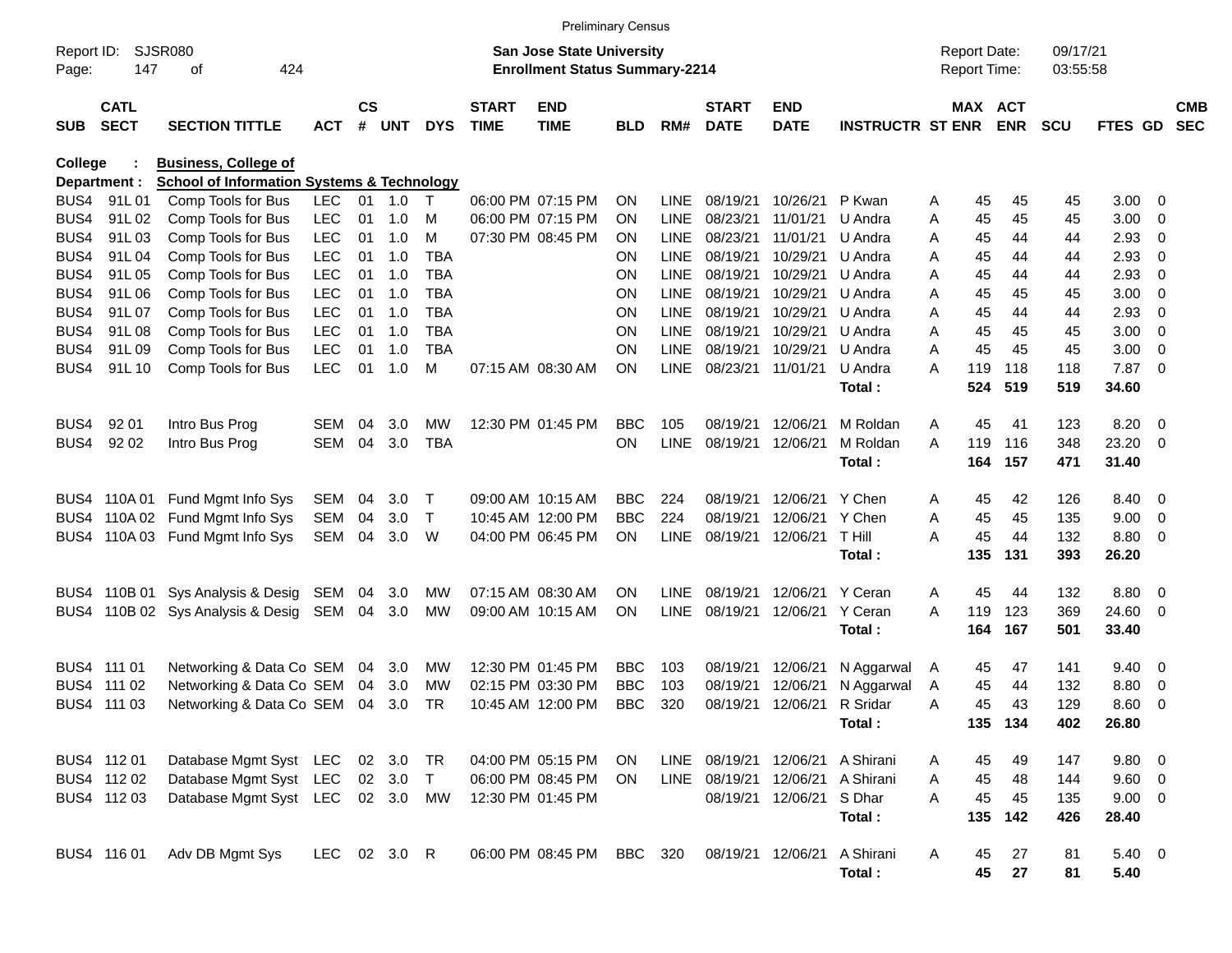|                      |                                                             |                                                                                                                                     |                                                      |                            |                                 |                                        |                             | <b>Preliminary Census</b>                                                                             |                                                      |                                    |                                                          |                                                          |                                                          |                                     |                              |                              |                                 |                                        |                                                                                                                |                          |
|----------------------|-------------------------------------------------------------|-------------------------------------------------------------------------------------------------------------------------------------|------------------------------------------------------|----------------------------|---------------------------------|----------------------------------------|-----------------------------|-------------------------------------------------------------------------------------------------------|------------------------------------------------------|------------------------------------|----------------------------------------------------------|----------------------------------------------------------|----------------------------------------------------------|-------------------------------------|------------------------------|------------------------------|---------------------------------|----------------------------------------|----------------------------------------------------------------------------------------------------------------|--------------------------|
| Report ID:<br>Page:  | <b>SJSR080</b><br>148                                       | 424<br>οf                                                                                                                           |                                                      |                            |                                 |                                        |                             | <b>San Jose State University</b><br><b>Enrollment Status Summary-2214</b>                             |                                                      |                                    |                                                          |                                                          |                                                          | <b>Report Date:</b><br>Report Time: |                              |                              | 09/17/21<br>03:55:58            |                                        |                                                                                                                |                          |
| <b>SUB</b>           | <b>CATL</b><br><b>SECT</b>                                  | <b>SECTION TITTLE</b>                                                                                                               | <b>ACT</b>                                           | $\mathsf{cs}$<br>#         | <b>UNT</b>                      | <b>DYS</b>                             | <b>START</b><br><b>TIME</b> | <b>END</b><br><b>TIME</b>                                                                             | <b>BLD</b>                                           | RM#                                | <b>START</b><br><b>DATE</b>                              | <b>END</b><br><b>DATE</b>                                | <b>INSTRUCTR ST ENR</b>                                  | MAX ACT                             |                              | <b>ENR</b>                   | <b>SCU</b>                      | FTES GD                                |                                                                                                                | <b>CMB</b><br><b>SEC</b> |
|                      | BUS4 118D 01 Big Data<br>BUS4 118D 02 Big Data              |                                                                                                                                     | LEC<br><b>LEC</b>                                    | 02<br>02                   | 3.0<br>3.0                      | $\top$<br>$\top$                       |                             | 12:30 PM 01:45 PM<br>02:15 PM 03:30 PM                                                                |                                                      |                                    | 08/19/21<br>08/19/21                                     | 12/06/21<br>12/06/21                                     | Total:                                                   | A<br>A                              | 45<br>45<br>90               | 42<br>34<br>76               | 126<br>102<br>228               | 8.40<br>6.80<br>15.20                  | - 0<br>$\overline{\phantom{0}}$                                                                                |                          |
|                      |                                                             | BUS4 118H 01 Honors Practicum I                                                                                                     | <b>LEC</b>                                           | 02                         | 3.0                             | M                                      |                             | 06:00 PM 08:45 PM                                                                                     |                                                      |                                    |                                                          | 08/19/21 12/06/21                                        | A Polmanteer A<br>Total:                                 |                                     | 20<br>20                     | 15<br>15                     | 45<br>45                        | 3.00<br>3.00                           | $\overline{\phantom{0}}$                                                                                       |                          |
|                      | BUS4 118 01                                                 | Digital Innovation                                                                                                                  | <b>LEC</b>                                           | 02                         | 3.0                             | $\top$                                 |                             | 02:15 PM 03:30 PM                                                                                     | <b>CL</b>                                            | 204                                |                                                          | 08/19/21 12/06/21                                        | Y Chen<br>Total:                                         | A                                   | 45<br>45                     | 30<br>30                     | 90<br>90                        | 6.00<br>6.00                           | $\overline{\phantom{0}}$                                                                                       |                          |
|                      |                                                             | BUS4 118W 01 Web Based Computing SEM 04<br>BUS4 118W 02 Web Based Computing SEM                                                     |                                                      | 04                         | 3.0<br>3.0                      | MW<br><b>MW</b>                        |                             | 09:00 AM 10:15 AM<br>10:45 AM 12:00 PM                                                                |                                                      |                                    | 08/19/21<br>08/19/21                                     | 12/06/21<br>12/06/21                                     | S Dhar<br>S Dhar<br>Total:                               | A<br>A                              | 45<br>45<br>90               | 23<br>42<br>65               | 69<br>126<br>195                | 4.60<br>8.40<br>13.00                  | $\overline{\mathbf{0}}$<br>$\overline{\mathbf{0}}$                                                             |                          |
| BUS4<br>BUS4<br>BUS4 | BUS4 119A01<br>119A 02<br>119A 03                           | <b>MIS Practicum</b><br><b>MIS Practicum</b><br><b>MIS Practicum</b><br>119A 04 MIS Practicum                                       | <b>LEC</b><br><b>LEC</b><br><b>LEC</b><br><b>LEC</b> | 02<br>02<br>02<br>02       | 3.0<br>3.0<br>3.0<br>3.0        | МW<br><b>TR</b><br><b>TR</b><br>м      |                             | 12:30 PM 01:45 PM<br>12:30 PM 01:45 PM<br>02:15 PM 03:30 PM<br>06:00 PM 08:45 PM                      | <b>BBC</b><br><b>BBC</b><br><b>BBC</b><br><b>BBC</b> | 107<br>320<br>320<br>103           | 08/19/21<br>08/19/21<br>08/19/21<br>08/19/21             | 12/06/21<br>12/06/21<br>12/06/21<br>12/06/21             | R Sridar<br>R Sridar<br>R Sridar<br>L Gee<br>Total:      | A<br>A<br>A<br>A                    | 35<br>35<br>35<br>35<br>140  | 34<br>35<br>35<br>16<br>120  | 102<br>105<br>105<br>48<br>360  | 6.80<br>7.00<br>7.00<br>3.20<br>24.00  | - 0<br>$\overline{\mathbf{0}}$<br>$\overline{\mathbf{0}}$<br>$\overline{\mathbf{0}}$                           |                          |
|                      |                                                             | BUS4 119B 01 Bus Strat Info Sys<br>BUS4 119B 02 Bus Strat Info Sys<br>BUS4 119B 03 Bus Strat Info Sys                               | <b>LEC</b><br><b>LEC</b><br><b>LEC</b>               | 02<br>02<br>02             | 3.0<br>3.0<br>3.0               | <b>TR</b><br><b>TR</b><br>W            |                             | 12:30 PM 01:45 PM<br>02:15 PM 03:30 PM<br>04:00 PM 06:45 PM                                           | <b>BBC</b><br><b>BBC</b><br><b>BBC</b>               | 022<br>022<br>103                  | 08/19/21<br>08/19/21<br>08/19/21                         | 12/06/21<br>12/06/21<br>12/06/21                         | R Sessions<br>R Sessions<br>R Sessions<br>Total:         | A<br>A<br>$\overline{A}$            | 35<br>35<br>35<br>105        | 39<br>35<br>34<br>108        | 117<br>105<br>102<br>324        | 7.80<br>7.00<br>6.80<br>21.60          | $\overline{\mathbf{0}}$<br>$\overline{\mathbf{0}}$<br>$\overline{\mathbf{0}}$                                  |                          |
| BUS4<br>BUS4<br>BUS4 | 180102<br>180103<br>180104                                  | Ind Studies MIS<br>Ind Studies MIS<br>Ind Studies MIS                                                                               | <b>SUP</b><br><b>SUP</b><br><b>SUP</b>               | 36<br>36<br>36             | 1.0<br>2.0<br>3.0               | <b>TBA</b><br><b>TBA</b><br><b>TBA</b> |                             |                                                                                                       | <b>ON</b><br>ON<br><b>ON</b>                         | LINE<br>LINE<br><b>LINE</b>        | 08/19/21<br>08/19/21<br>08/19/21                         | 12/06/21<br>12/06/21<br>12/06/21                         | <b>L</b> Albert<br>L Albert<br><b>L</b> Albert<br>Total: | A<br>A<br>A                         | 10<br>10<br>10<br>30         | -1<br>0<br>0<br>1            | -1<br>0<br>0<br>1               | 0.07<br>0.00<br>0.00<br>0.07           | $\overline{\mathbf{0}}$<br>$\mathbf 0$<br>$\overline{\mathbf{0}}$                                              |                          |
| BUS4<br>BUS4         | BUS4 188 01<br>BUS4 188 02<br>BUS4 188 03<br>18804<br>18805 | <b>Business Systems</b><br><b>Business Systems</b><br><b>Business Systems</b><br><b>Business Systems</b><br><b>Business Systems</b> | LEC<br>LEC<br><b>LEC</b><br>LEC<br>LEC               | 02<br>02<br>02<br>02<br>02 | 3.0<br>3.0<br>3.0<br>3.0<br>3.0 | <b>MW</b><br><b>MW</b><br>M<br>M<br>M  |                             | 10:45 AM 12:00 PM<br>02:15 PM 03:30 PM<br>04:00 PM 06:45 PM<br>04:00 PM 06:45 PM<br>06:00 PM 08:45 PM | ON<br><b>BBC</b><br>ON<br><b>BBC</b><br>ON           | LINE<br>204<br>LINE<br>304<br>LINE | 08/19/21<br>08/19/21<br>08/19/21<br>08/19/21<br>08/19/21 | 12/06/21<br>12/06/21<br>12/06/21<br>12/06/21<br>12/06/21 | Y Ceran<br>R Sridar<br>R Sha<br>S Wilde<br>H Nguyen      | Α<br>Α<br>Α<br>Α<br>Α               | 45<br>45<br>119<br>45<br>119 | 46<br>45<br>118<br>45<br>119 | 138<br>135<br>354<br>135<br>357 | 9.20<br>9.00<br>23.60<br>9.00<br>23.80 | $\overline{\mathbf{0}}$<br>$\overline{\mathbf{0}}$<br>$\overline{\mathbf{0}}$<br>$\overline{0}$<br>$\mathbf 0$ |                          |
| BUS4<br>BUS4         | 18806<br>18807<br>BUS4 188 08                               | <b>Business Systems</b><br><b>Business Systems</b><br><b>Business Systems</b>                                                       | LEC<br>LEC<br><b>LEC</b>                             | 02<br>02                   | 3.0<br>3.0<br>02 3.0            | M<br><b>TR</b><br><b>TR</b>            |                             | 07:15 PM 10:00 PM<br>09:00 AM 10:15 AM<br>10:45 AM 12:00 PM                                           | <b>BBC</b><br><b>BBC</b><br><b>BBC</b>               | 304<br>204<br>204                  | 08/19/21<br>08/19/21<br>08/19/21                         | 12/06/21<br>12/06/21<br>12/06/21                         | S Wilde<br>R Sessions<br>R Sessions                      | Α<br>Α<br>Α                         | 45<br>45<br>45               | 32<br>45<br>45               | 96<br>135<br>135                | 6.40<br>9.00<br>$9.00 \t 0$            | $\overline{0}$<br>$\overline{\mathbf{0}}$                                                                      |                          |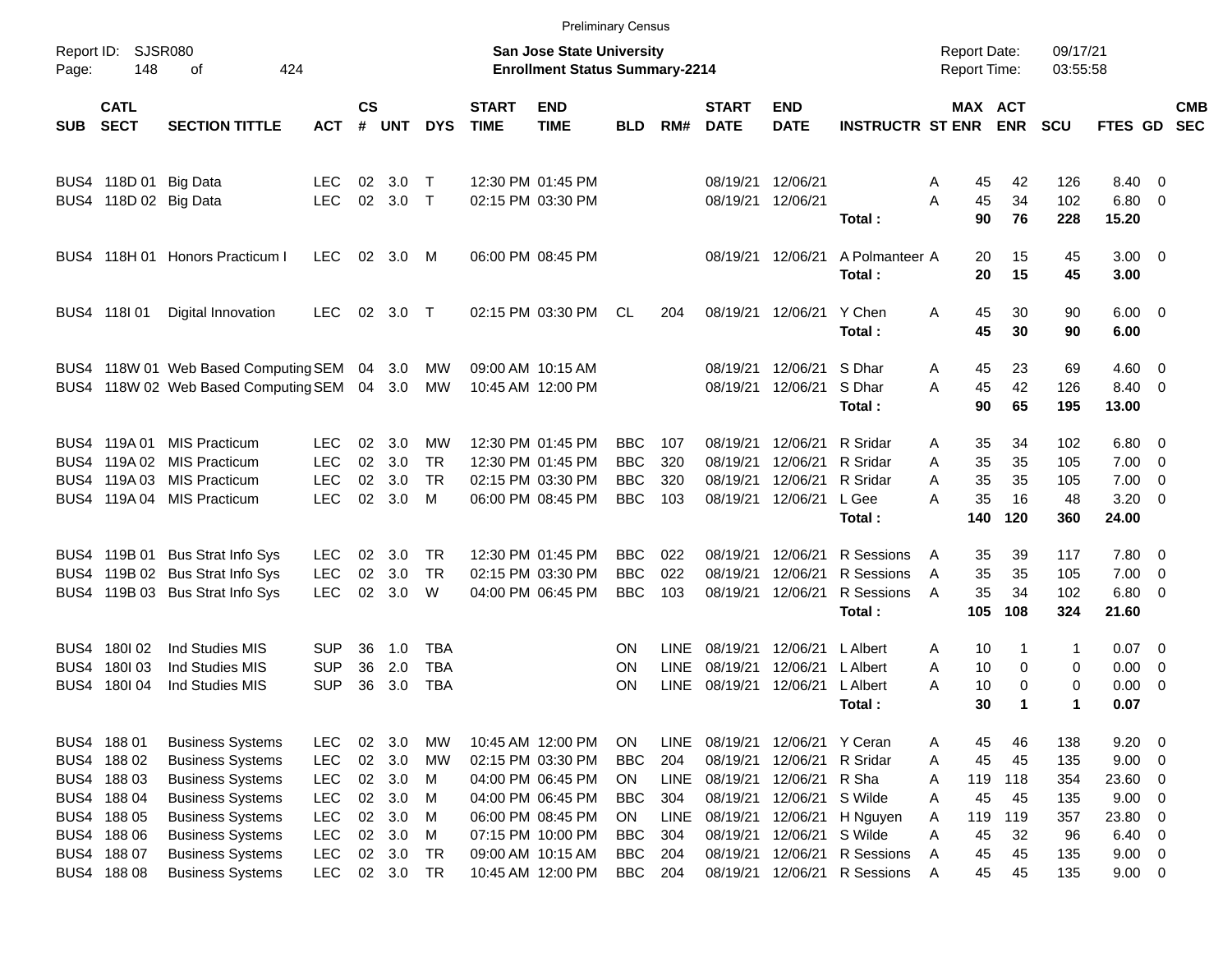|                     |                            |                                                       |            |                |            |            |                             | <b>Preliminary Census</b>                                                 |            |             |                             |                           |                         |   |                                            |                          |                      |                |                          |
|---------------------|----------------------------|-------------------------------------------------------|------------|----------------|------------|------------|-----------------------------|---------------------------------------------------------------------------|------------|-------------|-----------------------------|---------------------------|-------------------------|---|--------------------------------------------|--------------------------|----------------------|----------------|--------------------------|
| Report ID:<br>Page: | 149                        | SJSR080<br>оf                                         | 424        |                |            |            |                             | <b>San Jose State University</b><br><b>Enrollment Status Summary-2214</b> |            |             |                             |                           |                         |   | <b>Report Date:</b><br><b>Report Time:</b> |                          | 09/17/21<br>03:55:58 |                |                          |
| <b>SUB</b>          | <b>CATL</b><br><b>SECT</b> | <b>SECTION TITTLE</b>                                 | <b>ACT</b> | <b>CS</b><br># | <b>UNT</b> | <b>DYS</b> | <b>START</b><br><b>TIME</b> | <b>END</b><br>TIME                                                        | <b>BLD</b> | RM#         | <b>START</b><br><b>DATE</b> | <b>END</b><br><b>DATE</b> | <b>INSTRUCTR ST ENR</b> |   | <b>MAX</b>                                 | <b>ACT</b><br><b>ENR</b> | <b>SCU</b>           | <b>FTES GD</b> | <b>CMB</b><br><b>SEC</b> |
| BUS4                | 18809                      | <b>Business Systems</b>                               | LEC.       | 02             | 3.0        |            |                             | 06:00 PM 08:45 PM                                                         | BBC.       | 204         | 08/19/21                    | 12/06/21                  | . Gee                   | A | 45                                         | 37                       | 111                  | 7.40           | - 0                      |
| BUS4                | 188 10                     | <b>Business Systems</b>                               | LEC.       | 02             | 3.0        |            |                             | 06:00 PM 08:45 PM                                                         |            |             | 08/19/21                    | 12/06/21                  | R Thadani               | A | 45                                         | 37                       | 111                  | 7.40           | - 0                      |
| BUS4                | 188 11                     | <b>Business Systems</b>                               | LEC.       | 02             | 3.0        | W          |                             | 04:00 PM 06:45 PM                                                         | ON.        | <b>LINE</b> | 08/19/21                    | 12/06/21                  | G Webb                  | A | 119                                        | 121                      | 363                  | 24.20          | - 0                      |
| BUS4                | 188 12                     | <b>Business Systems</b>                               | LEC.       | 02             | 3.0        | W          |                             | 06:00 PM 08:45 PM                                                         | <b>BBC</b> | 204         | 08/19/21                    | 12/06/21                  | L Gee                   | A | 45                                         | 31                       | 93                   | 6.20           | - 0                      |
| BUS4                | 188 13                     | <b>Business Systems</b>                               | LEC.       | 02             | 3.0        | W          |                             | 06:00 PM 08:45 PM                                                         | <b>BBC</b> | 004         | 08/19/21                    | 12/06/21                  | H Nguyen                | A | 45                                         | 45                       | 135                  | 9.00           | - 0                      |
| BUS4                | 188 14                     | <b>Business Systems</b>                               | LEC.       | 02             | 3.0        | R          |                             | 06:00 PM 08:45 PM                                                         | <b>ON</b>  | <b>LINE</b> | 08/19/21                    | 12/06/21                  | K Soohoo                | A | 45                                         | 53                       | 159                  | 10.60          | - 0                      |
| BUS4                | 188 15                     | <b>Business Systems</b>                               | LEC.       | 02             | 3.0        | R          |                             | 06:00 PM 08:45 PM                                                         | <b>BBC</b> | 204         | 08/19/21                    | 12/06/21                  | S Jensen                | A | 45                                         | 34                       | 102                  | 6.80           | - 0                      |
|                     |                            |                                                       |            |                |            |            |                             |                                                                           |            |             |                             |                           | Total :                 |   | 897                                        | 853                      | 2559                 | 170.60         |                          |
|                     | Department :               | <b>School of Information Systems &amp; Technology</b> |            |                |            |            |                             |                                                                           |            |             |                             |                           | Department Total:       |   | 2719                                       | 2545                     | 6595                 | 439.67         |                          |

**Lower Division : 688 676 990 66.00<br>
Upper Division : 2031 1869 5605 373.67** 

**Graduate Division : 0 0 0 0.00**

**Upper Division : 2031 1869 5605 373.67**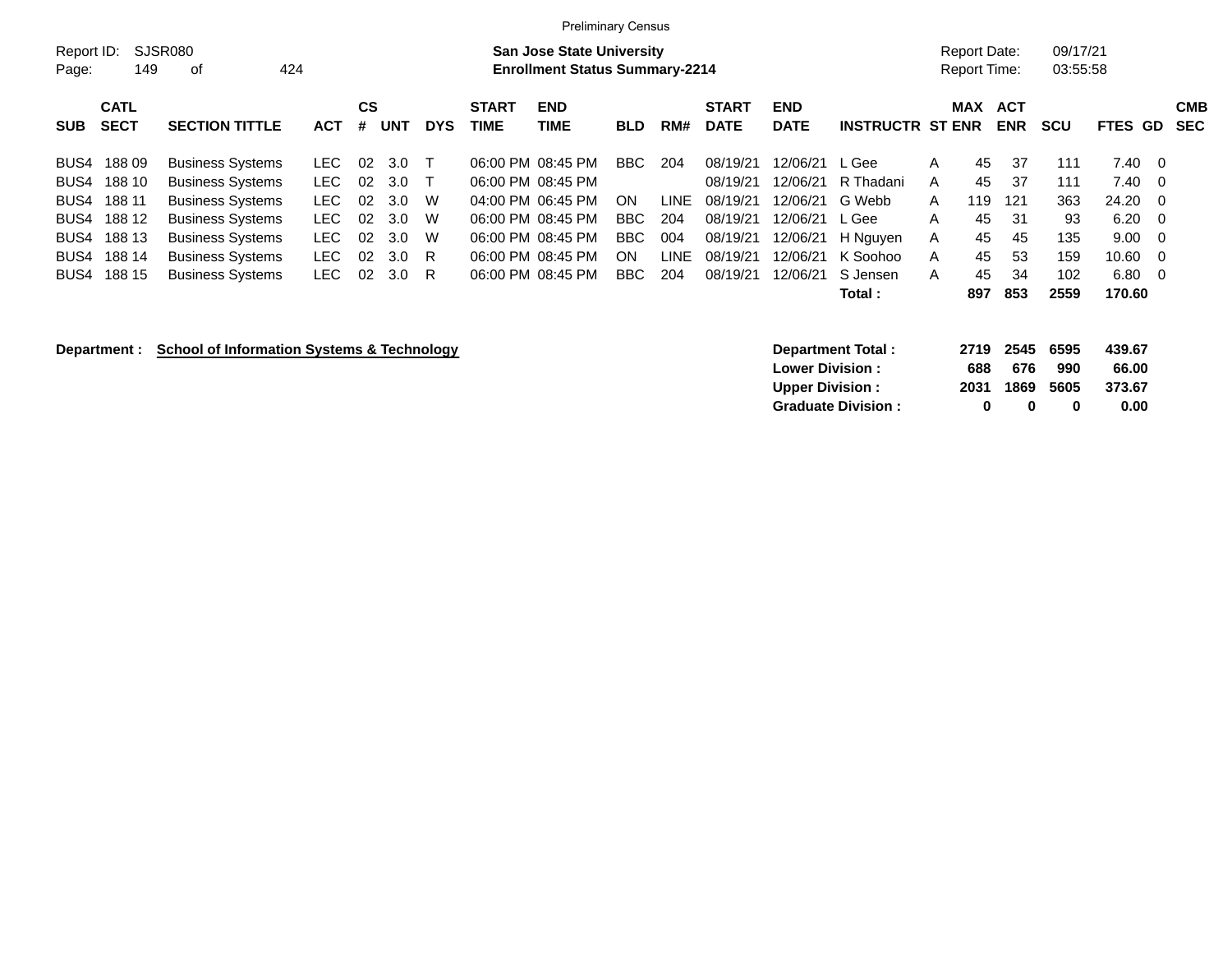|                     |                            |                                           |            |                |            |              |                             | <b>Preliminary Census</b>                                                 |            |             |                             |                           |                         |   |                                            |            |                      |             |                         |                          |
|---------------------|----------------------------|-------------------------------------------|------------|----------------|------------|--------------|-----------------------------|---------------------------------------------------------------------------|------------|-------------|-----------------------------|---------------------------|-------------------------|---|--------------------------------------------|------------|----------------------|-------------|-------------------------|--------------------------|
| Report ID:<br>Page: | 150                        | <b>SJSR080</b><br>424<br>οf               |            |                |            |              |                             | <b>San Jose State University</b><br><b>Enrollment Status Summary-2214</b> |            |             |                             |                           |                         |   | <b>Report Date:</b><br><b>Report Time:</b> |            | 09/17/21<br>03:55:58 |             |                         |                          |
| <b>SUB</b>          | <b>CATL</b><br><b>SECT</b> | <b>SECTION TITTLE</b>                     | <b>ACT</b> | <b>CS</b><br># | <b>UNT</b> | <b>DYS</b>   | <b>START</b><br><b>TIME</b> | <b>END</b><br><b>TIME</b>                                                 | <b>BLD</b> | RM#         | <b>START</b><br><b>DATE</b> | <b>END</b><br><b>DATE</b> | <b>INSTRUCTR ST ENR</b> |   | MAX ACT                                    | <b>ENR</b> | <b>SCU</b>           | <b>FTES</b> | GD.                     | <b>CMB</b><br><b>SEC</b> |
| <b>College</b>      |                            | <b>Business, College of</b>               |            |                |            |              |                             |                                                                           |            |             |                             |                           |                         |   |                                            |            |                      |             |                         |                          |
|                     | Department :               | <b>Marketing &amp; Business Analytics</b> |            |                |            |              |                             |                                                                           |            |             |                             |                           |                         |   |                                            |            |                      |             |                         |                          |
| BUS <sub>2</sub>    | 90 01                      | <b>Bus Statistics</b>                     | SEM        | 04             | 3.0        |              |                             |                                                                           |            |             | 08/19/21                    | 12/06/21                  |                         | X | 0                                          | 0          | 0                    | 0.00        | 0                       |                          |
| BUS <sub>2</sub>    | 90 02                      | <b>Bus Statistics</b>                     | SEM        | 04             | 3.0        |              |                             |                                                                           |            |             | 08/19/21                    | 12/06/21                  |                         | Χ | 0                                          | 0          | 0                    | 0.00        | 0                       |                          |
| BUS <sub>2</sub>    | 90 03                      | <b>Bus Statistics</b>                     | SEM        | 04             | 3.0        | W            |                             | 06:00 PM 08:45 PM                                                         | <b>BBC</b> | 106         | 08/19/21                    | 12/06/21                  | J Johnson               | Α | 45                                         | 45         | 135                  | 9.00        | 0                       |                          |
| BUS <sub>2</sub>    | 90 04                      | <b>Bus Statistics</b>                     | SEM        | 04             | 3.0        | R            |                             | 06:00 PM 08:45 PM                                                         | <b>BBC</b> | 324         | 08/19/21                    | 12/06/21                  | S Silver                | Α | 45                                         | 41         | 123                  | 8.20        | 0                       |                          |
| BUS <sub>2</sub>    | 90 05                      | <b>Bus Statistics</b>                     | SEM        | 04             | 3.0        | МW           |                             | 10:45 AM 12:00 PM                                                         | <b>BBC</b> | 324         | 08/19/21                    | 12/06/21                  | S Tian                  | Α | 45                                         | 44         | 132                  | 8.80        | 0                       |                          |
| BUS <sub>2</sub>    | 90 80                      | <b>Bus Statistics</b>                     | SEM        | 04             | 3.0        | TBA          |                             |                                                                           | ΟN         | LINE        | 08/19/21                    | 12/06/21                  | S Silver                | Α | 45                                         | 42         | 126                  | 8.40        | 0                       |                          |
| BUS <sub>2</sub>    | 90 81                      | <b>Bus Statistics</b>                     | SEM        | 04             | 3.0        | TR           |                             | 10:45 AM 12:00 PM                                                         | ΟN         | <b>LINE</b> | 08/19/21                    | 12/06/21                  | S Tian                  | Α | 119                                        | 115        | 345                  | 23.00       | 0                       |                          |
| BUS <sub>2</sub>    | 90 82                      | <b>Bus Statistics</b>                     | SEM        | 04             | 3.0        | $\mathsf{T}$ |                             | 06:00 PM 08:45 PM                                                         | ON         | LINE        | 08/19/21                    | 12/06/21                  | J Johnson               | Α | 45                                         | 45         | 135                  | 9.00        | 0                       |                          |
|                     |                            |                                           |            |                |            |              |                             |                                                                           |            |             |                             |                           | Total:                  |   | 344                                        | 332        | 996                  | 66.40       |                         |                          |
|                     | BUS2 130 01                | Intro to Marketing                        | <b>LEC</b> | 02             | 3.0        | МW           |                             | 07:15 AM 08:30 AM                                                         | <b>BBC</b> | 202         | 08/19/21                    | 12/06/21                  | S Cash                  | Α | 45                                         | 47         | 141                  | 9.40        | 0                       |                          |
| BUS <sub>2</sub>    | 130 02                     | Intro to Marketing                        | <b>LEC</b> | 02             | 3.0        | MW           |                             | 10:45 AM 12:00 PM                                                         | <b>BBC</b> | 202         | 08/19/21                    | 12/06/21                  | W Easter                | Α | 45                                         | 45         | 135                  | 9.00        | 0                       |                          |
| BUS <sub>2</sub>    | 130 03                     | Intro to Marketing                        | <b>LEC</b> | 02             | 3.0        | MW           |                             | 12:30 PM 01:45 PM                                                         | <b>BBC</b> | 324         | 08/19/21                    | 12/06/21                  | H Eisips                | Α | 45                                         | 50         | 150                  | 10.00       | 0                       |                          |
| BUS <sub>2</sub>    | 130 04                     | Intro to Marketing                        | <b>LEC</b> | 02             | 3.0        | МW           |                             | 02:15 PM 03:30 PM                                                         | <b>BBC</b> | 324         | 08/19/21                    | 12/06/21                  | H Eisips                | Α | 45                                         | 50         | 150                  | 10.00       | 0                       |                          |
| BUS <sub>2</sub>    | 130 05                     | Intro to Marketing                        | <b>LEC</b> | 02             | 3.0        | м            |                             | 04:00 PM 06:45 PM                                                         | <b>BBC</b> | 202         | 08/19/21                    | 12/06/21                  | A Pagonas               | Α | 45                                         | 44         | 132                  | 8.80        | 0                       |                          |
| BUS <sub>2</sub>    | 130 06                     | Intro to Marketing                        | <b>LEC</b> | 02             | 3.0        | TR           |                             | 07:15 AM 08:30 AM                                                         | <b>BBC</b> | 202         | 08/19/21                    | 12/06/21                  | K Gehrt                 | Α | 45                                         | 44         | 132                  | 8.80        | 0                       |                          |
| BUS <sub>2</sub>    | 130 07                     | Intro to Marketing                        | <b>LEC</b> | 02             | 3.0        | TR           |                             | 09:00 AM 10:15 AM                                                         | <b>BBC</b> | 324         | 08/19/21                    | 12/06/21                  | S Lilienthal            | Α | 45                                         | 47         | 141                  | 9.40        | 0                       |                          |
| BUS <sub>2</sub>    | 130 08                     | Intro to Marketing                        | <b>LEC</b> | 02             | 3.0        | TR           |                             | 10:45 AM 12:00 PM                                                         | <b>BBC</b> | 324         | 08/19/21                    | 12/06/21                  | S Lilienthal            | Α | 45                                         | 47         | 141                  | 9.40        | 0                       |                          |
| BUS <sub>2</sub>    | 130 09                     | Intro to Marketing                        | <b>LEC</b> | 02             | 3.0        | TR           |                             | 02:15 PM 03:30 PM                                                         | <b>BBC</b> | 324         | 08/19/21                    | 12/06/21                  | Y Huang                 | Α | 45                                         | 45         | 135                  | 9.00        | 0                       |                          |
| BUS <sub>2</sub>    | 130 11                     | Intro to Marketing                        | <b>LEC</b> | 02             | 3.0        | Τ            |                             | 06:00 PM 08:45 PM                                                         | <b>BBC</b> | 202         | 08/19/21                    | 12/06/21                  | V Agarwal               | Α | 45                                         | 46         | 138                  | 9.20        | 0                       |                          |
|                     | BUS2 130 12                | Intro to Marketing                        | <b>LEC</b> | 02             | 3.0        | МW           |                             | 02:15 PM 03:30 PM                                                         | <b>BBC</b> | 202         | 08/19/21                    | 12/06/21                  | <b>B</b> Boveda         | Α | 45                                         | 47         | 141                  | 9.40        | 0                       |                          |
| BUS <sub>2</sub>    | 130 13                     | Intro to Marketing                        | <b>LEC</b> | 02             | 3.0        | W            |                             | 06:00 PM 08:45 PM                                                         | <b>BBC</b> | 202         | 08/19/21                    | 12/06/21                  | <b>B</b> Boveda         | Α | 45                                         | 45         | 135                  | 9.00        | 0                       |                          |
| BUS <sub>2</sub>    | 130 14                     | Intro to Marketing                        | <b>LEC</b> | 02             | 3.0        | R            |                             | 06:00 PM 08:45 PM                                                         | <b>BBC</b> | 202         | 08/19/21                    | 12/06/21                  | M Rajan                 | Α | 45                                         | 44         | 132                  | 8.85        | -1                      |                          |
| BUS <sub>2</sub>    | 130 15                     | Intro to Marketing                        | <b>LEC</b> | 02             | 3.0        | МW           |                             | 12:30 PM 01:45 PM                                                         | <b>BBC</b> | 320         | 08/19/21                    | 12/06/21                  | D Shaw                  | Α | 45                                         | 45         | 135                  | 9.00        | 0                       |                          |
| BUS <sub>2</sub>    | 130 16                     | Intro to Marketing                        | <b>LEC</b> | 02             | 3.0        | МW           |                             | 02:15 PM 03:30 PM                                                         | BBC        | 320         | 08/19/21                    | 12/06/21                  | D Shaw                  | Α | 45                                         | 43         | 129                  | 8.60        | 0                       |                          |
| BUS <sub>2</sub>    | 130 17                     | Intro to Marketing                        | <b>LEC</b> | 02             | 3.0        | MW           |                             | 05:45 PM 07:00 PM                                                         | MН         | 324         | 08/19/21                    | 12/06/21                  | D Shaw                  | Α | 45                                         | 44         | 132                  | 8.80        | 0                       |                          |
| BUS <sub>2</sub>    | 13080                      | Intro to Marketing                        | LEC        | 02             | 3.0        | МW           |                             | 04:00 PM 05:15 PM                                                         | ΟN         | LINE        | 08/19/21                    | 12/06/21                  | W Easter                | Α | 45                                         | 44         | 132                  | 8.85        | -1                      |                          |
|                     | BUS2 130 81                | Intro to Marketing                        | <b>LEC</b> | 02             | 3.0        | м            |                             | 06:00 PM 08:45 PM                                                         | ON         | <b>LINE</b> | 08/19/21                    | 12/06/21                  | <b>G</b> Castro         | Α | 119                                        | 119        | 357                  | 23.80       | 0                       |                          |
|                     | BUS2 130 82                | Intro to Marketing                        | <b>LEC</b> |                | 02 3.0     | <b>TBA</b>   |                             |                                                                           | ON         | LINE        | 08/19/21                    | 12/06/21                  | M Easter                | A | 45                                         | 45         | 135                  | 9.00        | 0                       |                          |
|                     | BUS2 130 83                | Intro to Marketing                        | LEC        |                | 02 3.0     | TBA          |                             |                                                                           | ON         | LINE        | 08/19/21                    | 12/06/21                  | M Easter                | Α | 45                                         | 43         | 129                  | 8.60        | 0                       |                          |
|                     | BUS2 130 84                | Intro to Marketing                        | <b>LEC</b> |                | 02 3.0     | TBA          |                             |                                                                           | ON         | LINE        | 08/19/21                    | 12/06/21                  | M Easter                | Α | 45                                         | 44         | 132                  | 8.80        | 0                       |                          |
|                     | BUS2 130 85                | Intro to Marketing                        | <b>LEC</b> |                | 02 3.0     | TBA          |                             |                                                                           | ON         | LINE        | 08/19/21                    | 12/06/21                  | M Rajan                 | Α | 45                                         | 46         | 138                  | 9.20        | 0                       |                          |
|                     | BUS2 130 86                | Intro to Marketing                        | <b>LEC</b> |                | 02 3.0     | TBA          |                             |                                                                           | ON         | LINE        | 08/19/21                    | 12/06/21                  | M Rajan                 | Α | 45                                         | 45         | 135                  | 9.00        | 0                       |                          |
|                     | BUS2 130 87                | Intro to Marketing                        | <b>LEC</b> |                | 02 3.0     | TBA          |                             |                                                                           | ON         | LINE        | 08/19/21                    | 12/06/21                  | M Merz                  | Α | 45                                         | 45         | 135                  | 9.00        | - 0                     |                          |
|                     | BUS2 130 88                | Intro to Marketing                        | LEC        |                | 02 3.0     | TR           |                             | 10:45 AM 12:00 PM                                                         | <b>ON</b>  |             | LINE 08/19/21               | 12/06/21                  | Y Huang                 | Α | 45                                         | 44         | 132                  | 8.80        | $\overline{\mathbf{0}}$ |                          |
|                     |                            |                                           |            |                |            |              |                             |                                                                           |            |             |                             |                           | Total:                  |   |                                            | 1199 1208  | 3624                 | 241.70      |                         |                          |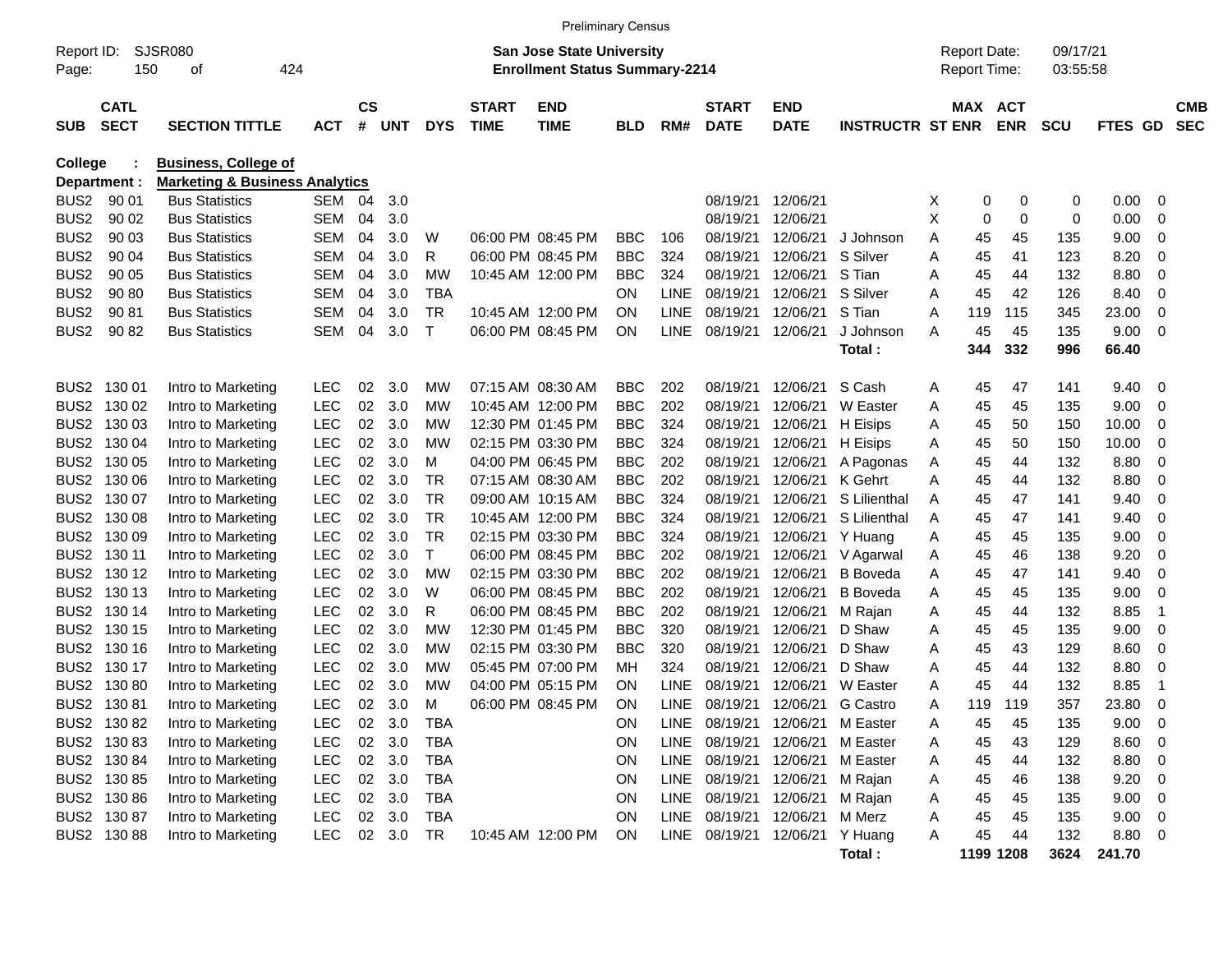|                     |                            |                                                |              |                |            |              |                             | <b>Preliminary Census</b>                                                 |            |             |                             |                           |                                                         |                                     |                              |                      |                |                          |                          |
|---------------------|----------------------------|------------------------------------------------|--------------|----------------|------------|--------------|-----------------------------|---------------------------------------------------------------------------|------------|-------------|-----------------------------|---------------------------|---------------------------------------------------------|-------------------------------------|------------------------------|----------------------|----------------|--------------------------|--------------------------|
| Report ID:<br>Page: | SJSR080<br>151             | 424<br>оf                                      |              |                |            |              |                             | <b>San Jose State University</b><br><b>Enrollment Status Summary-2214</b> |            |             |                             |                           |                                                         | <b>Report Date:</b><br>Report Time: |                              | 09/17/21<br>03:55:58 |                |                          |                          |
| <b>SUB</b>          | <b>CATL</b><br><b>SECT</b> | <b>SECTION TITTLE</b>                          | <b>ACT</b>   | <b>CS</b><br># | <b>UNT</b> | <b>DYS</b>   | <b>START</b><br><b>TIME</b> | <b>END</b><br><b>TIME</b>                                                 | <b>BLD</b> | RM#         | <b>START</b><br><b>DATE</b> | <b>END</b><br><b>DATE</b> | <b>INSTRUCTR ST ENR</b>                                 |                                     | <b>MAX ACT</b><br><b>ENR</b> | <b>SCU</b>           | <b>FTES GD</b> |                          | <b>CMB</b><br><b>SEC</b> |
|                     |                            | BUS2 131D 01 Mkt in New Ventures               | <b>LEC</b>   | 01             | 3.0        |              |                             |                                                                           |            |             | 08/19/21                    | 12/06/21                  |                                                         | Χ                                   | 0<br>0                       | 0                    | 0.00           | - 0                      |                          |
|                     |                            | BUS2 131D 02 Mkt in New Ventures               | <b>LEC</b>   | 01             | 3.0        | Т            |                             | 04:00 PM 05:15 PM                                                         |            |             | 08/19/21                    | 12/06/21                  |                                                         | A                                   | 45<br>37                     | 111                  | 7.40           | - 0                      |                          |
|                     |                            | BUS2 131D 03 Mkt in New Ventures               | <b>LEC</b>   | 01             | 3.0        | $\mathsf{T}$ |                             | 12:30 PM 01:45 PM                                                         |            |             | 08/19/21                    | 12/06/21                  |                                                         | А                                   | 45<br>32                     | 96                   | 6.40           | $\overline{\phantom{0}}$ |                          |
|                     |                            |                                                |              |                |            |              |                             |                                                                           |            |             |                             |                           | Total:                                                  |                                     | 90<br>69                     | 207                  | 13.80          |                          |                          |
|                     |                            | BUS2 133A 01 Interntl Marketing                | <b>SEM</b>   | 04             | 3.0        | MW           |                             | 09:00 AM 10:15 AM                                                         | <b>BBC</b> | 324         | 08/19/21                    | 12/06/21                  | P Munaganti A                                           |                                     | 44<br>45                     | 132                  | 8.80           | - 0                      |                          |
|                     |                            | BUS2 133A 02 Interntl Marketing                | <b>SEM</b>   | 04             | 3.0        | <b>TR</b>    |                             | 02:15 PM 03:30 PM                                                         | <b>BBC</b> | 105         | 08/19/21                    | 12/06/21                  | J Fadiman                                               | A                                   | 45<br>45                     | 135                  | 9.00           | $\overline{\mathbf{0}}$  |                          |
|                     |                            | BUS2 133A 80 Interntl Marketing                | <b>SEM</b>   | 04             | 3.0        | <b>MW</b>    |                             | 10:45 AM 12:00 PM                                                         | <b>ON</b>  | <b>LINE</b> | 08/19/21                    | 12/06/21                  | P Munaganti A<br>Total:                                 | 135                                 | 45<br>46<br>135              | 138<br>405           | 9.20<br>27.00  | $\overline{\phantom{0}}$ |                          |
|                     |                            | BUS2 133E 01 Mkt East / West Euro LEC          |              |                | 02 3.0     | W            |                             | 06:00 PM 08:45 PM                                                         | BBC        | 105         |                             | 08/19/21 12/06/21         | J Fadiman                                               | A                                   | 45<br>21                     | 63                   | $4.20 \ 0$     |                          |                          |
|                     |                            |                                                |              |                |            |              |                             |                                                                           |            |             |                             |                           | Total:                                                  |                                     | 45<br>21                     | 63                   | 4.20           |                          |                          |
|                     | BUS2 134A 01               | <b>Consumer Behavior</b>                       | <b>SEM</b>   | 04             | 3.0        | <b>TR</b>    |                             | 09:00 AM 10:15 AM                                                         | BBC        | 202         | 08/19/21                    | 12/06/21                  | M Merz                                                  | A                                   | 45<br>44                     | 132                  | 8.80           | $\overline{\phantom{0}}$ |                          |
|                     |                            | BUS2 134A 02 Consumer Behavior                 | <b>SEM</b>   | 04             | 3.0        | <b>TR</b>    |                             | 10:45 AM 12:00 PM                                                         | <b>BBC</b> | 202         | 08/19/21                    | 12/06/21                  | J Zhang                                                 | A                                   | 45<br>44                     | 132                  | 8.80           | - 0                      |                          |
|                     |                            | BUS2 134A 80 Consumer Behavior                 | <b>SEM</b>   | 04             | 3.0        | <b>TR</b>    |                             | 12:30 PM 01:45 PM                                                         | ΟN         | <b>LINE</b> | 08/19/21                    | 12/06/21                  | J Zhang                                                 | Α                                   | 45<br>45                     | 135                  | 9.00           | $\overline{\mathbf{0}}$  |                          |
|                     |                            | BUS2 134A 81 Consumer Behavior                 | SEM          | 04             | 3.0        | <b>TBA</b>   |                             |                                                                           | ΟN         | <b>LINE</b> | 08/19/21                    | 12/06/21                  | M Merz                                                  | A                                   | 45<br>47                     | 141                  | 9.40           | $\overline{\mathbf{0}}$  |                          |
|                     |                            |                                                |              |                |            |              |                             |                                                                           |            |             |                             |                           | Total:                                                  | 180                                 | 180                          | 540                  | 36.00          |                          |                          |
|                     |                            | BUS2 134B 01 Marketing Com                     | SEM          | 04             | 3.0        | Т            |                             | 10:45 AM 12:00 PM                                                         |            |             | 08/19/21                    | 12/06/21                  |                                                         | A                                   | 45<br>45                     | 135                  | 9.00           | $\overline{\phantom{0}}$ |                          |
|                     |                            | BUS2 134B 02 Marketing Com                     | <b>SEM</b>   | 04             | 3.0        | $\top$       |                             | 12:30 PM 01:45 PM                                                         |            |             | 08/19/21                    | 12/06/21                  |                                                         | A                                   | 45<br>46                     | 138                  | 9.20           | $\overline{\mathbf{0}}$  |                          |
| BUS2                |                            | 134B 03 Marketing Com                          | SEM          | 04             | 3.0        | $\mathsf{T}$ |                             | 06:00 PM 08:45 PM                                                         | <b>BBC</b> | 004         | 08/19/21                    | 12/06/21                  | G Castro                                                | A                                   | 45<br>44                     | 132                  | 8.80           | 0                        |                          |
|                     |                            | BUS2 134B 04 Marketing Com                     | <b>SEM</b>   | 04             | 3.0        | R            |                             | 06:00 PM 08:45 PM                                                         | <b>BBC</b> | 224         | 08/19/21                    | 12/06/21                  | G Castro                                                | А                                   | 45<br>45                     | 135                  | 9.05           | -1                       |                          |
|                     |                            |                                                |              |                |            |              |                             |                                                                           |            |             |                             |                           | Total:                                                  | 180                                 | 180                          | 540                  | 36.05          |                          |                          |
|                     | BUS2 134C 80 SMM           |                                                | LEC          | 02             | 3.0        | TR           |                             | 02:15 PM 03:30 PM                                                         | ON         | <b>LINE</b> | 08/19/21                    | 12/06/21                  | <b>G</b> Vinuales                                       | A                                   | 45<br>45                     | 135                  | 9.00           | $\overline{\phantom{0}}$ |                          |
|                     | BUS2 134C 81 SMM           |                                                | <b>LEC</b>   | 02             | 3.0        | <b>TR</b>    |                             | 12:30 PM 01:45 PM                                                         | <b>ON</b>  | <b>LINE</b> | 08/19/21                    | 12/06/21                  | <b>G</b> Vinuales                                       | A                                   | 45<br>45                     | 135                  | 9.00           | $\overline{\phantom{0}}$ |                          |
|                     |                            |                                                |              |                |            |              |                             |                                                                           |            |             |                             |                           | Total:                                                  |                                     | 90<br>90                     | 270                  | 18.00          |                          |                          |
|                     | BUS2 135 01                | Sales Management                               | SEM 04 3.0 T |                |            |              |                             | 06:00 PM 08:45 PM                                                         |            |             | 08/19/21 12/06/21           |                           |                                                         | A                                   | 45<br>45                     | 135                  | $9.00 \quad 0$ |                          |                          |
|                     |                            |                                                |              |                |            |              |                             |                                                                           |            |             |                             |                           | Total :                                                 |                                     | 45<br>45                     | 135                  | 9.00           |                          |                          |
|                     |                            | BUS2 136 80 Product Development SEM 04 3.0 W   |              |                |            |              |                             | 06:00 PM 08:45 PM ON LINE 08/19/21 12/06/21                               |            |             |                             |                           | V Agarwal                                               | A                                   | 45<br>51                     | 153                  | $10.20 \t 0$   |                          |                          |
|                     |                            |                                                |              |                |            |              |                             |                                                                           |            |             |                             |                           | Total:                                                  |                                     | 45<br>51                     | 153                  | 10.20          |                          |                          |
|                     |                            | BUS2 137H 01 Mkt Honors Practicum LEC 02 3.0 M |              |                |            |              |                             | 05:45 PM 08:30 PM                                                         | BBC 105    |             | 08/19/21 12/06/21           |                           | D McFeely                                               | A                                   | 37<br>30                     | 90                   | $6.00 \quad 0$ |                          |                          |
|                     |                            |                                                |              |                |            |              |                             |                                                                           |            |             |                             |                           | Total:                                                  |                                     | 37<br>30                     | 90                   | 6.00           |                          |                          |
|                     |                            | BUS2 137S 80 Mkt Special Topics                | LEC 02 3.0 T |                |            |              |                             |                                                                           |            |             |                             |                           | 06:00 PM 08:45 PM ON LINE 08/19/21 12/06/21 A Pagonas A |                                     | 49<br>45                     | 147                  | $9.85$ 1       |                          |                          |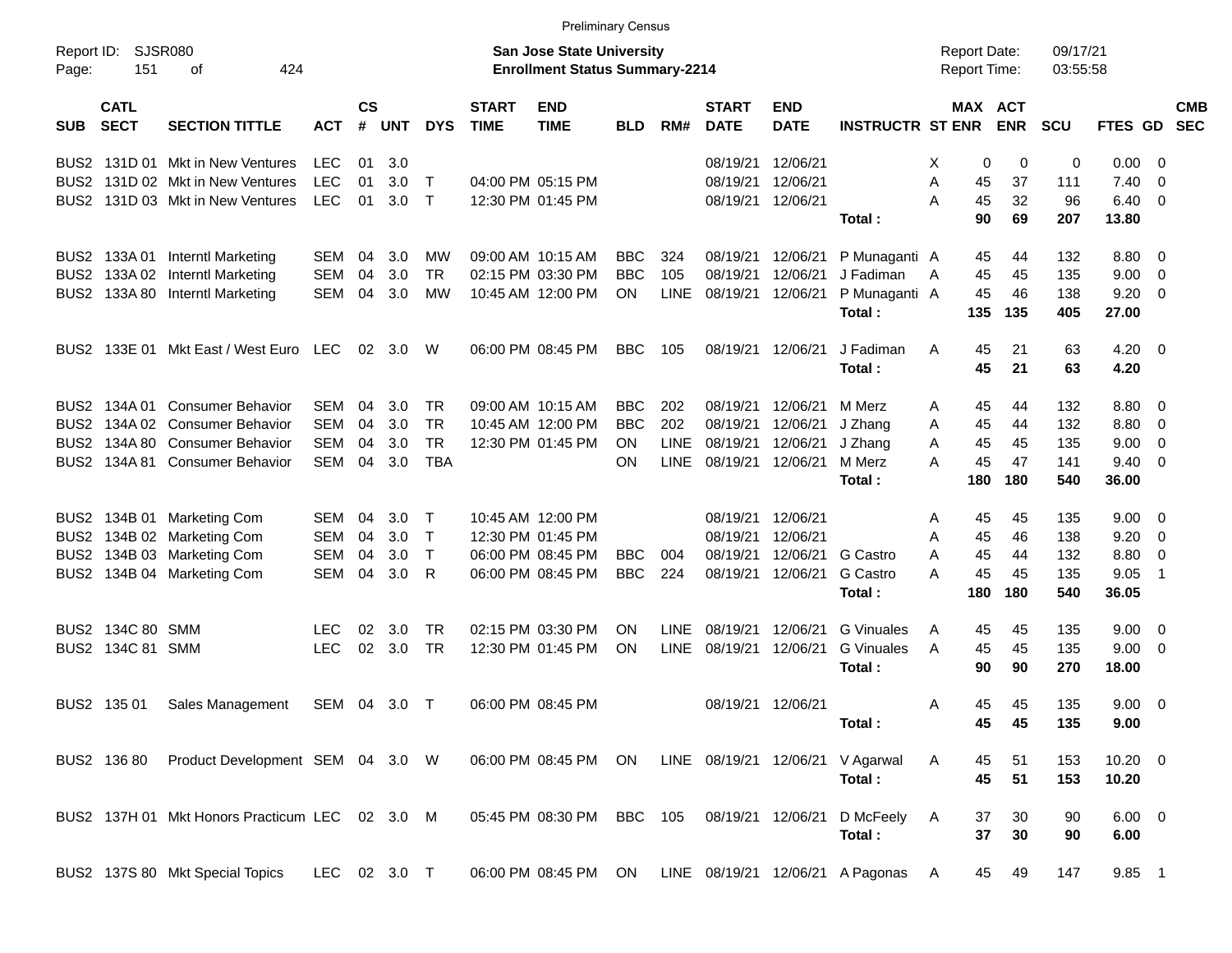|                     |                            |                             |               |                    |            |            |                             | <b>Preliminary Census</b>                                          |            |             |                             |                           |                         |   |                                     |              |                      |             |                          |                          |
|---------------------|----------------------------|-----------------------------|---------------|--------------------|------------|------------|-----------------------------|--------------------------------------------------------------------|------------|-------------|-----------------------------|---------------------------|-------------------------|---|-------------------------------------|--------------|----------------------|-------------|--------------------------|--------------------------|
| Report ID:<br>Page: | 152                        | SJSR080<br>424<br>οf        |               |                    |            |            |                             | San Jose State University<br><b>Enrollment Status Summary-2214</b> |            |             |                             |                           |                         |   | <b>Report Date:</b><br>Report Time: |              | 09/17/21<br>03:55:58 |             |                          |                          |
| <b>SUB</b>          | <b>CATL</b><br><b>SECT</b> | <b>SECTION TITTLE</b>       | <b>ACT</b>    | $\mathsf{cs}$<br># | <b>UNT</b> | <b>DYS</b> | <b>START</b><br><b>TIME</b> | <b>END</b><br><b>TIME</b>                                          | <b>BLD</b> | RM#         | <b>START</b><br><b>DATE</b> | <b>END</b><br><b>DATE</b> | <b>INSTRUCTR ST ENR</b> |   | MAX ACT                             | <b>ENR</b>   | <b>SCU</b>           | FTES GD     |                          | <b>CMB</b><br><b>SEC</b> |
|                     |                            |                             |               |                    |            |            |                             |                                                                    |            |             |                             |                           | Total:                  |   | 45                                  | 49           | 147                  | 9.85        |                          |                          |
|                     | BUS2 138 01                | <b>Mktg Research</b>        | SEM           | 04                 | 3.0        | TR.        |                             | 10:45 AM 12:00 PM                                                  | <b>BBC</b> | 326         | 08/19/21                    | 12/06/21                  | <b>G</b> Vinuales       | Α | 45                                  | 45           | 135                  | 9.00        | 0                        |                          |
|                     | BUS2 138 80                | Mktg Research               | <b>SEM</b>    | 04                 | 3.0        | Т          |                             | 04:00 PM 06:45 PM                                                  | <b>ON</b>  | <b>LINE</b> | 08/19/21                    | 12/06/21                  | R Sibley                | Α | 45                                  | 44           | 132                  | 8.80        | 0                        |                          |
|                     | BUS2 138 81                | <b>Mktg Research</b>        | <b>SEM</b>    | 04                 | 3.0        | M          |                             | 04:00 PM 06:45 PM                                                  | <b>ON</b>  | <b>LINE</b> | 08/19/21                    | 12/06/21                  | R Sibley                | Α | 45                                  | 44           | 132                  | 8.80        | 0                        |                          |
|                     | BUS2 138 82                | <b>Mktg Research</b>        | <b>SEM</b>    | 04                 | 3.0        | <b>TBA</b> |                             |                                                                    | <b>ON</b>  | <b>LINE</b> | 08/19/21                    | 12/06/21                  | J Zhang                 | Α | 45                                  | 46           | 138                  | 9.20        | 0                        |                          |
|                     | BUS2 138 83                | <b>Mktg Research</b>        | <b>SEM</b>    | 04                 | 3.0        | M          |                             | 07:15 PM 10:00 PM                                                  | <b>ON</b>  | LINE        | 08/19/21                    | 12/06/21                  | R Sibley                | A | 45                                  | 36           | 108                  | 7.20        | $\overline{0}$           |                          |
|                     |                            |                             |               |                    |            |            |                             |                                                                    |            |             |                             |                           | Total:                  |   | 225                                 | 215          | 645                  | 43.00       |                          |                          |
|                     | BUS2 139 01                | <b>Marketing Manage</b>     | <b>SEM</b>    |                    | 3.0        |            |                             |                                                                    |            |             |                             |                           |                         | Х | 0                                   | 0            | 0                    | 0.00        | - 0                      |                          |
|                     | BUS2 139 80                | <b>Marketing Manage</b>     | <b>SEM</b>    | 04                 | 3.0        | TR         |                             | 10:45 AM 12:00 PM                                                  | <b>ON</b>  | LINE        | 08/19/21                    | 12/06/21                  | K Gehrt                 | A | 45                                  | 34           | 102                  | 6.80        | 0                        |                          |
|                     | BUS2 139 81                | <b>Marketing Manage</b>     | <b>SEM</b>    | 04                 | 3.0        | <b>TR</b>  |                             | 12:30 PM 01:45 PM                                                  | <b>ON</b>  | <b>LINE</b> | 08/19/21                    | 12/06/21                  | K Gehrt                 | A | 45                                  | 41           | 123                  | 8.20        | 0                        |                          |
|                     | BUS2 139 82                | <b>Marketing Manage</b>     | SEM           | 04                 | 3.0        | W          |                             | 04:00 PM 06:45 PM                                                  | ON         | LINE        | 08/19/21                    | 12/06/21                  | R Sibley                | A | 45                                  | 35           | 105                  | 7.00        | $\overline{0}$           |                          |
|                     |                            |                             |               |                    |            |            |                             |                                                                    |            |             |                             |                           | Total:                  |   | 135                                 | 110          | 330                  | 22.00       |                          |                          |
| BUS <sub>2</sub>    |                            | 180F 02 Indiv Study Mktg    | SUP           | 36                 | 1.0        | TBA        |                             |                                                                    | <b>ON</b>  | <b>LINE</b> | 08/19/21                    | 12/06/21                  | M Merz                  | Α | 10                                  | 2            | 2                    | 0.13        | $\overline{\mathbf{0}}$  |                          |
| BUS <sub>2</sub>    | 180F 05                    | Indiv Study Mktg            | <b>SUP</b>    | 36                 | 2.0        | <b>TBA</b> |                             |                                                                    | <b>ON</b>  | LINE        | 08/19/21                    | 12/06/21                  | M Merz                  | A | 10                                  | 0            | 0                    | 0.00        | 0                        |                          |
| BUS <sub>2</sub>    | 180F 08                    | Indiv Study Mktg            | <b>SUP</b>    | 36                 | 3.0        | <b>TBA</b> |                             |                                                                    | ON         | <b>LINE</b> | 08/19/21                    | 12/06/21                  | M Merz                  | A | 10                                  | 0            | 0                    | 0.00        | 0                        |                          |
|                     |                            |                             |               |                    |            |            |                             |                                                                    |            |             |                             |                           | Total:                  |   | 30                                  | $\mathbf{2}$ | $\mathbf{2}$         | 0.13        |                          |                          |
|                     | BUS2 190 01                | <b>Quant Bus Analysis</b>   | SEM           | 04                 | 3.0        | MW         |                             | 09:00 AM 10:15 AM                                                  | <b>BBC</b> | 224         | 08/19/21                    | 12/06/21                  | A Kalinowski A          |   | 45                                  | 45           | 135                  | 9.00        | $\overline{\mathbf{0}}$  |                          |
| BUS2                | 190 02                     | <b>Quant Bus Analysis</b>   | <b>SEM</b>    |                    | 3.0        |            |                             |                                                                    |            |             |                             |                           |                         | X | $\mathbf 0$                         | 0            | 0                    | 0.00        | 0                        |                          |
|                     | BUS2 190 03                | <b>Quant Bus Analysis</b>   | <b>SEM</b>    | 04                 | 3.0        | MW         |                             | 10:45 AM 12:00 PM                                                  | <b>BBC</b> | 224         | 08/19/21                    | 12/06/21                  | A Kalinowski A          |   | 45                                  | 45           | 135                  | 9.00        | 0                        |                          |
|                     | BUS2 190 04                | <b>Quant Bus Analysis</b>   | <b>SEM</b>    | 04                 | 3.0        | МW         |                             | 12:30 PM 01:45 PM                                                  | <b>BBC</b> | 224         | 08/19/21                    | 12/06/21                  | A Kalinowski A          |   | 45                                  | 45           | 135                  | 9.00        | 0                        |                          |
|                     | BUS2 190 05                | <b>Quant Bus Analysis</b>   | <b>SEM</b>    | 04                 | 3.0        | МW         |                             | 12:30 PM 01:45 PM                                                  | <b>ON</b>  | <b>LINE</b> | 08/19/21                    | 12/06/21                  | K Yagci Soka A          |   | 45                                  | 45           | 135                  | 9.00        | 0                        |                          |
|                     | BUS2 190 06                | <b>Quant Bus Analysis</b>   | <b>SEM</b>    | 04                 | 3.0        | TR         |                             | 02:15 PM 03:30 PM                                                  | <b>BBC</b> | 224         | 08/19/21                    | 12/06/21                  | B Makani                | A | 45                                  | 45           | 135                  | 9.00        | 0                        |                          |
|                     | BUS2 190 07                | <b>Quant Bus Analysis</b>   | <b>SEM</b>    | 04                 | 3.0        | <b>TR</b>  |                             | 04:00 PM 05:15 PM                                                  | <b>BBC</b> | 202         | 08/19/21                    | 12/06/21                  | <b>B</b> Makani         | A | 45                                  | 49           | 147                  | 9.80        | 0                        |                          |
|                     | BUS2 190 08                | <b>Quant Bus Analysis</b>   | <b>SEM</b>    | 04                 | 3.0        | <b>TR</b>  |                             | 07:15 AM 08:30 AM                                                  | <b>BBC</b> | 104         | 08/19/21                    | 12/06/21                  | H Yan                   | A | 45                                  | 43           | 129                  | 8.60        | 0                        |                          |
| BUS <sub>2</sub>    | 190 09                     | <b>Quant Bus Analysis</b>   | <b>SEM</b>    | 04                 | 3.0        | <b>MW</b>  |                             | 09:00 AM 10:15 AM                                                  | <b>BBC</b> | 104         | 08/19/21                    | 12/06/21                  | K Mallon                | A | 45                                  | 47           | 141                  | 9.40        | 0                        |                          |
|                     | BUS2 190 10                | <b>Quant Bus Analysis</b>   | <b>SEM</b>    | 04                 | 3.0        | TR         |                             | 09:00 AM 10:15 AM                                                  | <b>BBC</b> | 003         | 08/19/21                    | 12/06/21                  | O Yu                    | A | 45                                  | 40           | 120                  | 8.00        | 0                        |                          |
|                     | BUS2 190 11                | <b>Quant Bus Analysis</b>   | SEM           | 04                 | 3.0        | TR         |                             | 10:45 AM 12:00 PM                                                  | <b>CL</b>  | 202         | 08/19/21                    | 12/06/21 O Yu             |                         | Α | 45                                  | 42           | 126                  | 8.40        | $\overline{\mathbf{0}}$  |                          |
|                     | BUS2 190 12                | <b>Quant Bus Analysis</b>   | SEM           | 04                 | 3.0        | W          |                             | 06:00 PM 08:45 PM                                                  | <b>BBC</b> | 102         | 08/19/21                    | 12/06/21                  | <b>B</b> Yildiz         | A | 45                                  | 45           | 135                  | 9.00        | $\overline{\phantom{0}}$ |                          |
|                     | BUS2 190 13                | <b>Quant Bus Analysis</b>   | SEM 04        |                    | 3.0        | TR         |                             | 02:15 PM 03:30 PM                                                  | <b>BBC</b> | 102         | 08/19/21                    | 12/06/21                  | O Yu                    | Α | 45                                  | 34           | 102                  | 6.80        | $\overline{\phantom{0}}$ |                          |
|                     | BUS2 190 80                | <b>Quant Bus Analysis</b>   | SEM 04        |                    | 3.0        | МW         |                             | 04:00 PM 05:15 PM                                                  | ON.        | LINE        | 08/19/21                    | 12/06/21                  | K Yagci Soka A          |   | 45                                  | 47           | 141                  | 9.40        | $\overline{\phantom{0}}$ |                          |
|                     | BUS2 190 81                | <b>Quant Bus Analysis</b>   | SEM 04        |                    | 3.0        | M          |                             | 06:00 PM 08:45 PM                                                  | <b>ON</b>  |             | LINE 08/19/21               | 12/06/21                  | <b>B</b> Boveda         | Α | 119                                 | 128          | 384                  | 25.60       | $\overline{\phantom{0}}$ |                          |
|                     | BUS2 190 82                | <b>Quant Bus Analysis</b>   | SEM 04 3.0    |                    |            | TR         |                             | 12:30 PM 01:45 PM                                                  | <b>ON</b>  |             | LINE 08/19/21               | 12/06/21                  | A Kalinowski A          |   |                                     | 119 119      | 357                  | 23.80 0     |                          |                          |
|                     |                            |                             |               |                    |            |            |                             |                                                                    |            |             |                             |                           | Total:                  |   |                                     | 823 819      | 2457                 | 163.80      |                          |                          |
|                     | BUS2 194A 01               | <b>Statistical Analysis</b> | LEC 02 3.0 TR |                    |            |            |                             | 02:15 PM 03:30 PM                                                  | BBC 202    |             |                             | 08/19/21 12/06/21 E Etu   |                         | A | 45                                  | 45           | 135                  | $9.00 \t 0$ |                          |                          |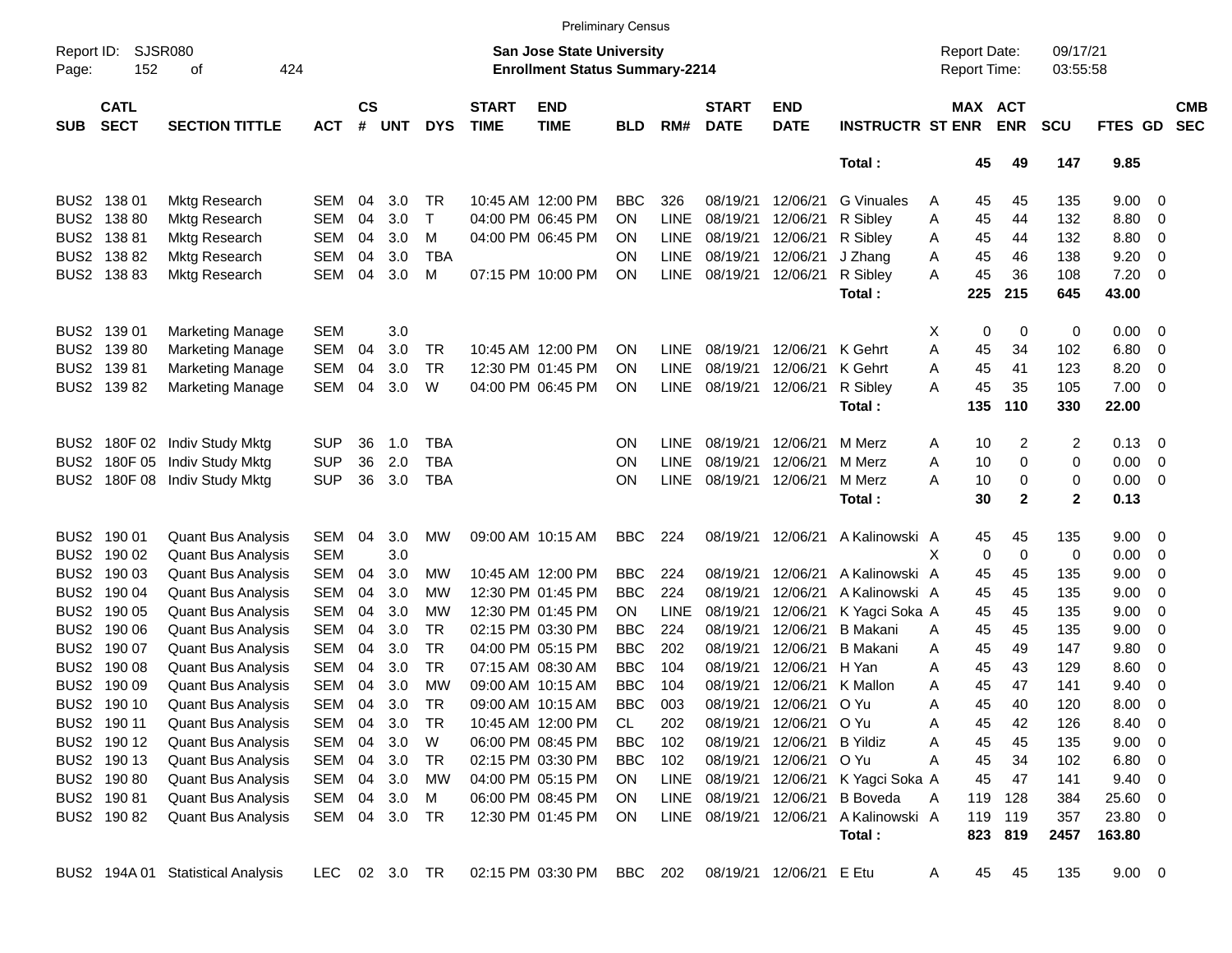|                                                           | <b>Preliminary Census</b>  |                                                                                      |                           |                    |                   |                        |                             |                                                                           |                         |                        |                             |                           |                                            |     |                                            |                     |                                |                              |                              |                          |
|-----------------------------------------------------------|----------------------------|--------------------------------------------------------------------------------------|---------------------------|--------------------|-------------------|------------------------|-----------------------------|---------------------------------------------------------------------------|-------------------------|------------------------|-----------------------------|---------------------------|--------------------------------------------|-----|--------------------------------------------|---------------------|--------------------------------|------------------------------|------------------------------|--------------------------|
| Report ID:<br>Page:                                       | 153                        | <b>SJSR080</b><br>424<br>οf                                                          |                           |                    |                   |                        |                             | <b>San Jose State University</b><br><b>Enrollment Status Summary-2214</b> |                         |                        |                             |                           |                                            |     | <b>Report Date:</b><br><b>Report Time:</b> |                     | 09/17/21<br>03:55:58           |                              |                              |                          |
| <b>SUB</b>                                                | <b>CATL</b><br><b>SECT</b> | <b>SECTION TITTLE</b>                                                                | <b>ACT</b>                | $\mathsf{cs}$<br># | <b>UNT</b>        | <b>DYS</b>             | <b>START</b><br><b>TIME</b> | <b>END</b><br><b>TIME</b>                                                 | <b>BLD</b>              | RM#                    | <b>START</b><br><b>DATE</b> | <b>END</b><br><b>DATE</b> | <b>INSTRUCTR ST ENR</b>                    | MAX | <b>ACT</b><br><b>ENR</b>                   |                     | <b>SCU</b>                     | FTES GD                      |                              | <b>CMB</b><br><b>SEC</b> |
| BUS <sub>2</sub>                                          | 194A 80                    | <b>Statistical Analysis</b>                                                          | LEC.                      | 02                 | 3.0               | <b>TR</b>              |                             | 05:45 PM 07:00 PM                                                         | ON                      | <b>LINE</b>            | 08/19/21                    | 12/06/21                  | E Etu<br>Total:                            | A   | 5<br>50                                    | 40<br>85            | 120<br>255                     | 8.00<br>17.00                | $\overline{\mathbf{0}}$      |                          |
| BUS <sub>2</sub><br>BUS <sub>2</sub><br>BUS <sub>2</sub>  | 194B 01<br>194B 02         | <b>Business Analytics</b><br><b>Business Analytics</b><br>194B 80 Business Analytics | <b>LEC</b><br>LEC<br>LEC. | 02<br>02           | 3.0<br>3.0<br>3.0 | <b>TR</b><br><b>TR</b> |                             | 10:45 AM 12:00 PM<br>09:00 AM 10:15 AM                                    | <b>BBC</b><br><b>ON</b> | 022<br><b>LINE</b>     | 08/19/21<br>08/19/21        | 12/06/21<br>12/06/21      | J Ruiz Duart A<br>J Ruiz Duart A<br>Total: | X   | $\mathbf 0$<br>45<br>45<br>90              | 0<br>29<br>15<br>44 | $\mathbf 0$<br>87<br>45<br>132 | 0.00<br>5.80<br>3.00<br>8.80 | - 0<br>$\overline{0}$<br>- 0 |                          |
| BUS <sub>2</sub>                                          | 195B 01                    | Data Viz                                                                             | LEC.                      | 02                 | 3.0               | W                      |                             | 06:00 PM 08:45 PM                                                         | <b>BBC</b>              | 324                    | 08/19/21                    | 12/06/21                  | H Patel<br>Total:                          | A   | 45<br>45                                   | 49<br>49            | 147<br>147                     | $9.80 \quad 0$<br>9.80       |                              |                          |
| BUS <sub>2</sub>                                          | 195C 01                    | <b>Simulation Modeling</b>                                                           | <b>LEC</b>                | 02                 | 3.0               | $\top$                 |                             | 06:00 PM 08:45 PM                                                         |                         |                        | 08/19/21                    | 12/06/21                  | Total:                                     | A   | 45<br>45                                   | 36<br>36            | 108<br>108                     | 7.20<br>7.20                 | $\overline{\mathbf{0}}$      |                          |
| <b>Marketing &amp; Business Analytics</b><br>Department : |                            |                                                                                      |                           |                    |                   |                        |                             |                                                                           |                         | <b>Lower Division:</b> | Department Total:           | 3878                      | 344                                        | 332 | 3750 11246<br>996                          | 749.93<br>66.40     |                                |                              |                              |                          |

**Upper Division : 3534 3418 10250 683.53**

Graduate Division : 0 0 0